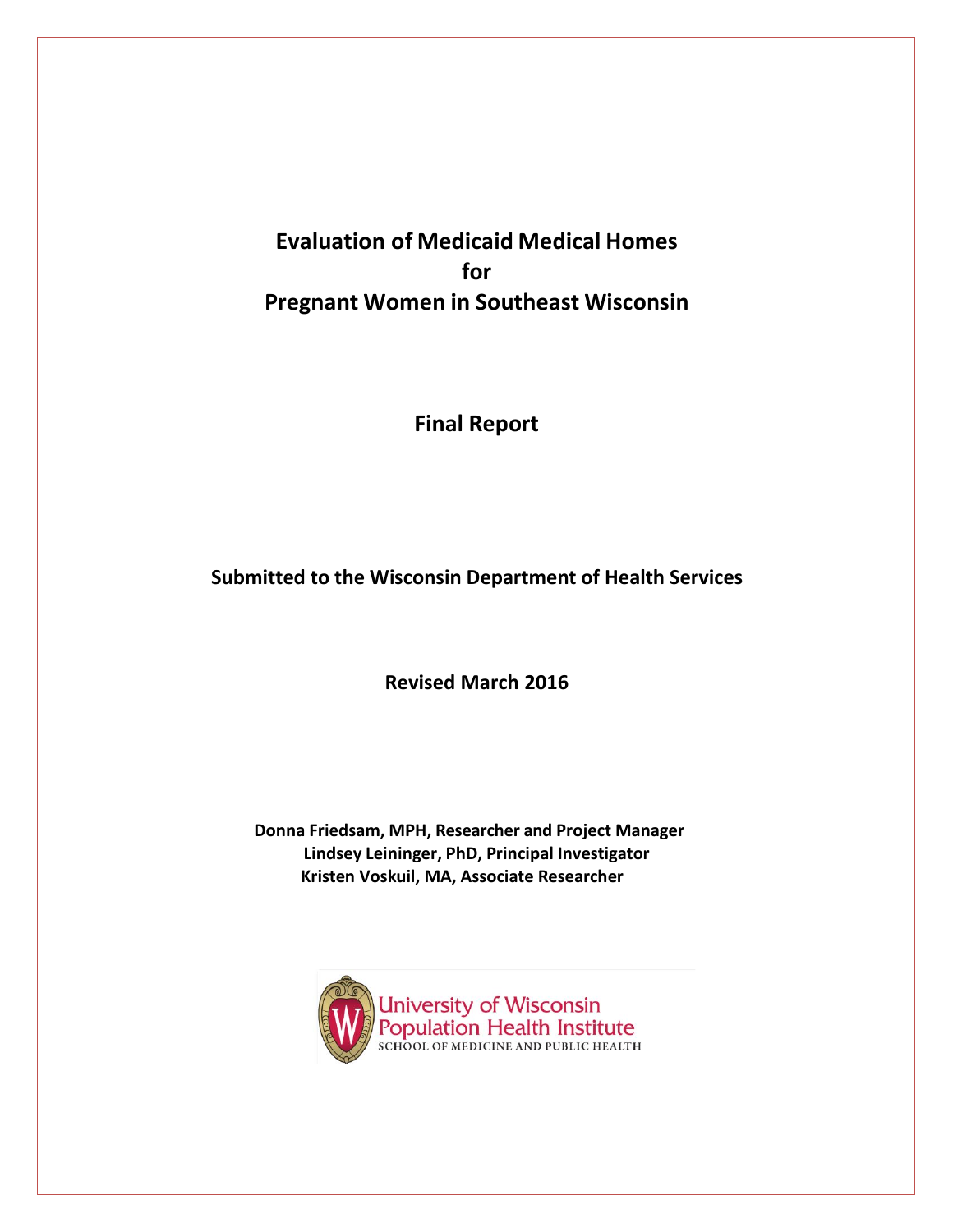# **Executive Summary**

This study evaluates a pilot program, launched by the Wisconsin Department of Health Services (DHS) in January 2011, which enrolls high-risk pregnant women in Southeast Wisconsin into a medical home model. The intervention is characterized by more intensive service than standard prenatal care, including comprehensive assessments, care coordination, home visiting, and other non-clinical supports. Clinics agreeing to serve as medical homes and participate in the pilot initiative receive additional payments (above the Medicaid payments for prenatal care and delivery) as well as a bonus payment for positive birth outcomes as defined by DHS.

*Research Goal:* To determine if the medical home model is effective in improving birth outcomes among BadgerCare Plus (Medicaid)-enrolled high-risk women in Southeast Wisconsin.

### *Objectives/Specific Aims*

- 1. Measure participating clinics against: a) their individual benchmark measures for the process of prenatal and postpartum care, b) fidelity of implementing the contractual parameters and other attributes of the medical home pilots, and c) how the clinic intervention differs from pre-program standard care.
- 2. Conduct a pre-post impact analysis employing a concurrent control group to estimate the program's effects on birth outcomes for patients who receive health care from clinics participating in the pilot intervention

*Intervention Design:* DHS, in its 2011-2013 contracts with health maintenance organizations (HMOs) for the provision of health services in Southeast Wisconsin, included a requirement that they implement a medical home pilot program for high-risk pregnant women in targeted zip codes and / or with certain chronic conditions in Kenosha, Milwaukee, and Racine Counties. Four HMOs were awarded contracts; one HMO withdrew from the market in November 2012, leaving three participating HMOs. Fourteen clinics or clinic groups that provide obstetric services agreed to serve as pilot program sites, with a plan to enroll a minimum of 2,400 women over three years, January 2011 through December 2013. BadgerCare Plus pays participating providers a \$1,000 bonus for every member meeting enrollment criteria for the medical home pilot and an additional \$1,000 for a positive birth outcome. These payments add to the regular Medicaid payments for pregnancy care, including prenatal care and delivery.

*Research Methods:* The study tracks birth outcomes of patients who receive prenatal care from clinics participating in the medical home pilot pre-period (2009-2010) and post-implementation period (2011-2013), and associates the resulting pre-post comparison to an analogous calculation for patients in the target zip codes who receive care in non-pilot clinics.

The statistical analysis included 18,547 women in the target zip codes during the study period 2009- 2013, who were divided across treatment and comparison groups. The empirical design was an intentto-treat, differences- in-difference analysis, in which the intervention effect is calculated by comparing the difference in the trends in outcomes across the treatment and comparison groups. This design is among the strongest available observational designs with respect to estimating unbiased impact estimates. Qualitative methods, including site visits and interviews, provide context, explanatory narrative, and clinic-specific information regarding intervention dosage.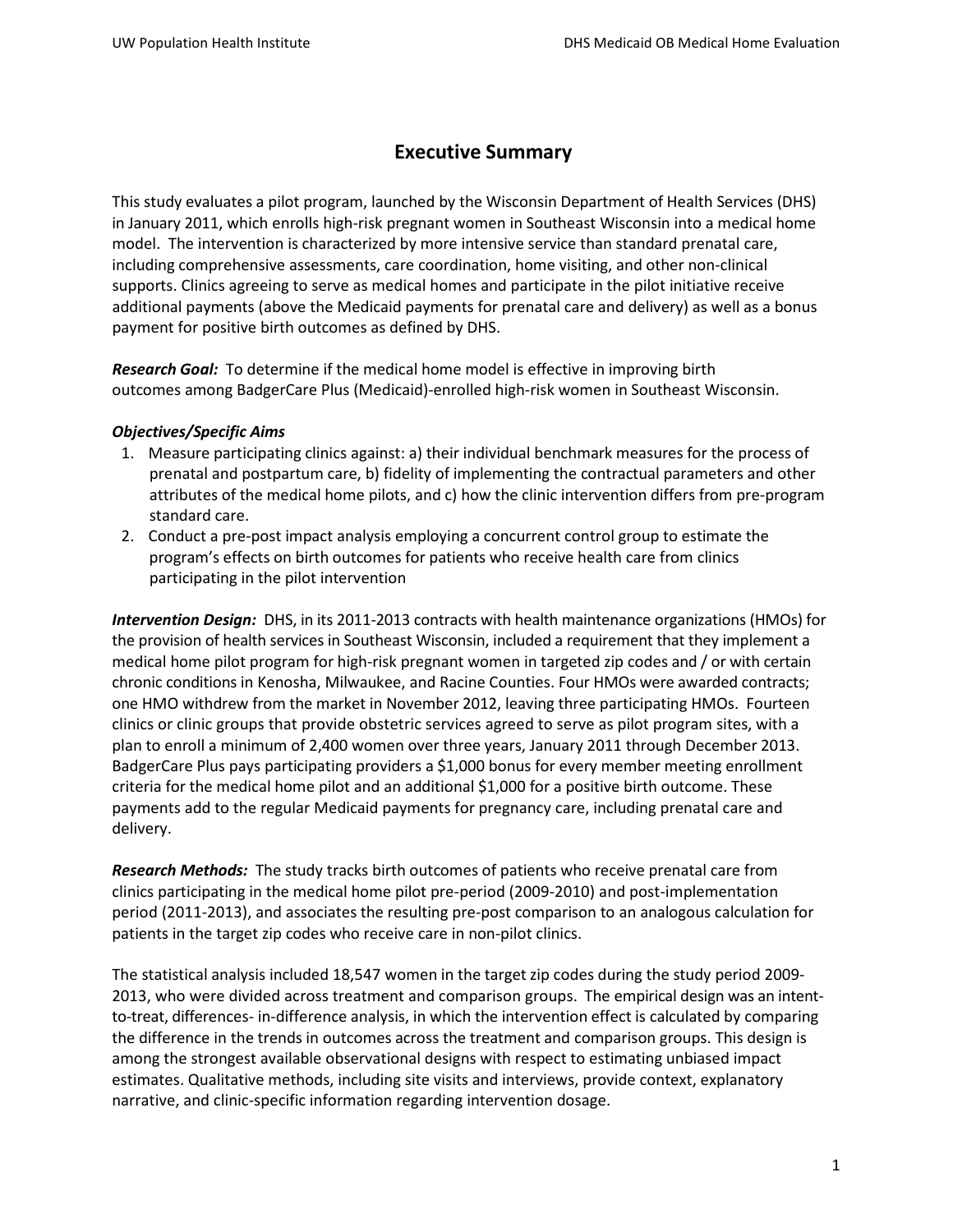*Use of Interim Findings***:** The evaluators reviewed a preliminary report with DHS leadership and the DHS OBMH team on December 2, 2013. That report provided an in-progress view of the OBMH initiative, and provided interim data from two components of the evaluation: 1) statistical analysis of process measures pertaining to prenatal care, and 2) qualitative reports from site visits to 15 participating clinics and three HMOs. However, there had not yet been enough completed pregnancies and deliveries to report statistically sound data on birth outcomes.

Those data were preliminary, reported sooner than mid-way through the data collection period. With those limits, that report focused more on the qualitative findings from the site visits, identifying strengths and weaknesses and considering recommendations.

DHS staff at that time stated that they were aware of many of the identified issues and had worked over the past two years to address them in a timely manner. Staff reported the use of rapid cycle evaluation as an integral component of the OBMH pilot initiative since implementation. DHS also recognized the need for enhanced communication among and between the state, HMOs and participating clinics as well as clearer guidelines / performance expectations for all stakeholders.

Since that time, the evaluators completed the following:

- Intent-to-treat analysis of the full cohort of eligible women.
- Assessment of primary outcome measures of birth weight and gestational age, using vital statistics (birth certificate) matched with Medicaid claims/encounter data.
- **Two more clinic site visits.**
- **EXECUTE:** Structured interviews as case studies with medical home patients.
- Post-intervention surveys of intervention sites, matching the pre-intervention medical home inventory, allowing for a more structured description of the nature of the intervention.

## **Final Results**

The quantitative analysis finds the following:

- No impact of the intervention on *birth outcomes*, including birthweight or gestational age. These null effects were precisely estimated, allowing us to rule out effect sizes of 2-3% or greater.
- Statistically imprecise estimates for the receipt of *prenatal care coordination (PNCC)* and *dental services*, from which no meaningful conclusions can be drawn.
- Positive, statistically significant and clinically meaningful impacts on the likelihood of *behavioral health* receipt in the third year of program implementation. While the positive effects are encouraging, it is important to note that overall levels of behavioral health receipt remained very low across both treatment and comparison clinics.
- Small, statistically insignificant increase in the likelihood of receiving timely postpartum care in the first two implementation years, growing in the final pilot year. These impacts only reached statistical significance at the 10% level, so should be treated as suggestive.

Qualitative Analysis: Site visits and interviews with patients indicate a relationship between this intervention and an increase in patient and provider satisfaction, along with more active patient engagement with the care team. However, the program demonstrates 1) continuing inconsistencies in the program delivery and identification/inclusion of patients, 2) incentives that promote selection bias to the exclusion of highest need patients, and 3) lack of continuity of care through the inter-partum period. The program appears to need stronger articulation of process performance metrics beyond clinical care, including specific aspects of care-coordination. These challenges may be addressed with payment incentives specifically rewarding fulfillment of social supports and services.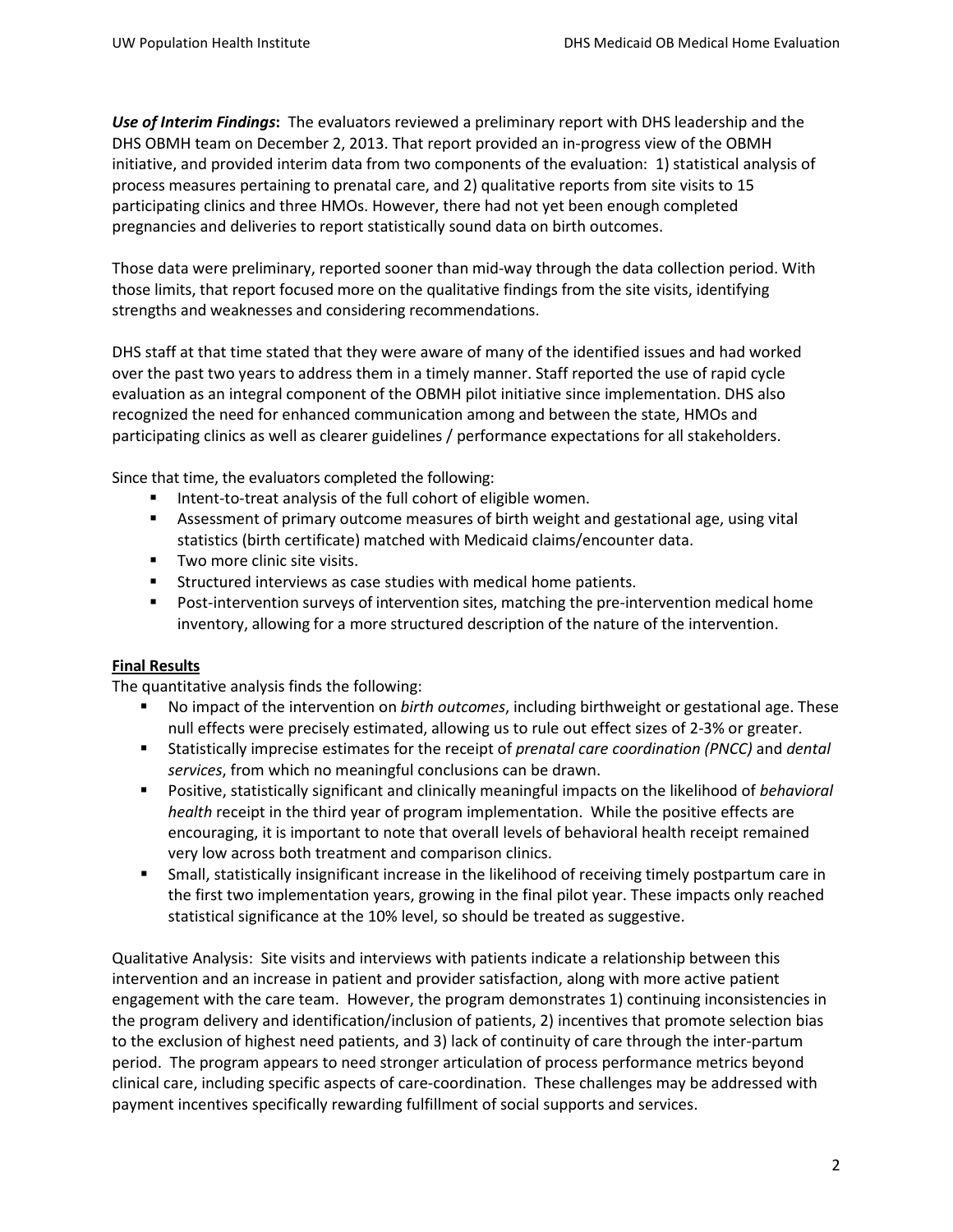#### **I. Wisconsin Medicaid OB Medical Home Program**

#### **IA. Background**

Disparities in birth outcomes, and poor birth outcomes among low-income and African-American women, persist in Wisconsin and nationally. A 20[1](#page-47-0)0 Cochrane systematic review<sup>1</sup> of various forms of support during pregnancy for women at increased risk of low birthweight babies concludes the following: Programs that offer additional support during pregnancy are unlikely to prevent low birthweight or preterm birth. They may help reduce the likelihood of antenatal hospital admission and caesarean birth. The existing Cochrane systematic reviews for other approaches to addressing birth outcomes identify the weak conclusive value of existing evidence, including studies of group versus conventional care<sup>[2](#page-47-1)</sup> and incentives to promote prenatal care initiation and attendance<sup>[3](#page-47-2)</sup>. One specific program, known as Nurse-Family Partnerships, has accrued a substantial body of evidence suggesting positive impact on birth outcomes,<sup>[4](#page-47-3)</sup> but this literature has not yet been subject to systematic review.

Home visiting and care coordination practices have been more recently recognized as part of Patient Centered Medical Homes (PCMH), a model recently embraced by State Medicaid programs, private commercial payers and providers to address the needs of high needs patients.<sup>[5](#page-47-4)</sup> The PCMH model stands on five core principles: patient-centeredness, comprehensive care, care coordination, accessible services, and a systematic approach to quality and safety.<sup>[6](#page-47-5)</sup>

For evaluation of Wisconsin's OB medical homes program, we compiled 86 evaluation reports or peer reviewed articles on PCMH implementation or on "enhanced" prenatal care, PNCC, or home visiting programs for pregnant women, which may offer similar services to a PCMH.

The existing scholarly literature on PCMH focuses on high need patients, including the elderly, adults with chronic illnesses, and children with special health care needs. More recent studies review PCMH models for the general patient population, perhaps in a safety net provider or Medicaid delivery setting. No published studies focus specifically on the PCMH model as a strategy to address birth outcomes.

Many individual studies report the PCMH's positive effects on utilization, with 23 published reports[7,](#page-47-6)[8,](#page-47-7)[9](#page-47-8),[10](#page-47-9),[11,](#page-47-10)[12,](#page-47-11)[13](#page-47-12),[14](#page-47-13)[,15](#page-47-14),[16,](#page-47-15)[17,](#page-47-16)[18](#page-47-17),[19](#page-47-18),[20,](#page-47-19)[21,](#page-47-20)[22](#page-47-21),[23](#page-47-22),[24](#page-47-23),[25,](#page-47-24)[26,](#page-47-25)[27](#page-47-26),[28](#page-47-11),[29](#page-47-27) of decreases in emergency department visits, hospital admissions, readmissions, and/or other acute services. Eight studies<sup>[30,](#page-47-28)[31](#page-47-29),[32](#page-47-16),[33,](#page-47-30)[34,](#page-47-31)[35](#page-47-32),[36](#page-47-33),37</sup>, however, report no or mixed differences in utilization. One study reports a consistent increase in utilization after the introduction of the PCMH model.<sup>[38](#page-47-35)</sup>

The literature shows decidedly mixed results for the PCMH effects on costs. Eight studies<sup>25,26,28,[39,](#page-47-24)[40](#page-47-36),[41](#page-47-37),[42](#page-47-26),43</sup> report reduced costs, six studies<sup>17,19,22,35,41,[44](#page-47-39)</sup> report increased costs, and  $nine^{10,12,21,23,27,31,33,38,45}$  $nine^{10,12,21,23,27,31,33,38,45}$  $nine^{10,12,21,23,27,31,33,38,45}$  report no difference in costs. One study<sup>40</sup> reports cost increases in the start-up year with cost savings by the third year. Of the 15 studies that find no cost savings, two<sup>12,35</sup> consider that savings might have resulted if PCMH services were limited to very ill patients only. One proposed model calls for a fine-tuning of team-based care that allows primary care physicians to narrow their patient panel to focus on patients with complex conditions and social needs, while other health professionals treat patients visiting the medical homes for lower acuity conditions.<sup>[46](#page-47-41)</sup>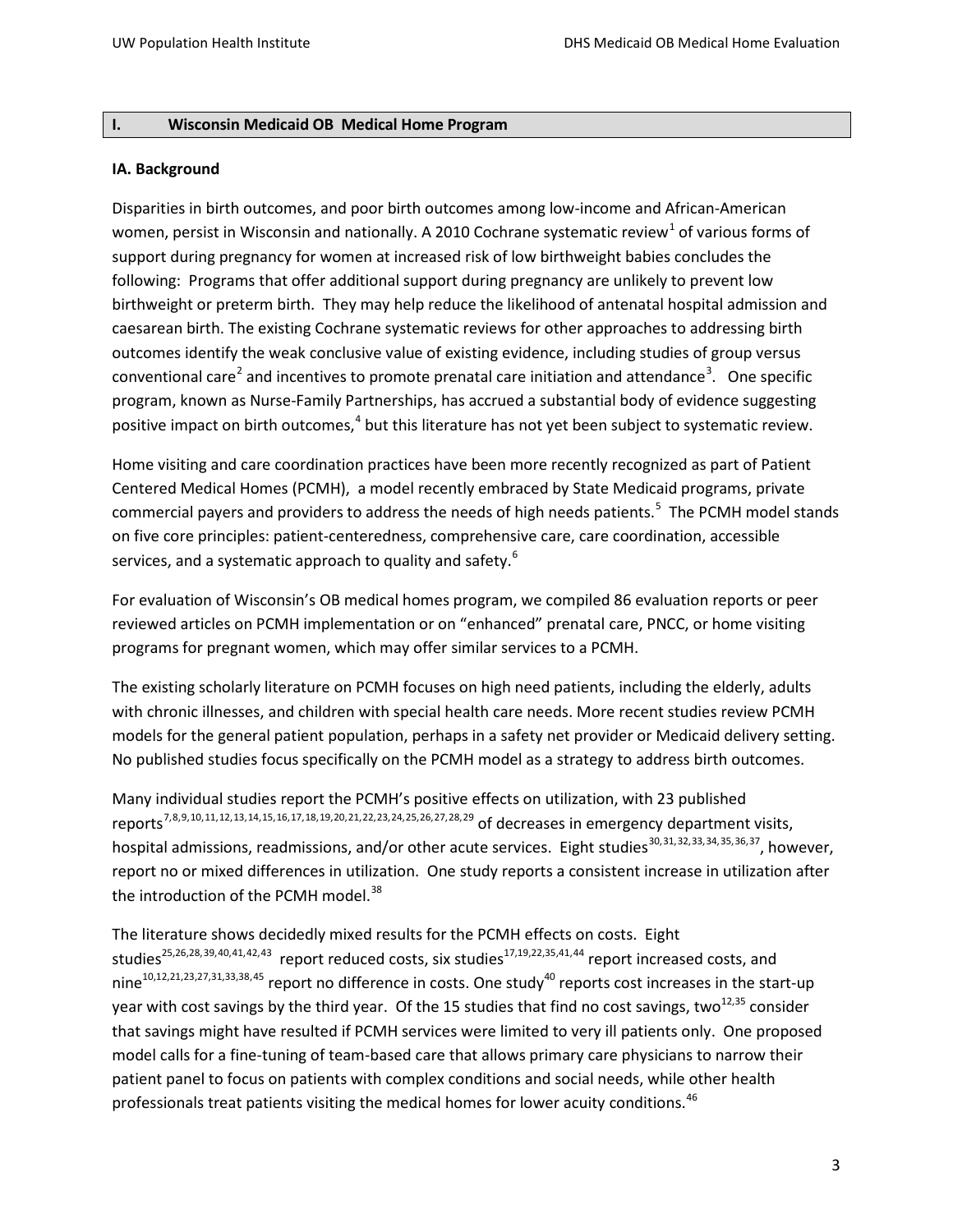Quality of care showed improvements in 36 studies<sup>13,15,17,18,33,19,22,23,24,25,26,27,32, 33, 35,36,38,39, 40,41,</sup> 44,45,[47](#page-48-0),[48](#page-48-1),[49,](#page-48-2)[50,](#page-48-3)[51](#page-48-4),[52](#page-48-5),[53,](#page-48-6)[54,](#page-48-7)[55,](#page-48-8)[56](#page-48-9),[57](#page-48-10),[58,](#page-48-11)[59](#page-48-12) as measured by patients receiving recommended care for such chronic illnesses as diabetes, COPD, asthma, behavioral health issues, or for their demographic group, and reporting that quality score improved in at least one area while experiencing no decreases in the other quality measures. Seven studies $^{10,31,37,47,60.61,62}$  $^{10,31,37,47,60.61,62}$  $^{10,31,37,47,60.61,62}$  $^{10,31,37,47,60.61,62}$  $^{10,31,37,47,60.61,62}$  found no or mixed differences in external quality measures after a PCMH was introduced. Reported patient and/or provider satisfaction showed improvements in fifteen studies<sup>10,17,22,23,24,27,28,36,38,42,52,54,56,[63,](#page-48-1)64</sup>, two found no difference<sup>41,[65](#page-48-17)</sup> and two<sup>53.[66](#page-48-18)</sup> report that perceived quality among patients declined in the first year of implementation.

The literature on enhanced prenatal care also suggests a range of outcomes. With regard to utilization, two<sup>[67,](#page-48-19)[68](#page-48-20)</sup> studies report decreases in ER visits, hospital admissions, readmissions, and/or other acute services, while one study<sup>[69](#page-48-21)</sup> found no or mixed differences in acute utilization. Studies on pregnancy care also explore whether a woman receives a threshold of recommended prenatal care. Six studies<sup>[70](#page-48-7),70,[71](#page-48-8),[72,](#page-48-22)[73,](#page-48-10)[74](#page-48-23)</sup> report adequate or improved amount of prenatal care, while one<sup>[75](#page-48-24)</sup> found no or mixed differences in prenatal care. Another study reports that women in a managed care case management system did worse for recommended care than women in a fee for service system.<sup>[76](#page-48-13)</sup>

Three studies<sup>72,[77,](#page-48-25)[78](#page-48-26)</sup> report that enhanced prenatal care reduces overall costs, while one<sup>[79](#page-48-0)</sup> reports no differences in costs. Two other studies<sup>[80,](#page-48-27)[81](#page-48-1)</sup> report varying results depending on the race of the mother.

Outcomes from enhanced prenatal care showed some improvement in 17 studies 71,72,74,75,78,80,82,83,84,[82](#page-48-16),[83](#page-48-28),[84](#page-48-29),[85,](#page-48-4)[86,](#page-48-5)[87](#page-48-6),[88](#page-48-7),[89,](#page-48-8) as measured on various parameters that include birthweight, preterm births or infant mortality, and social measures such as improved family harmony and school readiness of children. But six studies<sup>73,76,[90,](#page-48-9)[91](#page-48-10),[92](#page-48-11),[93](#page-48-12)</sup> found no or mixed effects on outcomes. Three studies 70,85,[94](#page-48-30) report improvement in reported patient satisfaction.

Overall, the studies of PCMH and enhanced prenatal care generally show some positive results, although improvements process and outcome measures remain modest or mixed. Studies have not yet elucidated what specific elements work and with which populations. As well, despite national standards and certification programs, the implementation PCMH, team-based care, prenatal care coordination, home visiting, and other forms of enhanced prenatal care differ considerably across clinics, sites, or programs. Such models involve several intervention elements (for example, clinical care, social work, community service, home visiting, peer support), across multiple types of providers and settings. Each site may implement the model with varying levels of adherence.

## **IB. Intervention Design**

The Wisconsin Department of Health Services (DHS), in its 2011-2013 contracts with health maintenance organizations (HMOs) for the provision of health services in Southeast Wisconsin, required that they implement a medical home pilot program for high-risk pregnant women in targeted zip codes and/or with certain chronic conditions in Kenosha, Milwaukee, and Racine Counties. Four HMOs were awarded contracts; one HMO withdrew from the market in November 2012, leaving three participating HMOs.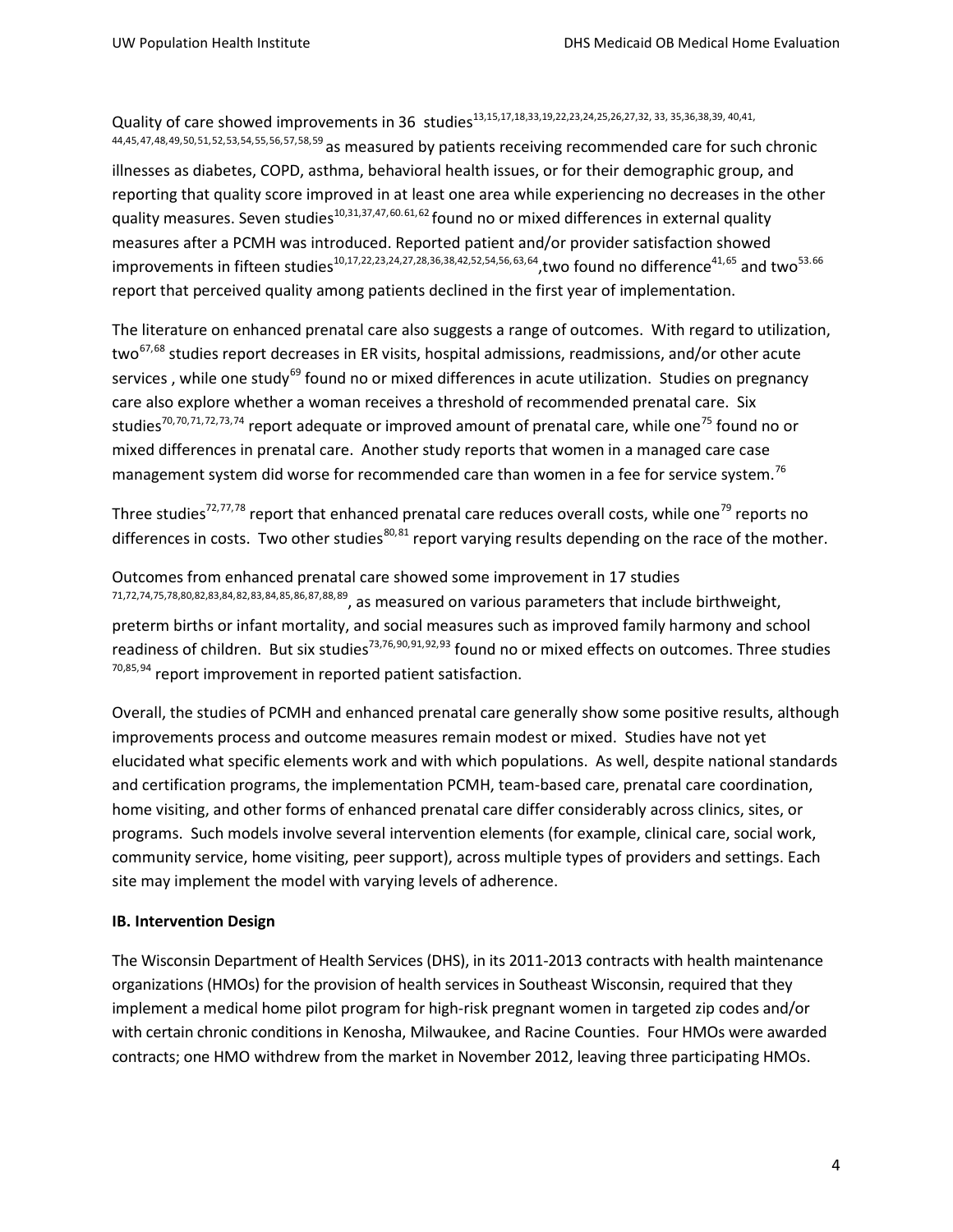Fourteen clinic entities that provide obstetric services agreed to serve as pilot program sites, with a plan to enroll a minimum of 2,400 women over three years, January 2011 through December 2013. BadgerCare Plus pays participating providers a \$1,000 bonus for every member meeting enrollment criteria for the medical home pilot and an additional \$1,000 for a positive birth outcome. These payments add to the regular Medicaid payments for pregnancy care, including prenatal care and delivery.

The degree to which some of these clinics actually participated in the pilot project varied, as did their dates of initiation. That affected the decision about whether and how to include them in the evaluation of the program. Table 1, below, lists the clinic entities that were initially named as pilot sites and their inclusion status in the study.

| <b>Clinic Name</b>               | <b>Program Start Date</b> | <b>Program End</b><br>Date | In Impact<br>Analysis? |
|----------------------------------|---------------------------|----------------------------|------------------------|
|                                  |                           |                            |                        |
| <b>Aurora Family Care</b>        | September 2011            | December 2012              | No                     |
| Aurora Midwifery                 | <b>July 2011</b>          | Not Ended                  | <b>Yes</b>             |
| Aurora St Luke's                 | N/A                       | N/A                        | No.                    |
| Froedtert East OB/Gyn            | November 2012             | Not Ended                  | <b>Yes</b>             |
|                                  | Aware, some participation |                            |                        |
| Kenosha Community Health         | January 2011              | Not Ended                  | No.                    |
| Lifetime OB/Gyn                  | January 2011              | Not Ended                  | <b>Yes</b>             |
| Columbia St Marys                | January 2011              | Not Ended                  | <b>Yes</b>             |
| Wheaton Franciscan Glendale      | November 2011             | Not Ended                  | <b>Yes</b>             |
| <b>Waukesha Family Medicine</b>  |                           |                            |                        |
| Center                           | <b>July 2011</b>          | Not Ended                  | <b>Yes</b>             |
| <b>Isaac Coggs Heritage</b>      | N/A                       | N/A                        | No.                    |
| <b>MLK Heritage</b>              | N/A                       | N/A                        | No.                    |
| Hillside Family                  | N/A                       | N/A                        | No.                    |
| 16th Street                      | January 2011              | Not Ended                  | <b>Yes</b>             |
| St Joseph's Women's Health       | January 2011              | Not Ended                  | <b>Yes</b>             |
| <b>Wheaton Franciscan Racine</b> | <b>July 2012</b>          | Not Ended                  | <b>Yes</b>             |

# **Table 1**

## **IC. Logic Model and Methods**

An intervention logic model, based on that of Chouinard and colleagues<sup>95</sup>, provides a framework with which to develop and assess the measurement of program activities and potential impacts. (Figure 1) We executed a mixed-methods strategy to measure the specific constructs within this model. Measures that could be created using quantitative data are in blue text; the remaining measures were assessed by qualitative methods, although one of the distal outcomes – pregnancy spacing – was not an element within scope of this project, but is considered an important element of maternal health and birth outcomes.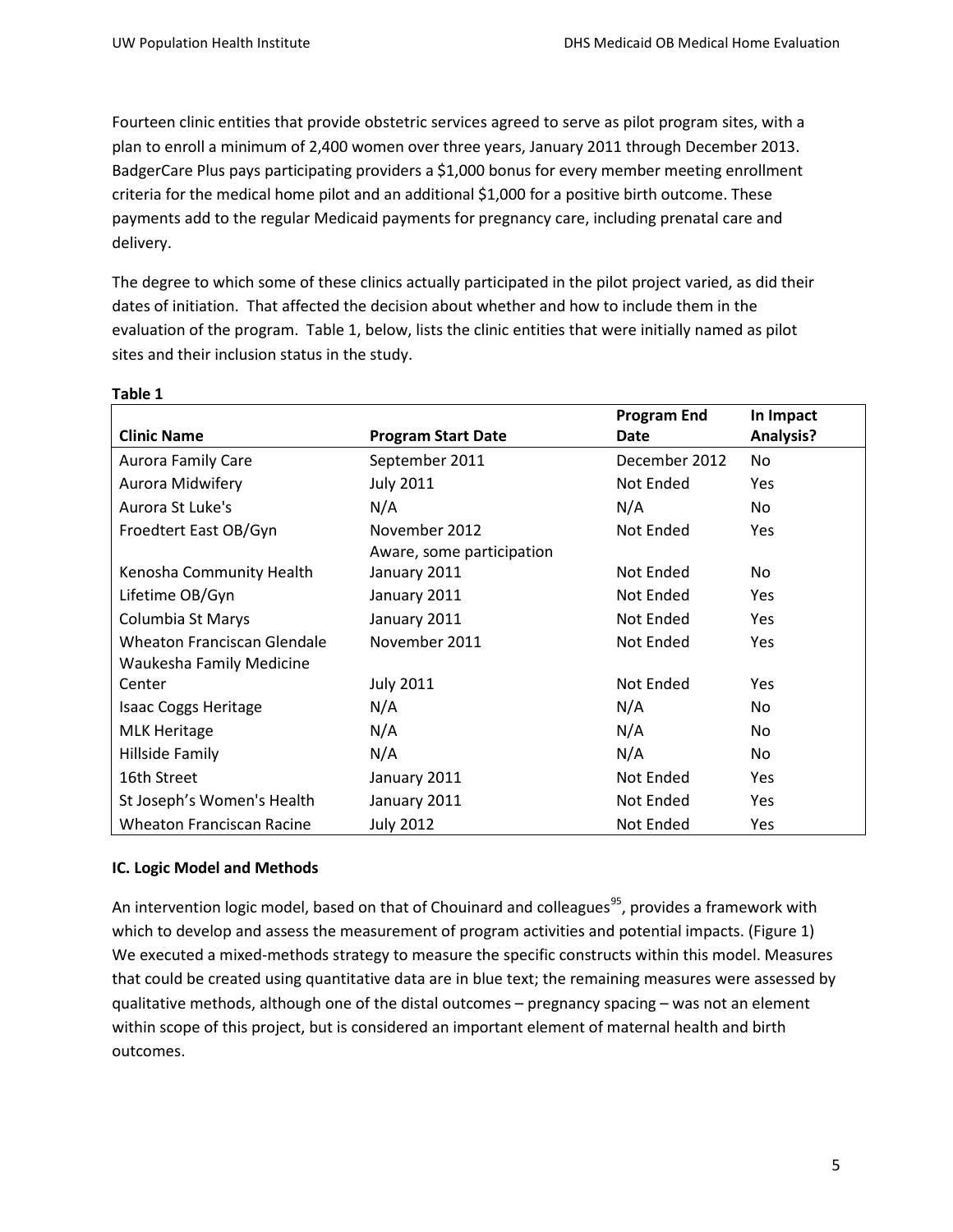*Quantitative statistical* methods provide intent-to-treat impact estimates on birth outcomes. Rapidturnaround *qualitative* methods<sup>[96](#page-49-0)</sup>, including site visits and interviews, provide the primary (although not exclusive) method to assess program activities and proximal outcomes. All methods are described in more detail below.

#### **Figure 1. Logic Model**



• Improved quality of care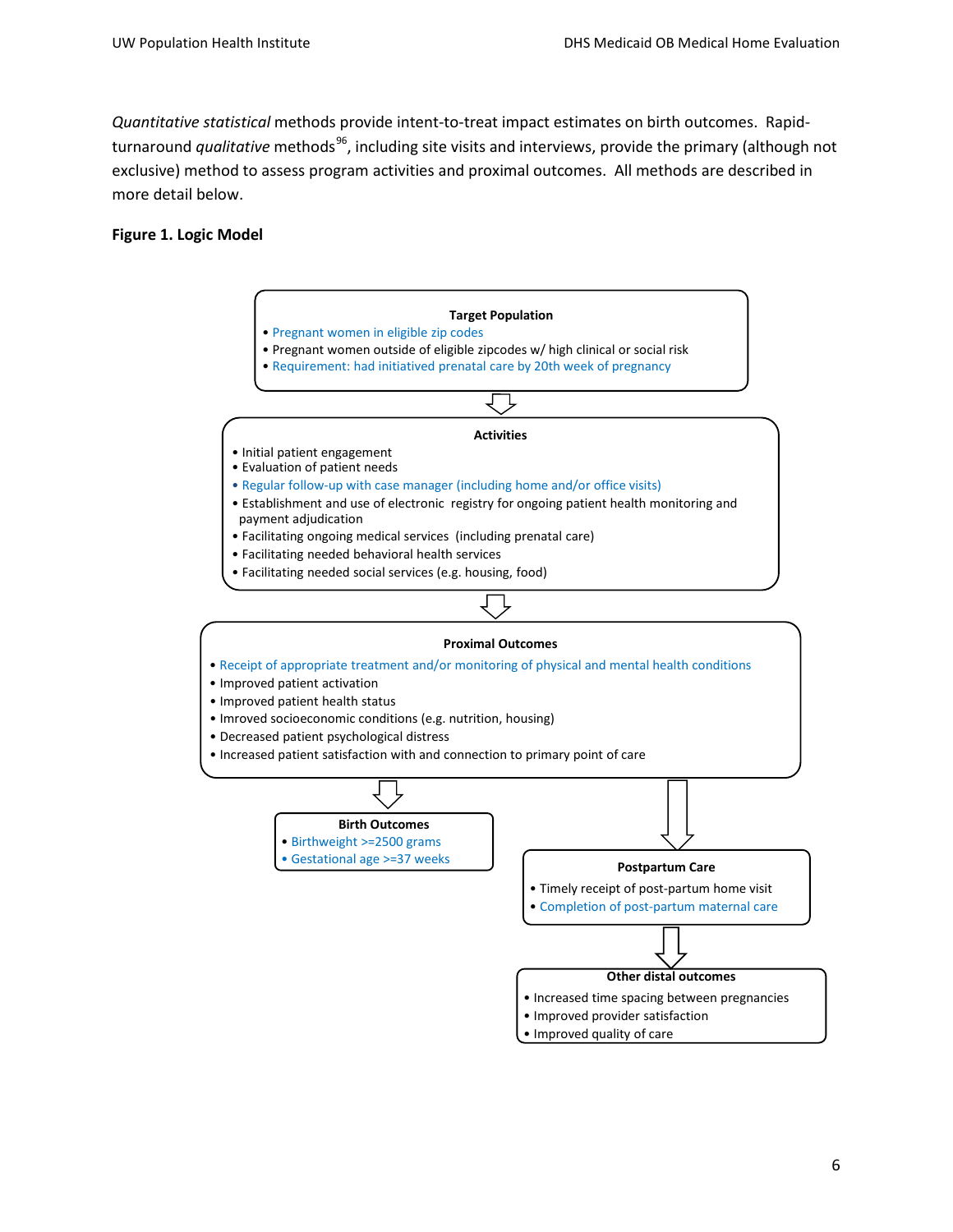#### **ID. Fidelity of Implementation: Pre-Post Survey of Current Clinic Practices**

Clinics that DHS had identified as OB Medical Homes were asked, in March/April 2011, then immediately post-implementation in October 2012, and finally in September 2015, to complete a survey instrument adapted from the Commonwealth Fund's Safety Net Medical Home Initiative. This survey asked about a range of operational features, and was designed to allow comparison of pre- and post-pilot service provision and process measures.

Out of 14 pilot OBMH Clinic or Clinic Groups identified by DHS, six individual clinics or clinic groups completed both the pre- and post- OB Medical Home pilot surveys. The analysis of implementation practices rests on the surveys provided by these the six clinics or clinic groups: Waukesha Family Medicine Center, St Joseph's Women's Health, Kenosha Community Health Center, 16<sup>th</sup> Street clinics. Wheaton Franciscan Glendale and Lifetime ObGyn.

These results may not reflect the implementation of the OBMH pilot site in aggregate. It is likely that the clinics that did not return their pre- or post-pilot surveys may differ in some significant manner in their care delivery practices and/or in the manner that they did or did not implement the pilot. If the non-reporting sites made fewer changes to their practices, then the results reported here of the reporting sites will overstate the effect of the OBMH on clinic practices in aggregate.

Two clinics provided two post-intervention surveys but had not completed their pre-intervention surveys. These clinics, in their post-pilot surveys, took particular care to document their care efforts. One clinic noted that most of its providers practice centering pregnancy and the Nurse Educator conducts an extensive intake process with new patients. The other responding clinic has a designated care manager for their pregnant patients who double checks and follows up on missed appointment daily, has set educational material to give to each pregnant women at designated gestational ages, and has a care team review all patients at 20 and 32 weeks. These stand as important aspects of care in an OB medical home. However, lacking a pre-pilot survey for these two clinics, it cannot be determined whether these clinics implemented these care elements as a part of becoming an OBMH pilot or that these clinics that had already implemented an expanded approach to prenatal care when they were designated as an OB Medical Home.

The six reporting clinics as a group, pre- to post-pilot, improved or expanded the techniques that they used in several elements, increasing the performance of 22 elements by two clinics and 2 elements by 3 clinics. The areas that showed substantial expansion in adoption: an increase from one to five clinics reporting "providers received training on how to support patient decision-making" and an increase from three to six on the provision of care management by various clinic staff. Patient engagement, including questions pertaining to goal-setting, self-management, multi-lingual staff, and group care, showed expanded adoption across clinics in seven of eight elements. Questions pertaining to helping women initiate pediatric well-baby care showed improvements in four of five elements.

A few areas shows decreased number of clinics reporting preferred medical home preferred practice. This may reflect actual change/reduction in performance, or it may reflect a variation in assessment from a different person reporting. (The survey, when administered, had requested multiple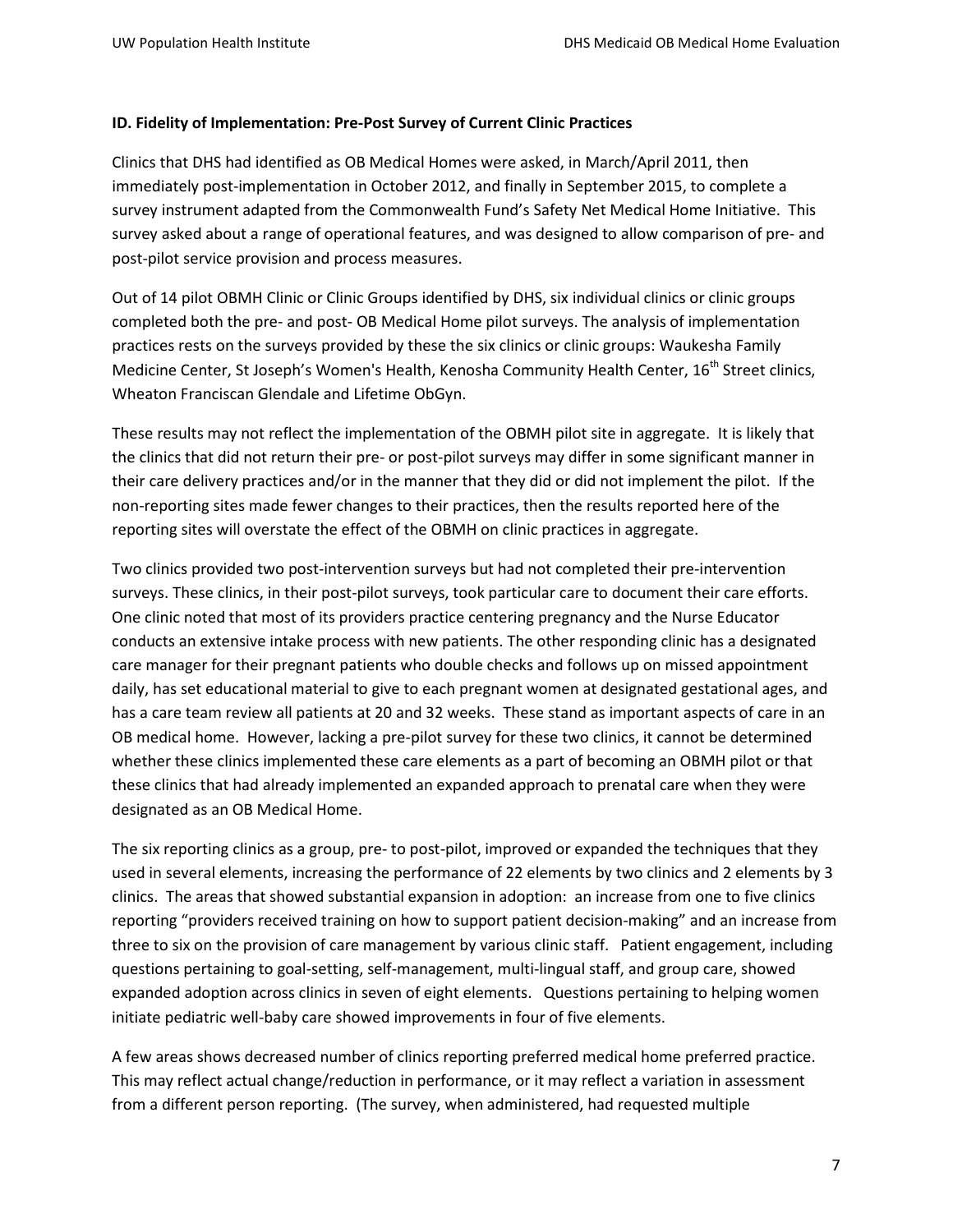respondents from each clinic in order to assess the validity of individual responses and be able to assess inter-rater reliability, but recognizing the reporting burden, did not require it.)

Strategies used to ensure that patients understood instructions and/or information had negative movement: Prior to the intervention all six clinics said that they provide educational materials written at a sixth grade reading level or lower and that patients were encouraged to ask questions. Postintervention only four provided easier-to-read materials and five encouraged women to ask questions. Post-intervention, only two clinics reported documenting the preferred method of communicating test results in the medical record, while all six did prior to it.

Table 2, below, provides detail to the pre- and post-implementation survey responses.

|                                            | Pre | Post |
|--------------------------------------------|-----|------|
| How does the HMO identify high risk women? |     |      |
| DHS High Risk Registry                     |     |      |
| <b>Drovider Intake</b>                     |     |      |

| How does the HMO identify high risk women?                                                                             |                |                 |
|------------------------------------------------------------------------------------------------------------------------|----------------|-----------------|
| DHS High Risk Registry                                                                                                 | 0              | $\mathbf 0$     |
| Provider Intake                                                                                                        | 6              | 6               |
| <b>Pregnancy screening tool/Notification of Pregnancy</b>                                                              | 3              | 6               |
| <b>Health Needs Assessment</b>                                                                                         | 3              | 6               |
| <b>ER Usage Reports</b>                                                                                                | $\overline{0}$ | $\overline{4}$  |
| <b>Electronic Health Records</b>                                                                                       | $\overline{2}$ | $\overline{4}$  |
| Other                                                                                                                  | 1              | $\Omega$        |
| Once identified, what, if anything does the HMO do to help high risk pregnant women get connected to prenatal<br>care? |                |                 |
| Letter sent to patient                                                                                                 | $\mathbf{1}$   | $\overline{2}$  |
| Telephone call to patient                                                                                              | $\overline{2}$ | $\overline{4}$  |
| PNCC or other organization contacted to do home visit                                                                  | $\mathbf{1}$   | 3               |
| Made an appointment for patient                                                                                        | $\overline{4}$ | $6\overline{6}$ |
| What was the time frame for scheduling the initial and subsequent prenatal appointments?                               |                |                 |
| First available provider, no target timeframe for appointment                                                          | $\mathbf{1}$   | $\overline{0}$  |
| Preferred provider, no target timeframe for appointment                                                                | $\mathbf 0$    | $\mathbf 0$     |
| First available provider within one week of request                                                                    | 5              | 5               |
| Preferred provider within one week of request                                                                          | $\overline{3}$ | $\overline{4}$  |
| Same day appointment when needed with first available provider                                                         | 3              | 6               |
| Same day appointment when needed with preferred provider                                                               | $\overline{2}$ | $\overline{2}$  |
| Did the clinic address missed prenatal appointments?                                                                   |                |                 |
| Clinic does not typically follow-up on missed appointments                                                             | $\Omega$       | 1               |
| Telephone contact attempted                                                                                            | 6              | 6               |
| Mail or email contact attempted                                                                                        | $\overline{4}$ | 6               |
| Home visit attempted                                                                                                   | 3              | 4               |
| Outreach to collateral contacts attempted                                                                              | $\overline{3}$ | 6               |
| Follow-ups documented in medical record                                                                                | 5              | 6               |
| Multiple attempts at follow-up                                                                                         | 6              | 6               |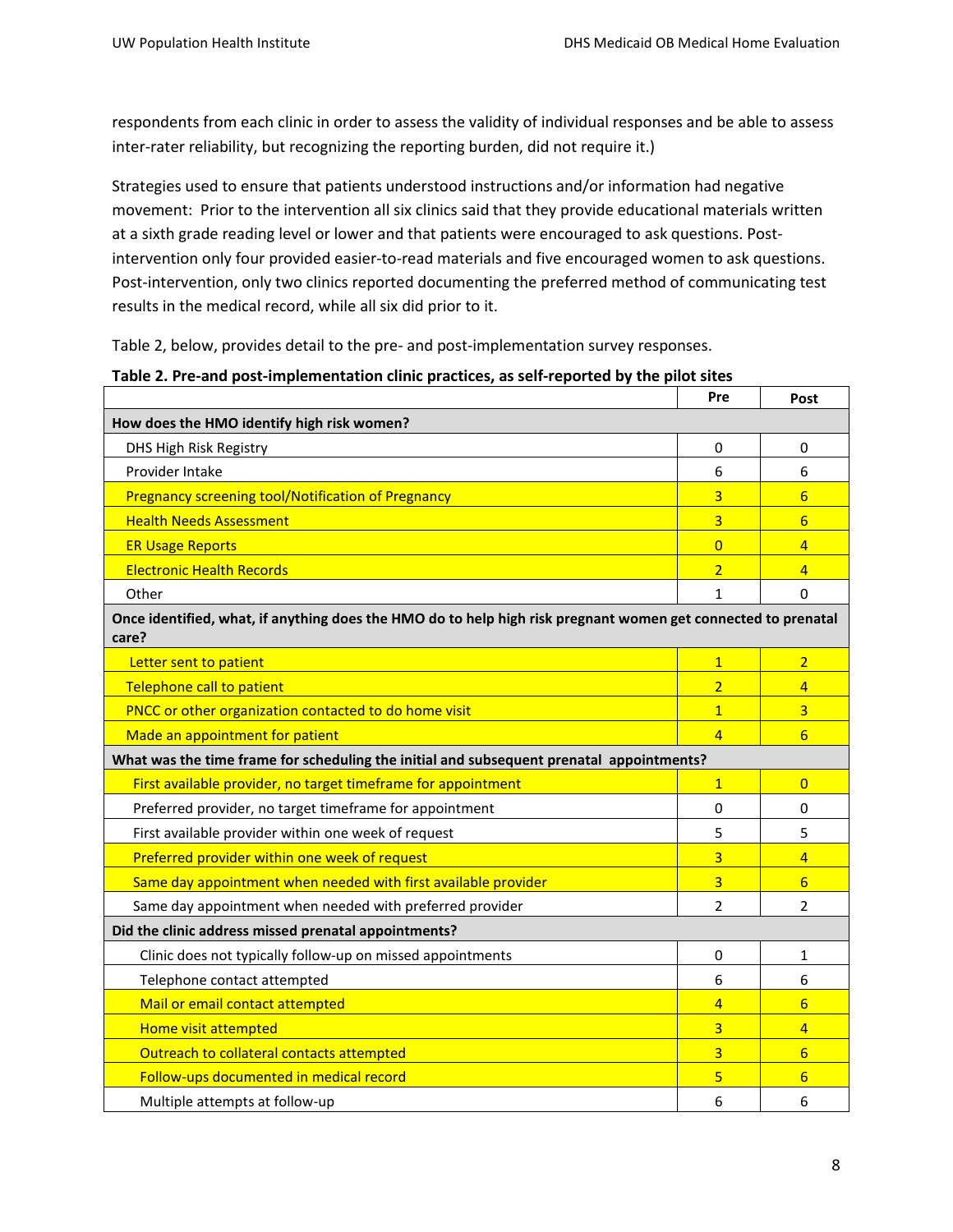| What were the clinic's standards for responding to patients seeking information/advice during regular business<br>hours? |                |                 |
|--------------------------------------------------------------------------------------------------------------------------|----------------|-----------------|
| Same day response from physician, PA, NP                                                                                 | 5              | 4               |
| Same day response from RN or nursing staff                                                                               | 6              | 5               |
| Next day response from physician, PA, NP                                                                                 | 2              | 1               |
| Next day response from RN or nursing staff                                                                               | 3              | 2               |
| No standard time frame for response from physician, PA, NP                                                               | $\mathbf 0$    | 1               |
| No standard time frame for response from nursing staff                                                                   | 0              | 0               |
| All Communication documented in medical record                                                                           | 5              | 5               |
| What was the protocol for the patient who wanted or needed to contact care providers after normal business<br>hours?     |                |                 |
| Messages left on clinic answering machine                                                                                | 2              | 0               |
| Clinic telephone message system directed patient to local emergency dept in case<br>of emergency                         | 1              | 3               |
| Messages left with answering service which contacted care providers as needed                                            | 6              | 4               |
| On-call nurse line                                                                                                       | $\mathbf{1}$   | $\overline{3}$  |
| After hours contacts were reviewed by the care team the next day for any needed                                          |                |                 |
| follow up                                                                                                                | 4              | 4               |
| What guided the process and protocols for prenatal care, post-partum care and care of chronic conditions?                |                |                 |
| The individual provider's professional judgment and experience                                                           | 5              | 4               |
| Clinical care guidelines were available, but were NOT used as prompts                                                    | 1              | 1               |
| Clinical care guidelines were routinely used as a care protocol                                                          | 5              | 6               |
| How were the patient's various needs addressed during the prenatal visit and/or other visits?                            |                |                 |
| Prenatal visits were restricted to addressing required/routine pregnancy issues with                                     |                |                 |
| other issues scheduled for a separate visit                                                                              | 0              | 0               |
| Medical issues that impacted the pregnancy, e.g. diabetes, were addressed during                                         |                |                 |
| the prenatal visit                                                                                                       | 6              | 6               |
| All/any medical issues were addressed during prenatal visits                                                             | 5              | $\overline{4}$  |
| Referrals were made to other providers for medical conditions needing special                                            |                |                 |
| Attention                                                                                                                | 6              | 6               |
| Referrals were made to other professionals for issues such as nutritional<br>counseling,                                 |                |                 |
| birth planning, etc.                                                                                                     | 6              | 6               |
| What strategies were used to coordinate care?                                                                            |                |                 |
| Patient registries                                                                                                       | 3              | 3               |
| PCP/OB coordinated all medical care                                                                                      | 3              | $\overline{4}$  |
| RN or other nursing staff coordinated all medical care                                                                   | 3              | 3               |
| Care management was provided by other clinic staff                                                                       | 3              | $6\overline{6}$ |
| Care management was provided by HMO staff                                                                                | $\overline{2}$ | 1               |
| Team approach to meeting patient needs including providers and nursing staff                                             | 2              | $\overline{2}$  |
| What strategies are in place to provide follow-up for emergency room (ER) visits?                                        |                |                 |
| No automatic follow-up provided as no mechanism is in place for clinic to become                                         | $\overline{2}$ | $\mathbf{1}$    |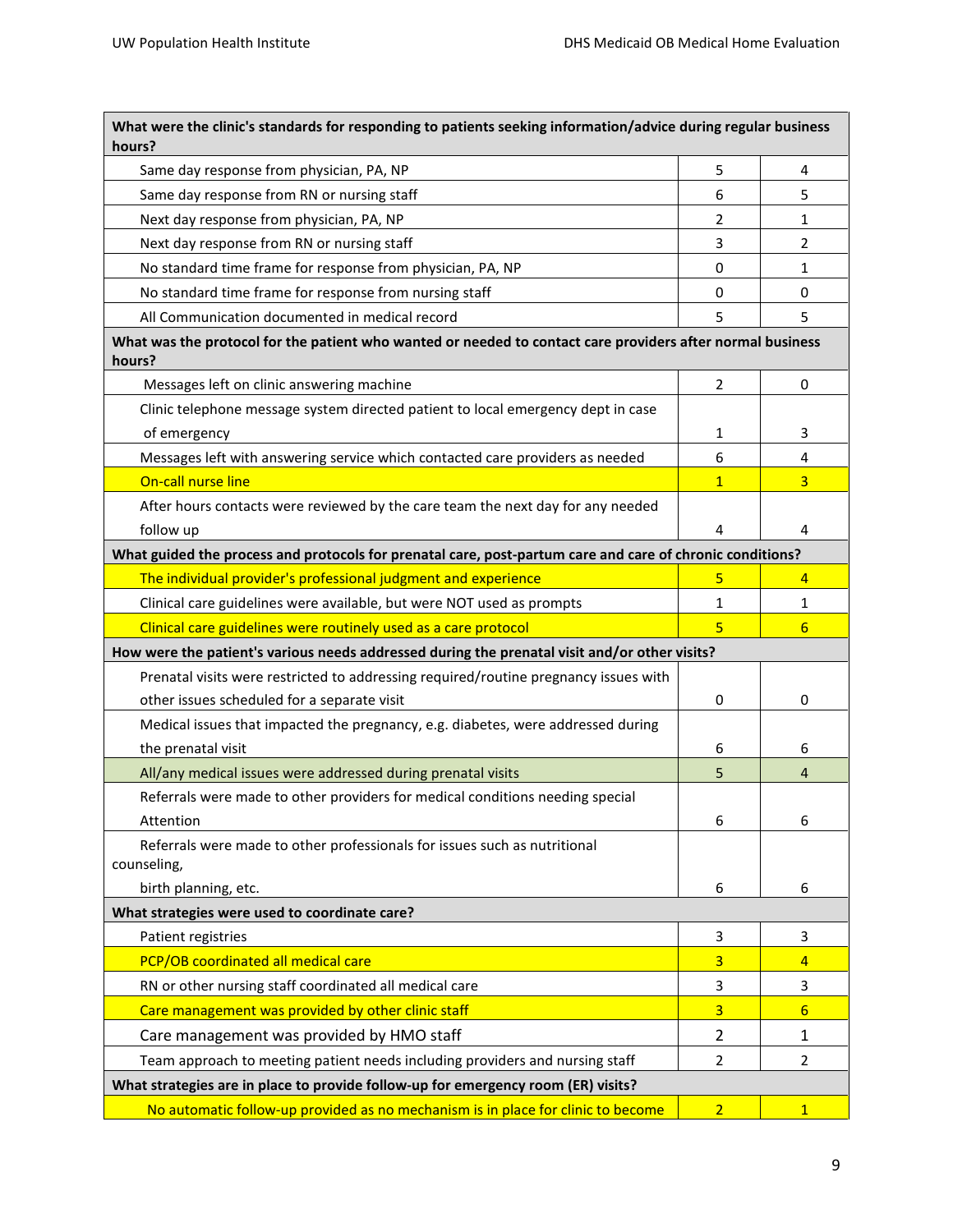| aware of ER visit                                                                                        |                 |                 |
|----------------------------------------------------------------------------------------------------------|-----------------|-----------------|
| Follow-up only provided if hospital/ER/HMO alerts clinic                                                 | $\overline{2}$  | $\overline{0}$  |
| Follow-up only provided if hospital/ER/HMO alerts clinic & follow-up appears                             |                 |                 |
| Necessary                                                                                                | 4               | 6               |
| Follow-up provided as needed via routine tracking of ER usage                                            | $\overline{2}$  | $\overline{3}$  |
| Follow-up routinely provided via agreements/ arrangements with ER and hospitals                          |                 |                 |
| to track high risk patients                                                                              | 1               | 1               |
| Co-locate staff at ER                                                                                    | 1               | ?               |
| What procedures, if any, does the clinic have in place to link patients with needed community resources? |                 |                 |
| It is not routinely done                                                                                 | $\mathbf{1}$    | $\mathbf{0}$    |
| All pregnant members receive a list of community resources                                               | 3               | 5               |
| Designated staff are responsible for providing referrals to community resources                          | $\overline{4}$  | 6               |
| Designated staff are responsible for linking patients with community resources,                          |                 |                 |
| e.g., assistance in making initial appointment                                                           | 4               | 5               |
| What strategies were used to engage women in their own care?                                             |                 |                 |
| Values and preferences were assessed in a structured format                                              | $\overline{4}$  | 5               |
| Referrals to prenatal classes, health educators or care self-management classes                          | 5               | $6\overline{6}$ |
| <b>Engaged patients in goal setting</b>                                                                  | 5               | $6\overline{6}$ |
| Providers received training on how to support patient decision making                                    | $\overline{1}$  | 5               |
| Multilingual staff available on a limited basis                                                          | 2               | 1               |
| Multilingual staff always available                                                                      | $\overline{4}$  | 5               |
| Pregnancy care and birth plans developed with the patient and documented in the                          |                 |                 |
| medical record                                                                                           | 4               | 5               |
| <b>Group care (centering)</b>                                                                            | $\overline{2}$  | 4               |
| Support groups                                                                                           | 3               | 3               |
| What strategies were used to ensure that patients understood instructions and/or information?            |                 |                 |
| Educational materials without regard to reading level                                                    | 2               | $\mathbf{0}$    |
| Educational materials written at a sixth grade reading level or lower                                    | 6               | 4               |
| Patients were encouraged to ask questions                                                                | 6               | 5               |
| "Teach back" methods                                                                                     | $\overline{3}$  | 4               |
| How were test results communicated to patients?                                                          |                 |                 |
| Not communicated unless patient asked                                                                    | 0               | 0               |
| Via phone within a specified time frame                                                                  | 5               | 5               |
| via email or U.S. mail in a specified time frame                                                         | 3               | 3               |
| Preferred method of communication documented in medical record                                           | $6\phantom{1}6$ | $\overline{2}$  |
| Does the clinic help women make and keep their post-partum appointment?                                  |                 |                 |
| Mother reminded during discharge to make appointment for post-partum care                                | 6               | 6               |
| Post-partum appointments are made prior to delivery or discharge                                         | $\overline{2}$  | $\overline{2}$  |
| For women classified as high risk during pregnancy, post-partum home visits are                          | $\overline{2}$  |                 |
| routinely made                                                                                           |                 | $\overline{4}$  |
| Follow-up for missed appointments is routinely done                                                      | $\overline{4}$  | 6               |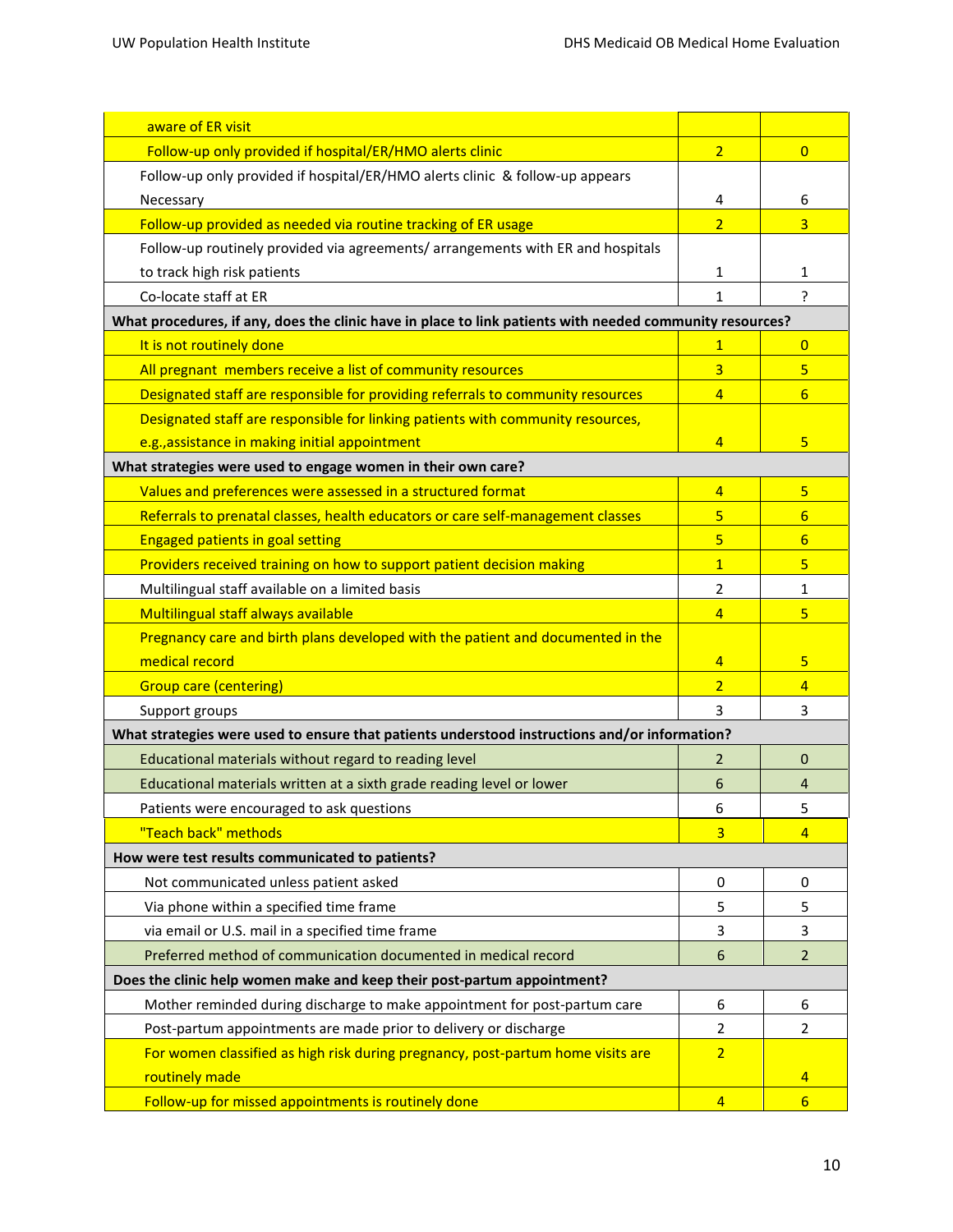| Does the clinic help women initiate pediatric well-baby care?                                                                                                                       |                |                |
|-------------------------------------------------------------------------------------------------------------------------------------------------------------------------------------|----------------|----------------|
| Mother encouraged to select pediatrician prior to delivery                                                                                                                          | $\overline{4}$ | 5              |
| Mother assisted in selecting pediatrician prior to delivery                                                                                                                         | 6              | 6              |
| Mother encouraged to make well-baby appointment during discharge                                                                                                                    | $\overline{4}$ | 5              |
| First well-baby visit scheduled prior to discharge                                                                                                                                  | $\overline{1}$ | $\overline{3}$ |
| For mothers and babies classified as high risk during pregnancy, home visits<br>routinely made for first few months following delivery                                              | $\overline{2}$ | $\overline{4}$ |
| What strategies, if any, does the clinic have in place to help women overcome potential barriers to needed<br>care?                                                                 |                |                |
| Clinic arranges for transportation or provides transportation vouchers                                                                                                              | $\overline{4}$ | 5              |
| Arranged/provided child care                                                                                                                                                        | $\mathbf{1}$   | $\overline{2}$ |
| Clinic provides on-site translation services                                                                                                                                        | 6              | 6              |
| If you checked 'yes', for what languages are translation services provided?                                                                                                         |                |                |
| Spanish                                                                                                                                                                             | 6              | 5              |
| Hmong                                                                                                                                                                               | 2              | 4              |
| Clinic has arrangements with specialty care providers who accepted high risk<br>patients in a timely manner                                                                         | 5              | 4              |
| Clinic has difficulty arranging care with specialty care providers in a timely<br>manner                                                                                            | 1              | 1              |
| Does the clinic use performance measures to improve pregnancy outcomes?                                                                                                             |                |                |
| Performance measures were unavailable at clinic site                                                                                                                                | $\mathbf{1}$   | $\Omega$       |
| Performance measures are available to clinics/practices, but were not used to<br>improve practices or protocols                                                                     | $\Omega$       | 0              |
| Clinic staff regularly review clinical, operational and patient satisfaction measures                                                                                               | $\overline{4}$ | 5              |
| Clinic staff regularly review clinical, operational, and patient experience measures<br>and work with clinics/practices to make adjustments in practices and protocols as<br>needed | 5              | 6              |

#### **II. Statistical Analysis of Process and Outcome Measures**

#### **IIA. Study Population: Selective Enrollment**

Several persons interviewed during the site visits reported that a few providers were choosing to exclude from enrollment some women as pilot patients if their risk profile suggested that a poor birth outcome was "inevitable." Such patients would receive the full scope of OBMH care, but would not be included in the obstetric medical home (OBMH) registry so that the provider clinic might avoid liability for the contractual obligation of following a patient experiencing a poor birth outcome for two years subsequent to the birth: "It's easier not to put that person in the pilot registry." Others reported that an HMO may include women retrospectively in the registry based on their outcome: whether they met the process criteria or had a healthy birth. One interview participant suggested that one HMO had removed women from the pilot based on missed appointments.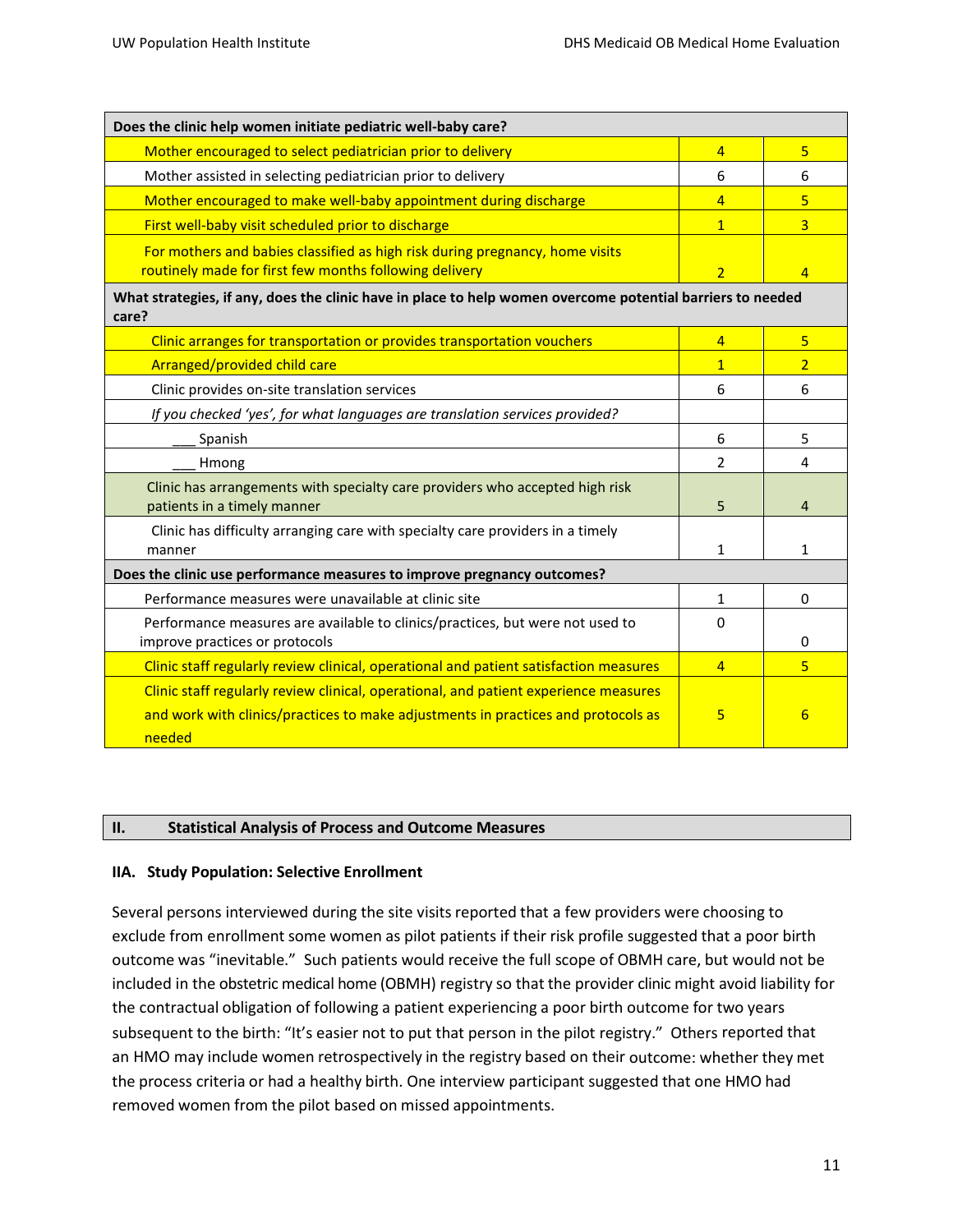This type of selective enrollment would upwardly bias statistical estimates of the treatment effect, leading to an overstatement of the intervention's impact. The formal inclusion as a pilot patient, and thus the treatment group participants as measured in the evaluation, should and must be driven only by the qualification criteria established in the HMO contract. Inclusion based on provider or HMO discretion and retrospective adjustment will selectively bias the treatment group towards those who received all of the contractually obligated services or met the outcomes of under study.

Given these concerns, the statistical model for the final evaluation abandoned the prior per-protocol analysis in favor of including both those patients who were actually registered/enrolled as OBMH patients, along with those who met the DHS criteria for inclusion. That is, the final impact estimates employ an *intent-to-treat* (ITT) approach similar to that found in best-practice clinical trials. Specifically, ITT estimates are calculated by constructing the treatment group to include all patients who were initially intended to receive the treatment under study, \*regardless\* of whether or not they actually received it.

This convention was chosen to assure that no classification bias of the type discussed above influenced the impact estimates. The final analysis will define the treatment group to include all women receiving prenatal care at the pilot clinics who live in the target zip codes as set forth in the DHS contract. While other criteria for pilot inclusion exist (e.g. having experienced a previous poor birth outcome), the data do not reveal these elements. As such, we limit the filter to target zip code, which we can cleanly identify.

The ITT estimates provide the preferred impact estimates because of their relative lack of bias; However, we note that ITT is a conservative approach that tends to shift the estimates towards a null finding (i.e. no program impact). We did augment the ITT analysis with a *per-protocol* analysis, which defines the treatment group to be those patients who are reported in the registry as having received the designed intervention. The preliminary impact estimates of the per-protocol analysis were provided to DHS in the January 2014 interim report.

However, we have determined that the per-protocol analysis was likely plagued with positive bias in the impact estimate, because of the presence of selective enrollment practices. We have thus chosen to exclude those findings from the final report and provide only the findings from the intent-to-treat analysis.

## **IIB. Data**

Socio-demographic data drawn from Wisconsin's CARES database, which warehouses application and enrollment data for all state social programs (including Medicaid), were merged with health care utilization data drawn from Medicaid encounter and claims records and birth outcome data drawn from the state's vital statistics system. Note that the match rates were very high; approximately 98% of Medicaid births in the eligible zip codes had a match to vital statistics data. Importantly, match rates were similar across treatment and comparison clinics, as were infant deaths, which were very rare (fewer than 0.5% of sample births for both treatment and comparison clinics).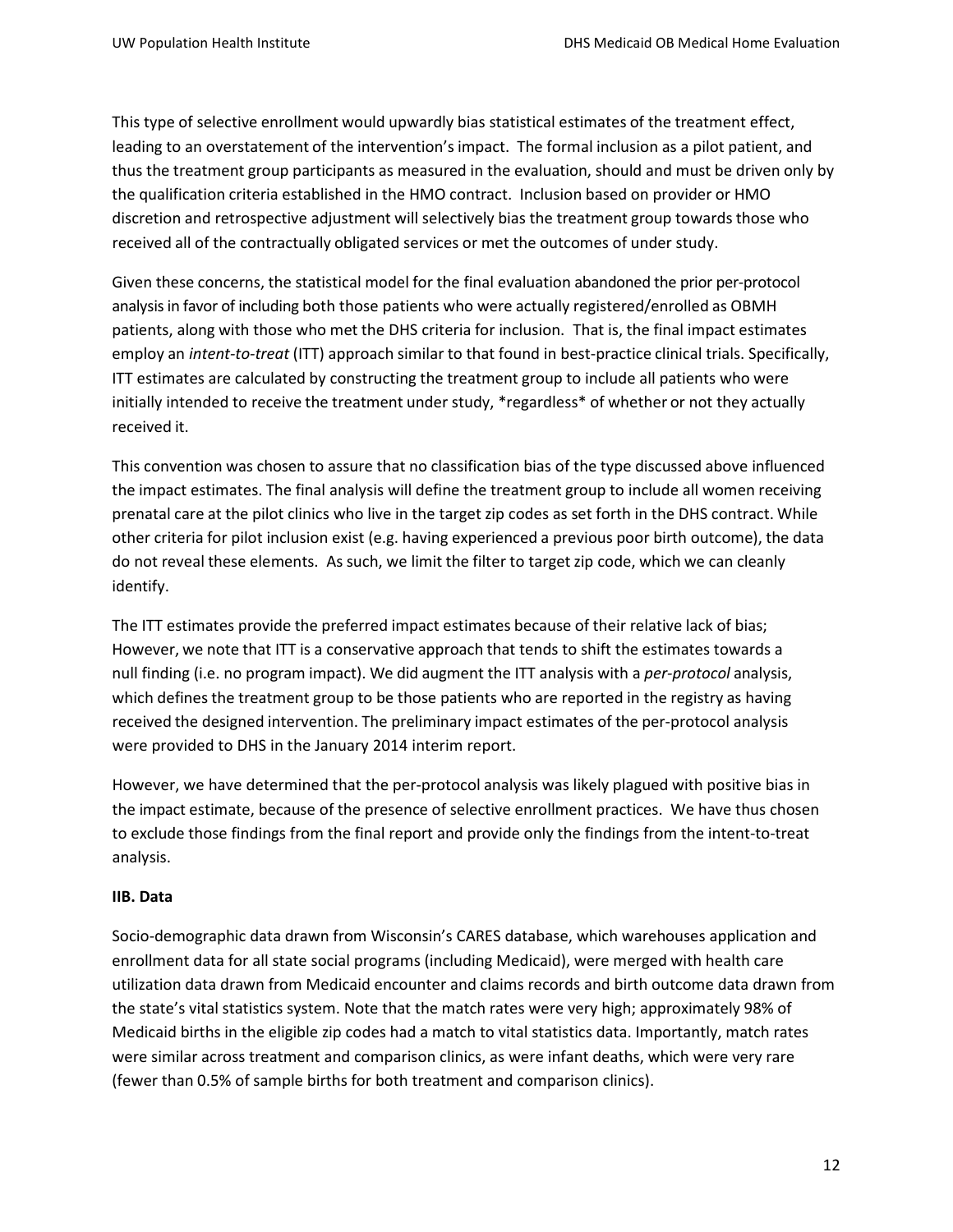The analytic sample (n = 18,547) was comprised of all Medicaid-covered births by women residing in the target zip codes during the calendar years 2009-2013. In keeping with the program eligibility requirements discussed above, we further limited the sample to women whose records reflected a medical encounter containing a pregnancy diagnosis code at least 5 months prior to delivery date. Following the related literature<sup>[97](#page-49-1)</sup>, patients were attributed to the clinic at which they received a majority of visits over the course of pregnancy; in the rare instance of a tie, the patient was attributed to the clinic at which she had the most recent visit. This method yielded a subsample size of 8,547 women attributed to 9 treatment group clinics and 10,476 women attributed to 40 comparison clinics. Patients from the 6 targeted clinics that were unable to fully implement the program were excluded from the analysis.

## *IIA1. Outcome Variables*

We were able to measure three health care process measures using the claims/encounter data. The first, whether or not a patient received any PNCC during pregnancy, maps to an important program activity listed in Figure 1. An important caveat: PNCC does not necessarily reflect all of the care coordination that a patient may have received. PNCC is a specific state program, and not all treatment group clinics increased PNCC billing under the intervention even though in-house social workers were hired to deliver care coordination. We were also able to measure two proximal outcomes: whether or not a patient received any behavioral health care (mental health and/or substance abuse) and whether or not a patient received a dental visit during pregnancy. Finally, we examined the receipt of a timely postpartum visit (within 8 weeks of delivery), the program's postpartum care focus. The two birth outcome measures were whether or not a patient had a term birth, defined as >= 37 weeks gestational age and whether or not the baby weighed >= 2,500 grams, the key birth outcomes targeted by the pilot. To minimize multiple comparison concerns, we made an a priori specification that the two birth outcomes would comprise the primary outcomes of interest and that the utilization measures would comprise secondary outcomes. Moreover, a priori power calculations were based on the two birth outcome measures, and as detailed below, several of the regressions for the utilization measures were underpowered. As such, it is important to treat the utilization impact estimates as exploratory rather than confirmatory in nature.

## *IIA2. Control Variables*

Socioeconomic variables constructed from the CARES data and included race (White, Black, Other/Missing), Hispanic ethnicity, a continuous measure of income as a % of the federal poverty level, and age. Control variables constructed from the claims data included whether or not the patient smoked and an indicator reflecting the presence of a chronic condition during pregnancy.

## **IIC. Methods**

We employed a pre-post design with concurrent controls drawn from comparison clinics. This quasiexperimental design is often referred to as a difference-in-differences (DiD) approach, reflecting the underlying comparison inherent in the method: namely, the difference in the outcome of interest prior to and after the intervention for treatment clinics is compared to the analogous pre-post difference for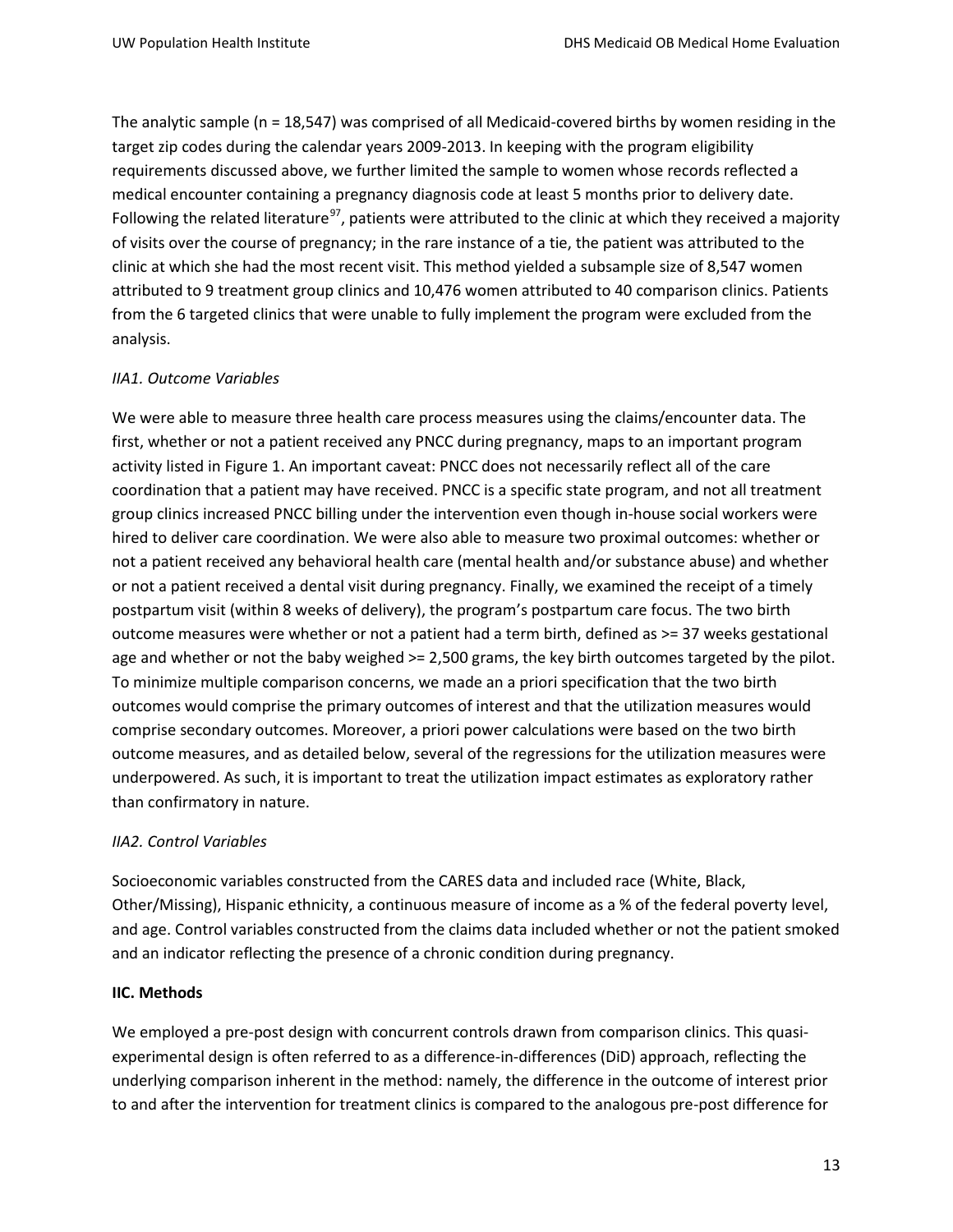control clinics. The underlying assumption is that absent the program, the trends in the outcome measures would have been the same across treatment and comparison clinics. While this assumption does not require that treatment and comparison clinics exhibit the same underlying levels of the outcome variables, it does require that the presence of any known and unknown secular trends exerts similar effects on the trends in the outcomes. In practice, better-matched baseline levels of the outcome measures across treatment and comparison groups provide greater reassurance regarding the (untestable) parallel trends assumption, as many intervening secular trends are specific to fairly homogenous subgroups.

An example in this context is the heightened media and policy attention that safety net providers received over the study period. A host of public health initiatives targeted towards these clinics was initiated in parallel to the pilot intervention – including efforts designed to curb prenatal smoking, increase social support, and reduce co-sleeping. As such, these trends likely differentially influenced clinics serving low-income women versus clinics serving high-income women. In recognition of this concern, we limit comparison clinics to those that served at least 20 Medicaid-enrolled women in the target zip codes over the pre-period 2009-2010. Moreover, as a robustness exercise we implement a propensity-score matched version of our generalized difference-in-difference specification, which is outlined in greater detail below.

In keeping with related PCMH evaluations, all estimates are intent-to-treat, meaning that the treatment group includes all patients who were eligible to participate in the program, regardless of whether or not they actually received program services. The inclusion of both compliers and non-compliers is crucial for assessing program effectiveness, as it accurately reflects the diversity of compliance experienced in actual clinical practice.<sup>[98](#page-49-2)</sup>

We estimate the following individual-level specification using multivariate linear probability regression:

$$
(1) \qquad Y_{i,c,t} = \beta_1 Year1_{c,t} + \beta_2 Year2_{c,t} + \beta_3 Year3_{c,t} + X_{i,c,t}\gamma + \delta_t + \zeta_c + \varepsilon_{i,c,t}
$$

where *i* indexes individuals, *c* indexes clinics, and *t* indexes year. The relationship of interest is a given outcome measure –  $Y_{i,c,t}$  – as a function of whether the sample member received care in a clinic after the intervention had been launched. We allow for potential heterogeneity in program impacts by time since program initiation, with  $\beta_1$  representing the program impact in the clinic's first year of implementation (Year $1_{c,t}$ ),  $\beta_2$  representing the program impact in the second year of implementation (Year $2_{ct}$ ), and  $\beta_3$  representing the program impact in the third year of implementation (Year $3_{ct}$ ). Five of the nine treatment clinics began the program in January 1, 2011, accordingly all patients giving birth subsequent to June 1 of that year were eligible for program inclusion.

Excluded from the sample are all patients receiving care in these treatment group clinics who gave birth during the time period January 1, 2011 - June 1, 2011; while these women were ineligible for intervention services, they may have benefited from spillover effects from clinic-level changes induced by intervention implementation. For these clinics, the first year indicator reflects births between June 1, 2011 and December 31, 2011, while the second and third year indicators include births for calendar year 2012 and 2013, respectively. The remaining four clinics had delayed start dates; as follows, their year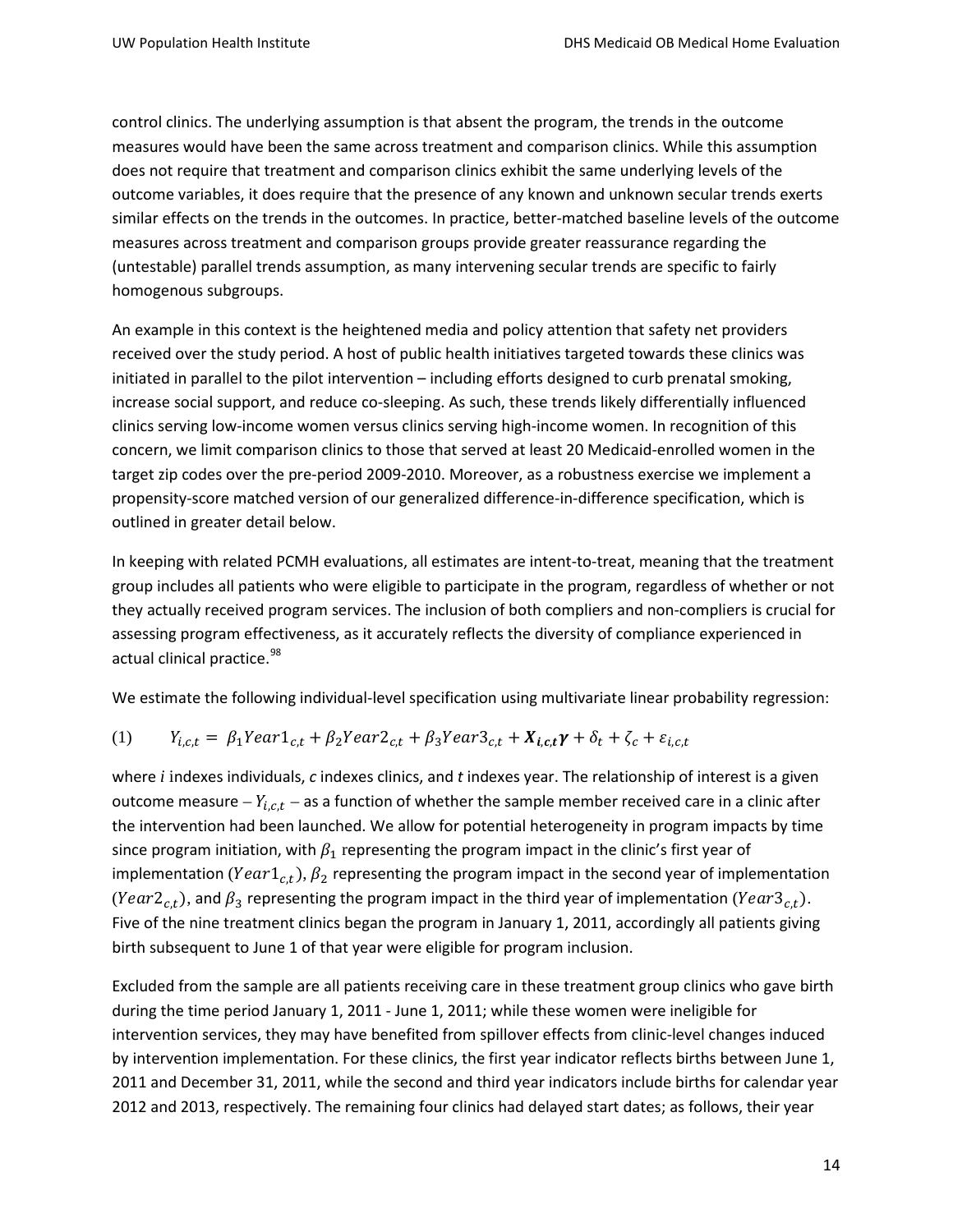indicators represent later calendar periods, with a truncated amount of time populating the final period. The analogous sample exclusion for ineligible women giving birth during the first six months of the implementation period was made.

Control variables include the vector of individual-level measures  $(X_{i,c,t})$  and a full set of year dummies  $(\delta_t)$  and clinic dummies  $(\zeta_c)$ . A mean-zero random error term is represented by  $\varepsilon_{i,c,t}$ . The estimates of interest,  $\beta_1$  through  $\beta_3$ , represent the *within-clinic* change in the outcome of interest compared to comparison clinics, after program implementation relative to before.

Standard errors are clustered at the clinic-level to account for shared variance among patients receiving care at the same clinic.

As a robustness exercise, we estimate a propensity score weighted version of equation (1) using inverse probability of treatment weighting (IPTW). First, we run a clinic-level regression (*n* = 41) of treatment group status ( $0 =$  comparison clinic;  $1 =$  treatment clinic) on the following clinic-level averages regarding Medicaid-covered births in the target zip codes over the pre-period (2009-2010): the total number of births; percent Hispanic; percent Black; percent Other/Unknown race; percent with birthweight >= 2,500 grams. The resulting predicted probability (phat) is used to construct the IPTW weight, which equals 1/phat for treatment group clinics and  $1/(1 - \text{phot})$  for comparison clinics.

### **IID. Results**

Table 3 displays descriptive statistics stratified by treatment and comparison clinics. Age and income levels were similar across the two groups; the average age of women in the sample was approximately 25 years old and the average household income was 38% of the FPL, indicating a very poor population. Race and ethnicity differed across treatment strata, with Black patients comprising a higher percentage of births in comparison clinics (54%) relative to treatment clinics (51%) and Hispanics comprising a higher percentage of births in treatment clinics (33%) relative to comparison clinics (25.3%).

Patients in treatment clinics had lower rates of chronic conditions and lower rates of smoking relative to patients in comparison clinics (19% vs. 22% and 13% vs. 16%, respectively). While the IPTW weighted sample averages are more comparable along the unbalanced measures of SES, clinical risk, and birthweight, appreciable differences remain along the dimensions of ethnicity and smoking.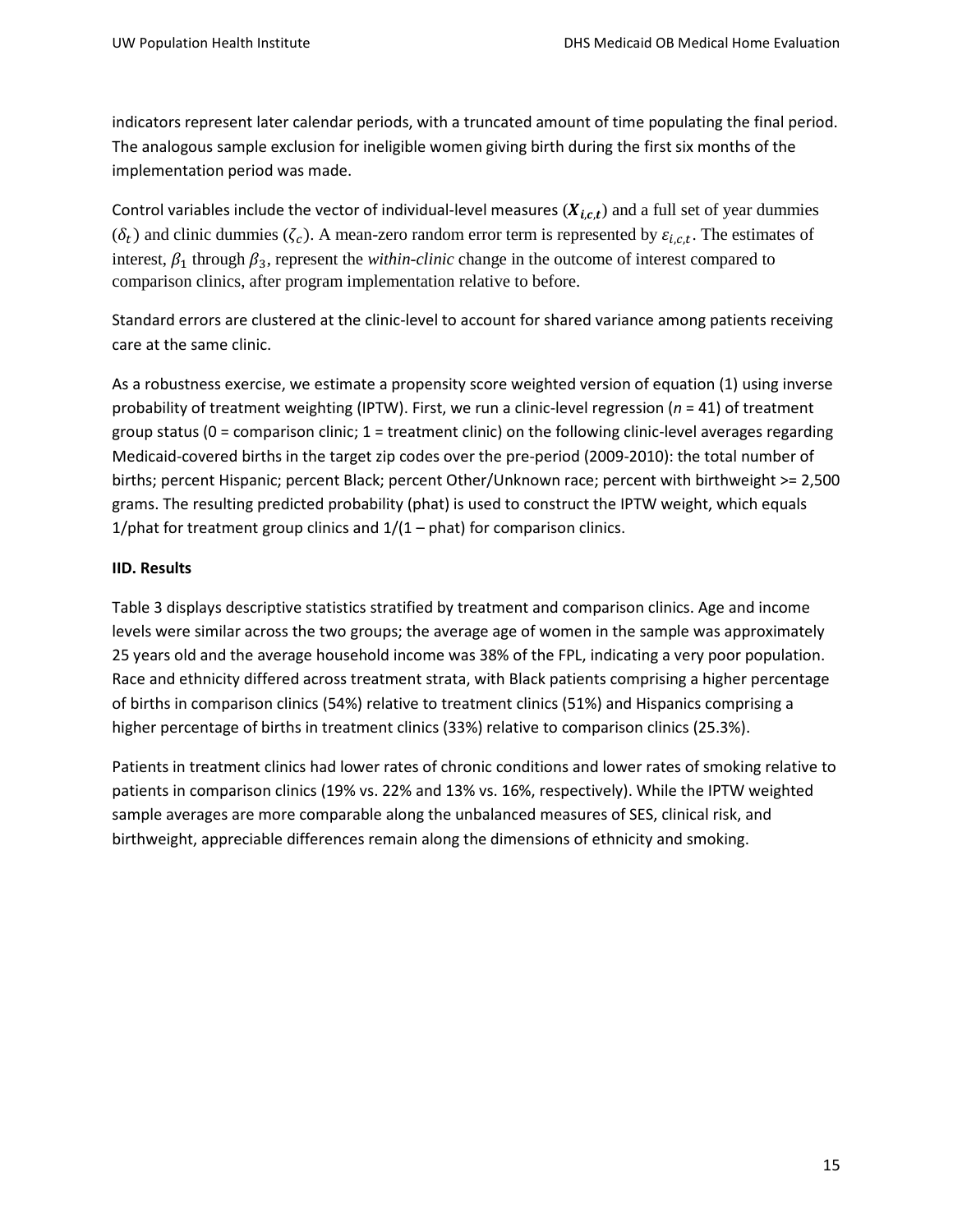| Table 3. Descriptive Statistics Weighted by Inverse Probability of Treatment Weights |                            |                               |                     |
|--------------------------------------------------------------------------------------|----------------------------|-------------------------------|---------------------|
|                                                                                      | Treatment<br>$(n = 8,071)$ | Comparison<br>$(n = 10, 476)$ | Ho:<br>Treat = Comp |
| Independent variables (2009-2013)                                                    |                            |                               |                     |
| Age (mean)                                                                           | 24.9                       | 24.8                          | p < 0.24            |
| HH income as % FPL (mean)                                                            | 36.0                       | 35.2                          | p < 0.28            |
| Race                                                                                 |                            |                               | p < 0.01            |
| <b>Black</b>                                                                         | 57.3                       | 60.6                          |                     |
| White                                                                                | 11.3                       | 12.5                          |                     |
| Other/Missing                                                                        | 31.4                       | 26.8                          |                     |
| Hispanic ethnicity                                                                   | 27.4                       | 21.6                          | p < 0.01            |
| Chronic conditions indicator                                                         | 21.4                       | 22.3                          | p < 0.18            |
| Smoking indicator                                                                    | 13.9                       | 17.5                          | p < 0.01            |
|                                                                                      | Treatment                  | Comparison                    | Ho:                 |
|                                                                                      | $(n = 3,027)$              | $(n = 4, 174)$                | $Treat = Comp$      |
| Dependent variables (2009-2010)                                                      |                            |                               |                     |
| Any PNCC receipt                                                                     | 38.4                       | 29.4                          | p < 0.01            |
| Any behavioral health care receipt                                                   | 8.42                       | 10.0                          | p < 0.06            |
| Any dental care receipt                                                              | 12.3                       | 10.8                          | p < 0.11            |
| Timely postpartum care receipt                                                       | 86.6                       | 84.2                          | p < 0.02            |
| Gestational age >= 37 weeks                                                          | 87.9                       | 88.1                          | p < 0.86            |
| Birthweight $>= 2,500$ grams                                                         | 91.8                       | 91.9                          | p < 0.37            |

#### *Utilization*

#### *Unadjusted Trends*

Treatment group clinics exhibited considerably higher levels of PNCC rates at baseline relative to comparison clinics (Figure 2, Panel A); moreover, this difference was fairly stable throughout the study period. In both the pre- and post-periods, the proportion of patients receiving a dental visit was comparably low across treatment strata (Figure 2, Panel B). Similarly, the proportion of patients receiving a behavioral health visit (Figure 2, Panel C) was low at baseline and remained low throughout the study period; trends differed across treatment strata in an inconsistent pattern over time. In contrast, the trends over the study period for the proportion of patients receiving a postpartum visit were similar across treatment and control clinics (Figure 2, Panel D); importantly, initial differences in visit rates favoring the treatment clinics were eliminated over the course of the pilot.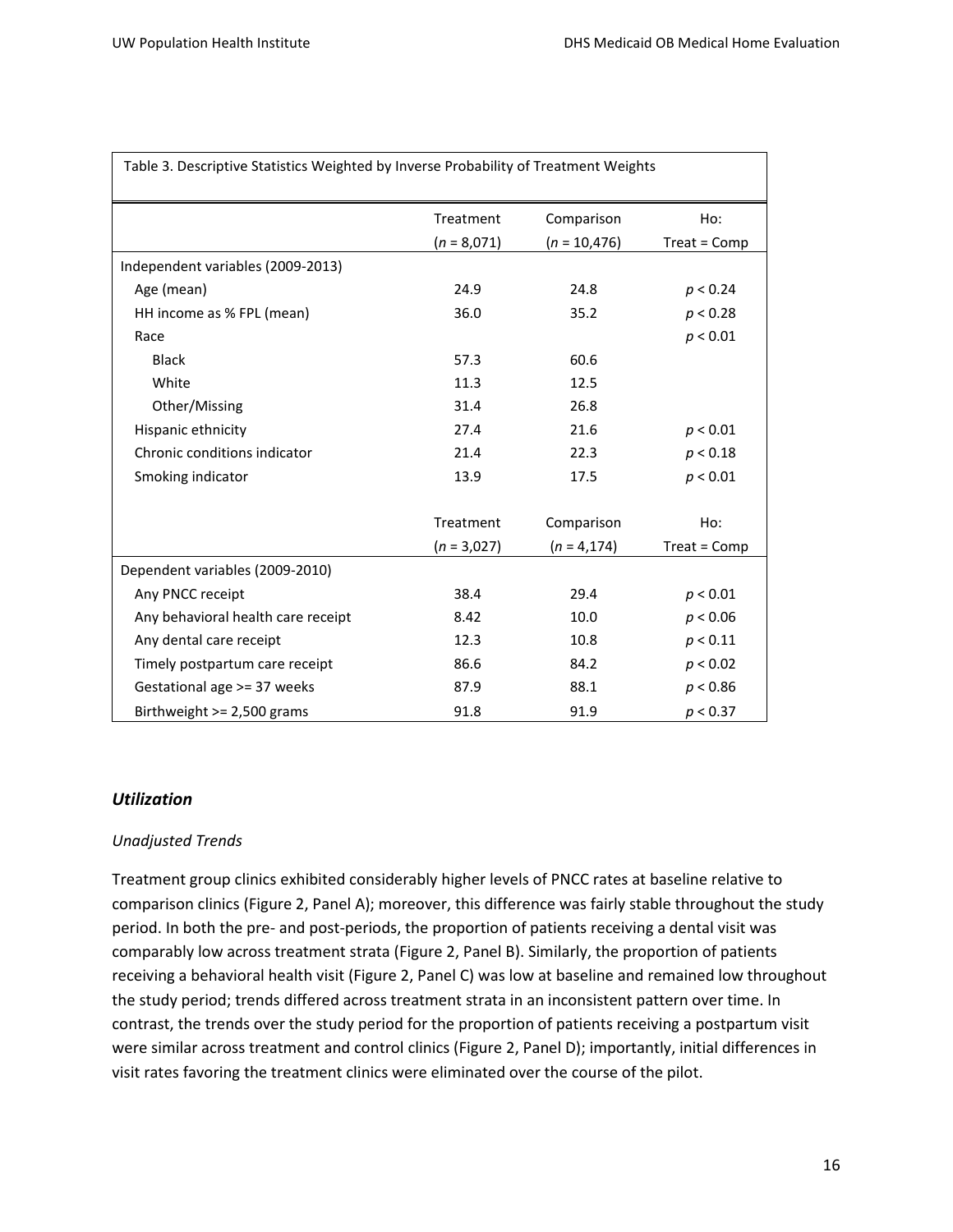





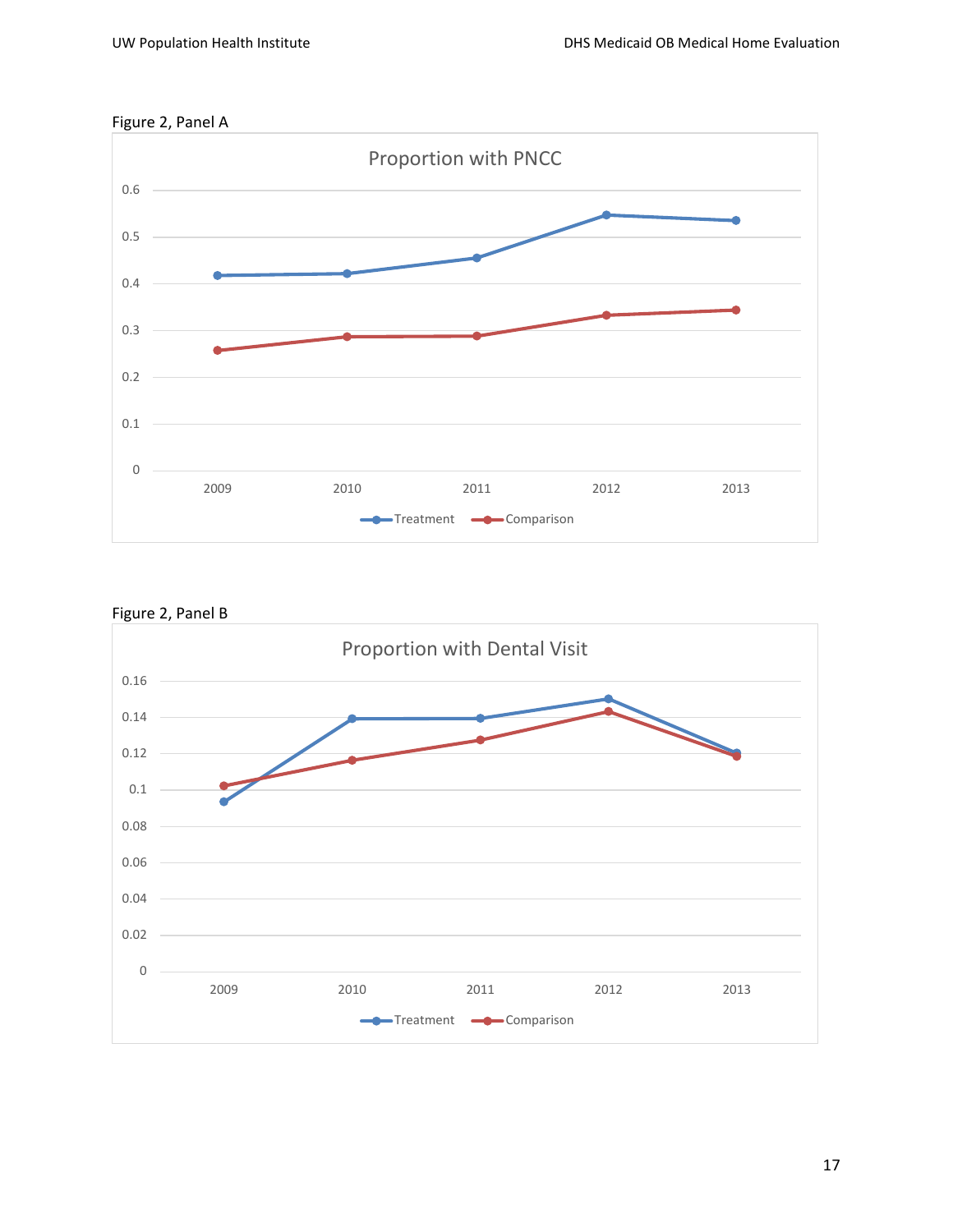





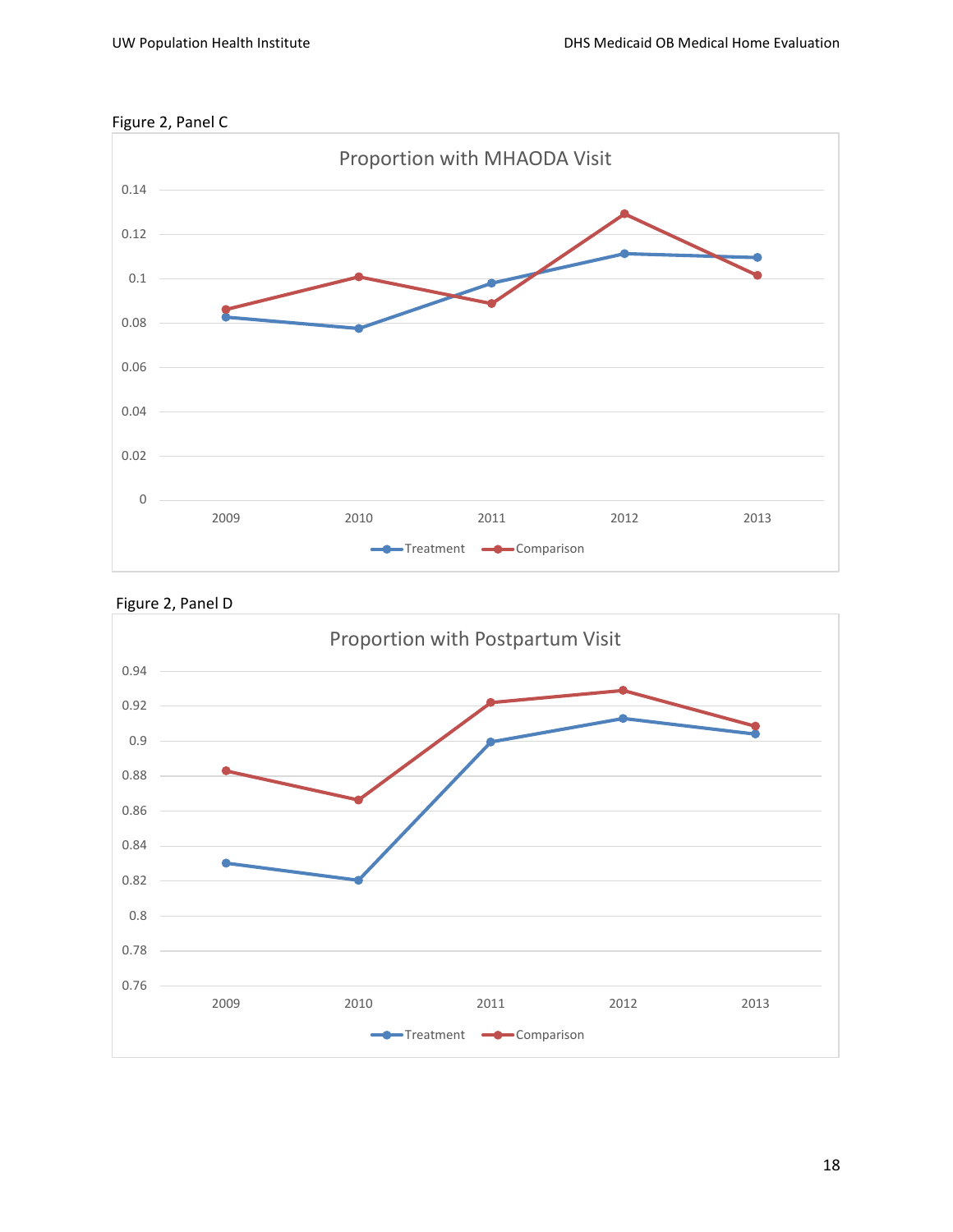# *Regression-Adjusted Difference-in-Differences Results*

Table 4 contains the program impact estimates for the utilization outcomes. For the PNCC outcome (Panel A), impact estimates ranged between 6.7 and 13.3 percentage points, reflecting fairly large relative increases over baseline rates (20% - 40%). However, none of the estimates are statistically significant, and the data cannot rule out a very wide range of potential impact magnitudes (a decrease of approximately -8 percentage points to an increase of 32 percentage points). These results are, therefore, inconclusive, as the data do not permit a meaningful impact estimate for the PNCC outcome. That caveat aside, it is important to highlight that the magnitudes of the impact estimates are robust across regression specifications – which is true for all of the outcome measures – providing important reassurance regarding the validity of our comparison group design. Additionally, the pattern of impact estimates grew over time, with a meaningful difference between first and second year magnitudes versus third year magnitudes. This pattern suggests that implementation took two years prior to the realization of any potential program impacts.

|                                | Dependent variable: Receipt of<br>any PNCC |                  |         |  |          |                                | Dependent variable: Receipt of<br>any behavioral health visit |  |
|--------------------------------|--------------------------------------------|------------------|---------|--|----------|--------------------------------|---------------------------------------------------------------|--|
|                                | (1)                                        | (2)              | (3)     |  | (1)      | (2)                            | (3)                                                           |  |
| First implementation year      | 0.072                                      | 0.067            | 0.069   |  | 0.014    | 0.003                          | 0.001                                                         |  |
|                                | (0.048)                                    | (0.062)          | (0.040) |  | (0.015)  | (0.015)                        | (0.017)                                                       |  |
| Second implementation year     | 0.081                                      | 0.079            | 0.085   |  | $-0.006$ | $-0.011$                       | $-0.007$                                                      |  |
|                                | (0.089)                                    | (0.062)          | (0.059) |  | (0.11)   | (0.006)                        | (0.006)                                                       |  |
| Third implementation year      | 0.107                                      | 0.104            | 0.133   |  | 0.025    | $0.026*$                       | $0.028*$                                                      |  |
|                                | (0.089)                                    | (0.091)          | (0.096) |  | (0.021)  | (0.011)                        | (0.011)                                                       |  |
|                                |                                            |                  |         |  |          |                                |                                                               |  |
| Controls for SES/medical risk? | N                                          | Υ                | Υ       |  | N        | Y                              | Y                                                             |  |
| Propensity-score weighted?     | N                                          | N                | Υ       |  | N        | N                              | Y                                                             |  |
| Dep. var. mean in pre-period   | 0.335                                      |                  |         |  | 0.088    |                                |                                                               |  |
|                                | Dependent variable: Receipt of             |                  |         |  |          |                                |                                                               |  |
|                                |                                            |                  |         |  |          | Dependent variable: Receipt of |                                                               |  |
|                                |                                            | any dental visit |         |  |          | <b>Timely postpartum visit</b> |                                                               |  |
|                                | (1)                                        | (2)              | (3)     |  | (1)      | (2)                            | (3)                                                           |  |
| First implementation year      | 0.019                                      | 0.019            | 0.025   |  | $-0.002$ | $-0.002$                       | $-0.001$                                                      |  |
|                                | (0.021)                                    | (0.022)          | (0.017) |  | (0.011)  | (0.011)                        | (0.011)                                                       |  |
| Second implementation year     | 0.019                                      | 0.019            | 0.008   |  | 0.025    | 0.025                          | 0.023                                                         |  |
|                                | (0.012)                                    | (0.014)          | (0.014) |  | (0.028)  | (0.028)                        | (0.026)                                                       |  |
| Third implementation year      | 0.002                                      | 0.003            | 0.001   |  | 0.111    | 0.108                          | 0.108                                                         |  |
|                                | (0.030)                                    | (0.030)          | (0.028) |  | (0.064)  | (0.063)                        | (0.061)                                                       |  |
| Controls for SES/medical risk? | N                                          | Y                | Y       |  | N        | Y                              | Υ                                                             |  |
| Propensity-score weighted?     | N                                          | N                | Y       |  | N        | N                              | Υ                                                             |  |

| Table 4. Regression Results: Utilization Measures |  |  |
|---------------------------------------------------|--|--|
|                                                   |  |  |

Note: Estimates are coefficients from linear probability models (n=18,547). Standard errors in parenthesis. All specifications include clinic and year fixed effects and are cluster-corrected at the clinic level.  $* p < 0.05$ ;  $\land p < 0.10$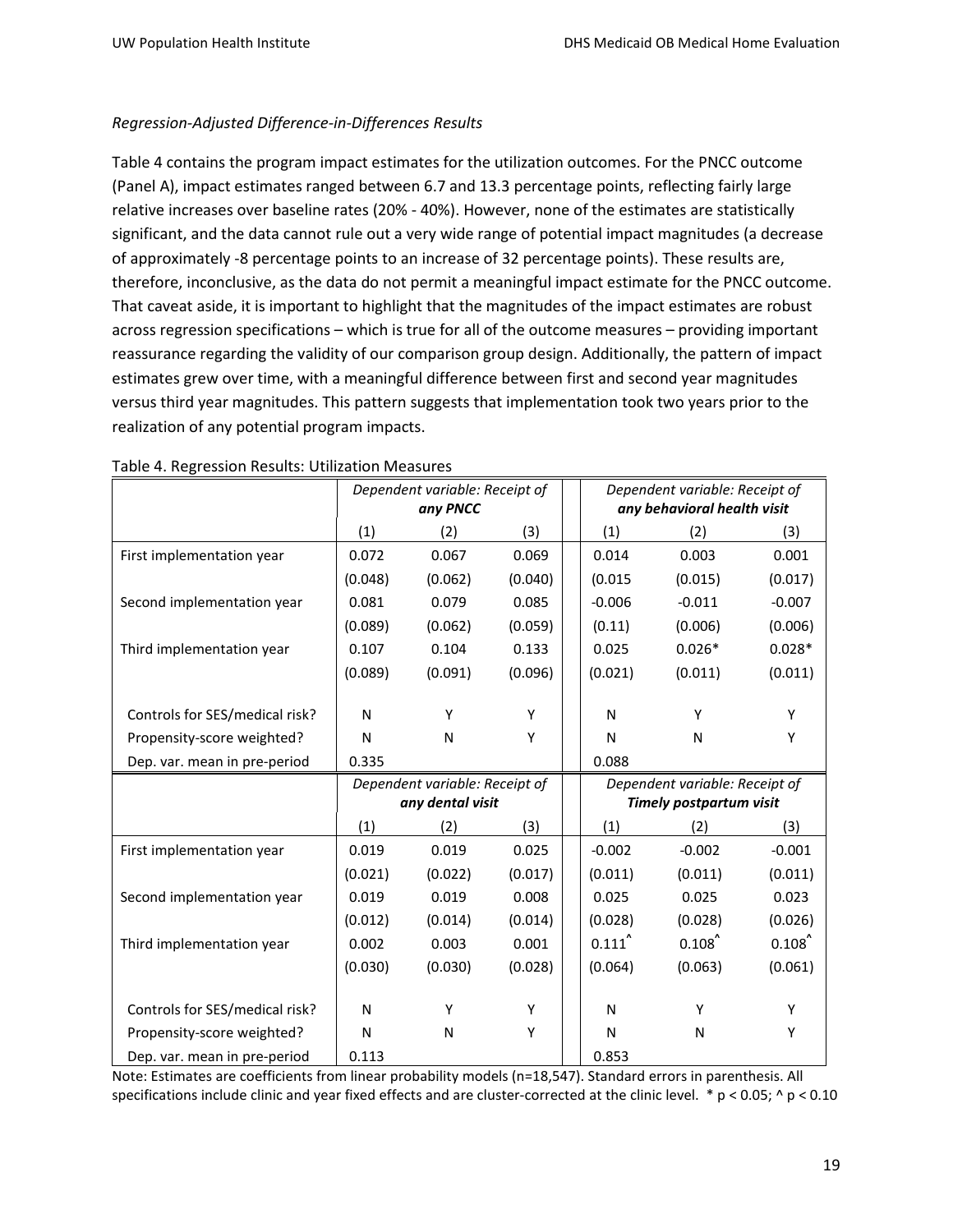The results for any dental visit (Panel B) are similarly statistically imprecise and therefore inconclusive, with magnitudes of impact estimates ranging from 0.1 percentage points to 2.5 percentage points, and associated confidence intervals demonstrating an inability to rule out magnitudes ranging from -5.7 percentage points (a decrease of 50% relative to the baseline rate) to 5.9 percentage points (an increase of 52% relative to baseline).

In contrast, all three DiD specifications suggest that the pilot program had positive impacts on the likelihood of behavioral health receipt in the third year of program implementation (Panel C), and these impacts are statistically significant in the regression-adjusted specifications, which afford greater statistical power than the unadjusted DiD specification due to the inclusion of control variables. Importantly, these third-year estimates are of clinically meaningful magnitude; the regression-adjusted DiD estimate of 2.6 percentage points (column 2) represents an increase of almost 30% over the baseline proportion of 0.088. An auxiliary descriptive analysis demonstrated that these increases in behavioral health visits were driven by increases in mental health screening and psychotherapy. While the positive effects are encouraging, it is important to note that overall levels of behavioral health receipt remained very low across both treatment and comparison clinics.

The pattern of impact estimates of postpartum receipt is similar to that for behavioral health receipt, exhibiting very small, statistically insignificant magnitudes in the first two implementation years and growing to meaningfully sized magnitudes in the final pilot year. These impacts only reached statistical significance at the 10% level, so they should be treated as suggestive. Again, the impact estimates are quite robust in magnitude across specifications. Moreover, the magnitudes of the third year impacts are clinically meaningful. The regression-adjusted specification reflects an impact estimate of 10.8 percentage points, an increase of 12.7% over baseline.

# *Birth Outcomes*

## *Unadjusted Trends*

On average, term births increased among treatment group patients in the post-period relative to the pre-period; however, the rates were exhibiting a negative trend by the end of the study period (Figure 3, Panel A). The comparison clinics experienced very similar trends, implying a null program impact. Treatment patients had higher levels of term births across all years; however, the differences across groups were not statistically significant nor of a clinically meaningful magnitude.

Both levels and trends in birthweight differed across treatment and comparison groups (Figure3, Panel B). While the treatment groups had higher levels of healthy birthweight in the pre-period, by the end of the study period, patients in the comparison clinics had closed the gap and, in 2013, had slightly surpassed the treatment group rates. The difference in the trends and levels across treatment clinic strata create potential concern about the appropriateness of the parallel trends assumption. Note that this imbalance motivated our inclusion of pre-period birthweight in the IPTW weight. As displayed in Table A1 (and described above), the IPTW weights created balance across treatment strata in birthweight rates in the pre-period, providing reassurance regarding the comparability of the two clinic groups.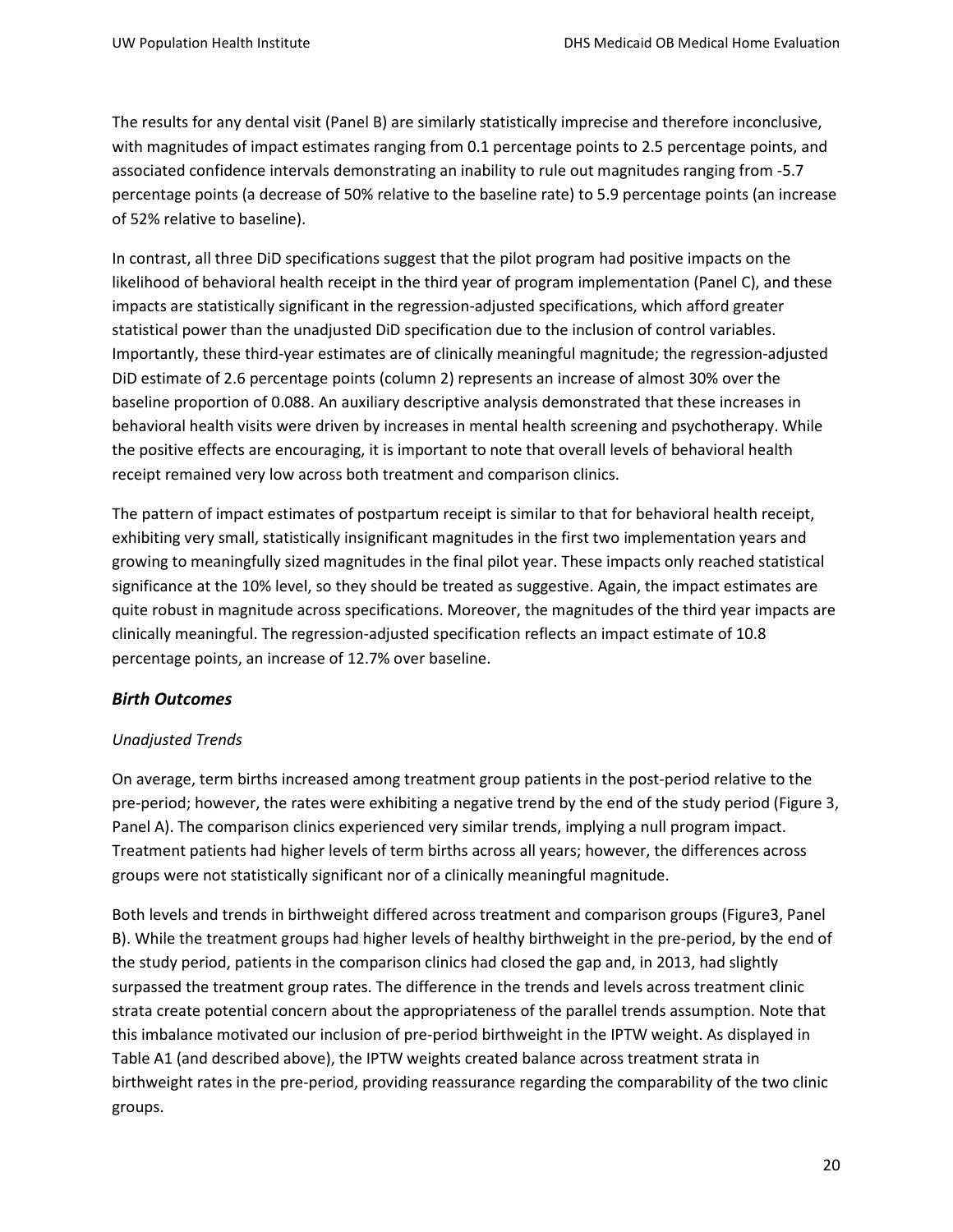



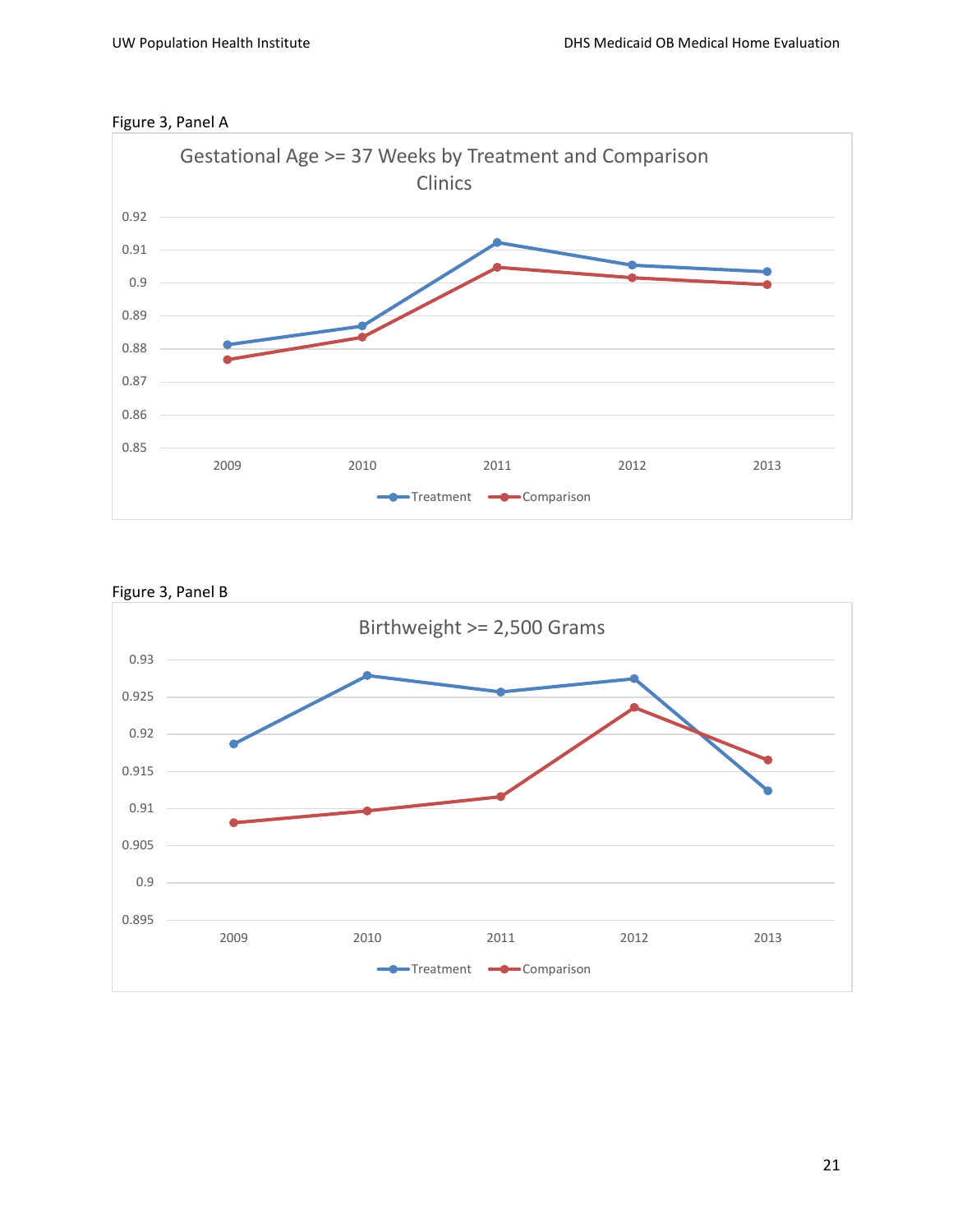# *Regression-Adjusted Differences-in-Differences*

Table 5 displays the estimated program impacts on term birth derived from unadjusted, adjusted, and propensity-score matched difference-in-differences specifications. For term birth, impact estimates ranged between -0.9 percentage points and 1.2 percentage points (a decrease of 1% to an increase of 1.4% relative to the baseline pre-period magnitude of 88.2%). These estimates are consistent with the null effects implied by the trends in Figure 2, Panel C, and none of the program impacts are statistically significant. Moreover, the magnitude of the estimates is robust across specification, providing reassurance regarding the internal validity of our design. The confidence intervals rule out effect sizes of approximately 2-3% or greater; benchmarking against other difference-in-differences designs, this represents a precisely estimated null result.

| Dependent variable: Gestational age $\geq$ = 37 weeks |          |          |          |
|-------------------------------------------------------|----------|----------|----------|
|                                                       | (1)      | (2)      | (3)      |
| First implementation year                             | 0.011    | 0.012    | 0.012    |
|                                                       | (0.008)  | (0.009)  | (0.008)  |
| Second implementation year                            | $-0.005$ | $-0.005$ | $-0.008$ |
|                                                       | (0.008)  | (0.009)  | (0.012)  |
| Third implementation year                             | $-0.002$ | $-0.002$ | $-0.009$ |
|                                                       | (0.011)  | (0.012)  | (0.012)  |
| Controls for SES/medical risk?                        | N        | Y        | Y        |
| Propensity-score weighted?                            | N        | N        | Y        |
| Dep. var. mean in pre-period                          | 0.882    |          |          |

#### Table 5. Regression Results: Birth Outcomes

#### *Dependent variable: Birthweight >= 2,500 grams*

|                              | (1)      | (2)      | (3)      |
|------------------------------|----------|----------|----------|
| First implementation year    | $-0.001$ | 0.001    | 0.003    |
|                              | (0.010)  | (0.010)  | (0.010)  |
| Second implementation year   | $-0.012$ | $-0.010$ | $-0.008$ |
|                              | (0.008)  | (0.008)  | (0.009)  |
| Third implementation year    | $-0.018$ | $-0.016$ | $-0.020$ |
|                              | (0.011)  | (0.011)  | (0.012)  |
| Controls for SES?            | N        | Y        | Y        |
| Propensity-score weighted?   | N        | N        | Y        |
| Dep. var. mean in pre-period | 0.915    |          |          |

Note: Estimates are coefficients from linear probability models

(*n* =18,547). Standard errors in parenthesis. All specifications include clinic and year fixed effects and are cluster-corrected at the clinic level.

Similarly, there were no meaningful program impacts on birthweight (Table 5). In keeping with the results for term birth, none of the impact estimates were statistically significant or of meaningful magnitude. Specifically, impact estimates ranged between -0.2 percentage points and 0.3 percentage points (a decrease of 2.2% to an increase of 0.33 % relative to the baseline pre-period magnitude of 91.5%). Again, the confidence intervals rule out impacts on the order of 2% or greater.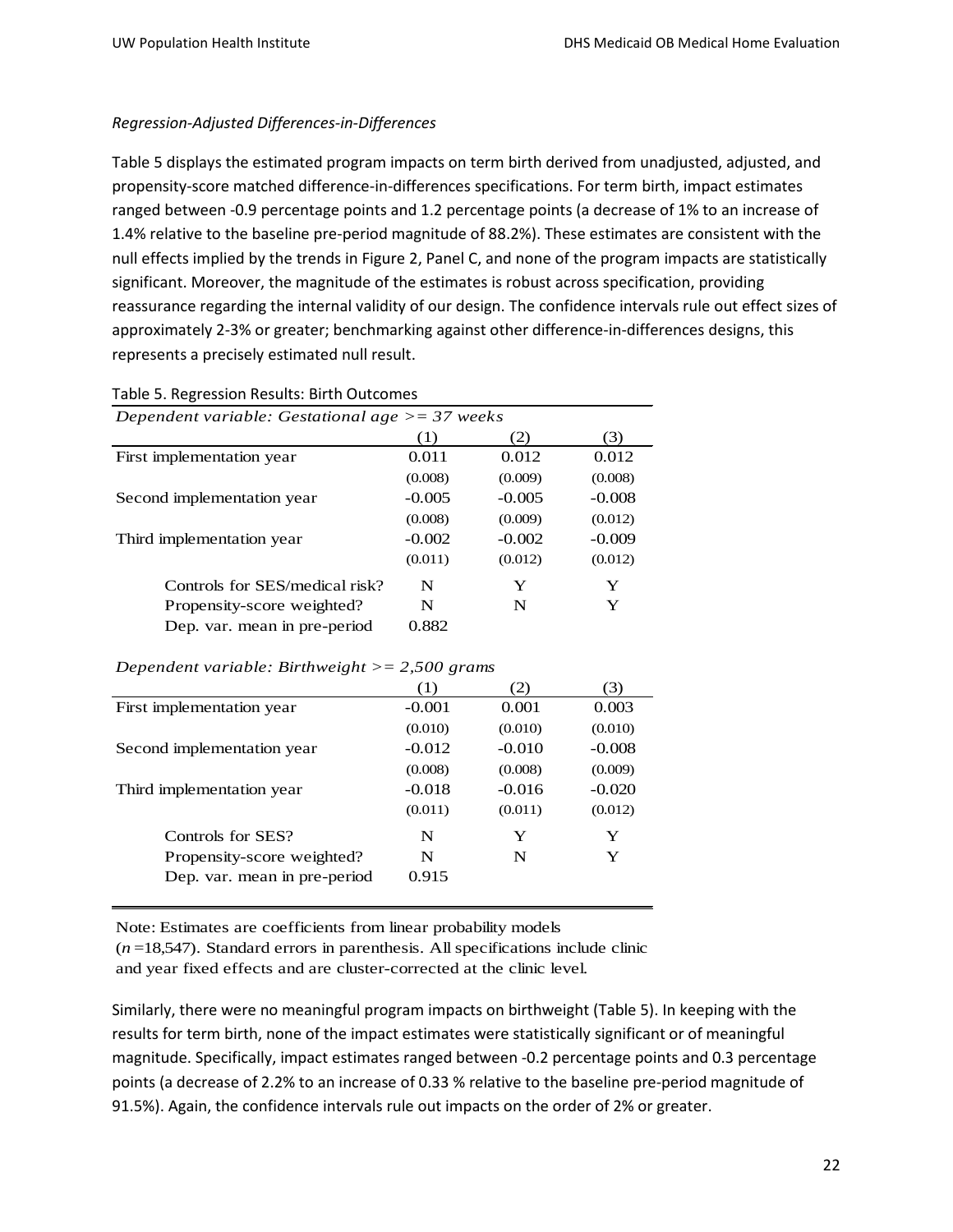#### **IIE. Discussion and Limitations**

Implementation of the OB Medical Homes showed a lack of clearly articulated roles and responsibilities and clear communication protocols among and between HMOs and clinics and among clinic staff. This seems to have compromised clinic participation and documentation, patient outreach and engagement, which may have affected the observed outcomes.

Wisconsin DHS holds that the OBMH includes as a key goal improving the quality of care, including addressing social supports. However, the project lacks mechanisms to readily track care-coordination activities, as they are not generally billed as a separate Medicaid service and thus cannot be assessed using claims/encounter data. The care coordination activities may have been documented in the charts and assessed using chart review, but DHS did not include this element within the scope of this evaluation or its MetaStar chart review contract.

The biggest threat to internal validity of this statistical evaluation is the potential imperfect balance of observed and unobserved confounders across treatment and comparison clinics. While our differencein-differences design is among the strongest observational designs with respect to internal validity, we acknowledge that residual confounding may remain given the non-random selection of clinics into the program. We find it compelling, however, that our impact estimates are consistent across all specifications, including the propensity-score matched difference-in differences model, which employs a relatively homogenous group of treatment and comparison clinics to derive program impacts.

As discussed in other report sections, the planned initiative to implement a uniform patient registration database failed, translating into an inability to pursue an exploratory per-protocol analysis. Alternatively stated, we lack the ability to identify compliers vs. non-compliers, therefore we cannot determine any potential differences in program efficacy across these groups. Conversations with key stakeholders in treatment group clinics suggest that while the program exerted meaningful benefits for participating women, participation rates among eligible women were low. For example, one large clinic kept detailed records of refusals and shared with investigators that approximately ½ of eligible women refused participation in the pilot. Absent the ability to perform an exploratory per-protocol analysis, we cannot begin to assess whether the null effects arose because of low take-up or low efficacy (or both).

Ideally we would include the other primary performance measure – receiving 10+ prenatal care visits – as an additional outcome. However, global billing of prenatal care in Wisconsin Medicaid precludes our ability to assess prenatal care receipt beyond a dichotomous yes/no indicator reflecting 6+ visits in the encounter data. Over 90% of women receiving care in both treatment and comparison clinics received at least 6 visits, which is unsurprising given the program inclusion criterion requiring early prenatal care initiation.

At the same time, the clinical and social support staff, through the site visit interviews discussed in section II below, clearly expressed that they do not do not consider the number of prenatal visits a particularly important measure for program performance and outcomes with their highest need patients. Rather, they believe that the program should be assessed on other interventions related to the social supports provided.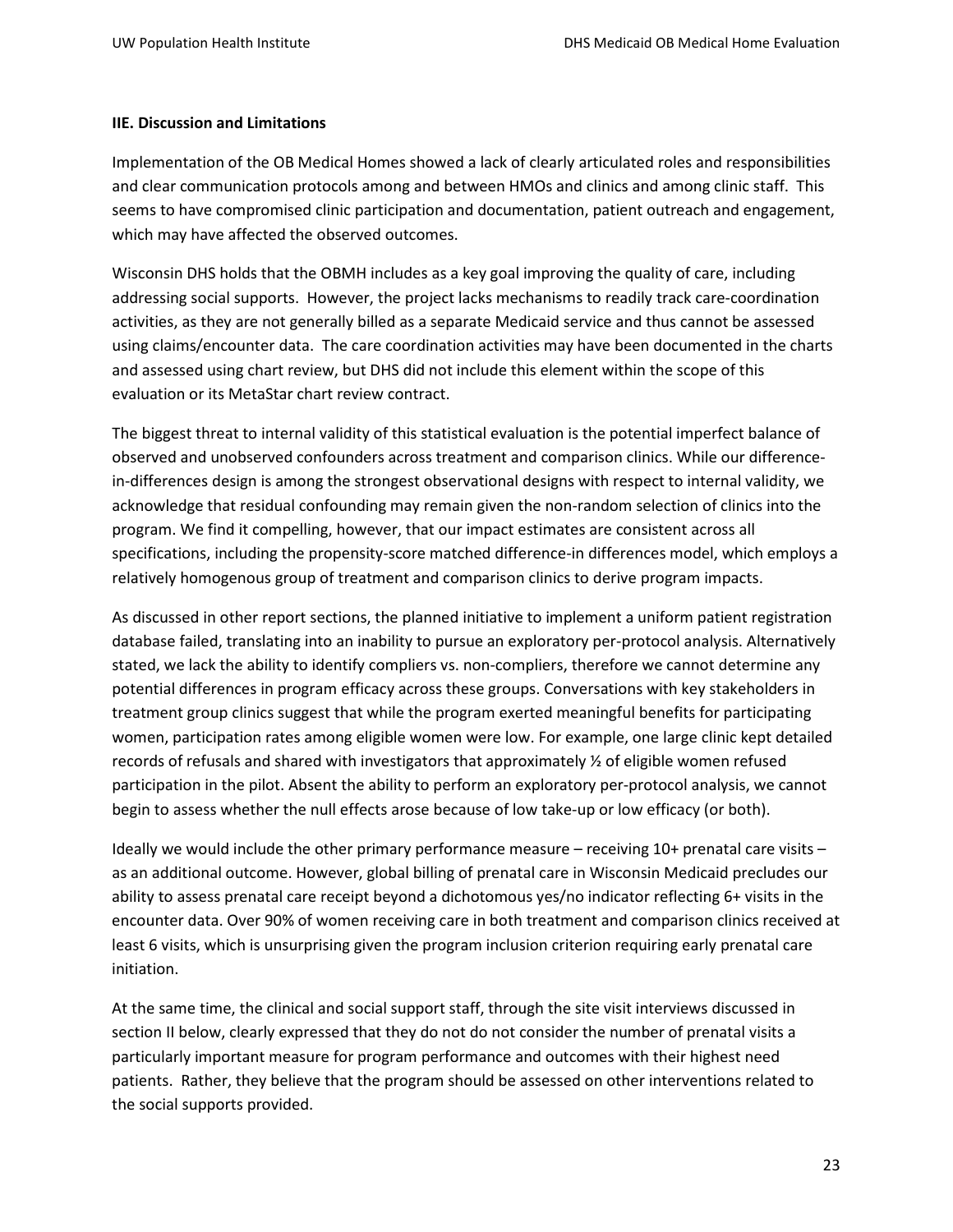This raises perhaps the most important limit in the evaluation: the scope of both the number and nature of available measures. We are unable to capture many of the primary intervention aims with the quantitative analysis, as highlighted in the logic model (Figure 1). For example, a key goal of the intervention was to connect vulnerable pregnant women with needed non-medical resources such as food, housing, clothing, and transportation. Data from the qualitative implementation study indicate that case managers were indeed actively and effectively procuring these resources for patients; however, we have no corresponding quantitative measures. Also worth noting: across clinic sites the obstetricians and other physicians expressed emphatic support for the intervention, speaking frequently and compellingly about the benefit of having social work supports embedded in the clinic setting. These qualitative findings are discussed in more detail in the following section.

#### **III. Rapid Turnaround Qualitative Methods: Case Studies and Site Visits**

### **IIIA. Case Studies with OBMH Patients**

The evaluation plan included focus groups with women who had received prenatal and post-partum services at the OB medical home clinics. In the fall of 2015, we worked with the clinic contacts to recruit participants, offering transportation, childcare, and a \$25 Walgreens gift card for a one-hour time commitment, and wide flexibility about scheduling.

Even with this, we were unable to recruit enough participants to conduct focus groups and, instead, received commitments from six mothers scheduled for meetings two-at-a-time at three sites on three separate dates. It turned out, however, that some did not show up, and we ultimately conducted interviews with four individual mothers –two together at Site #1 and one each at Site #2 and Site #3.

These few interviews do not provide generalizable information about the medical home pilot initiative, but can offer anecdotal perspective that suggests potential program strengths or areas in need of correction.

These four mothers offered substantially differing perspectives on their experiences. The two mothers at Site #1 both reported being very happy with the clinic, and felt it was the best place in Milwaukee to get health care. They appreciated that they didn't have to wait a long time for appointments or once they arrived at the clinic. At this clinic, they stated:

- "Every problem is taken care of."
- "They have a good team."

One of the mothers had a previous pregnancy, several years earlier, receiving care at a different clinic/health system. She reported that, by comparison, the current clinic and experience here was much better: "I'm in the right place now."

Both mothers noted that they were able to receive need needed dental care, and also appreciated the PNCC services. They were not aware specifically about the OBMH model or that they had been part of any special program, but they did believe that their treatment at this clinic was better than what they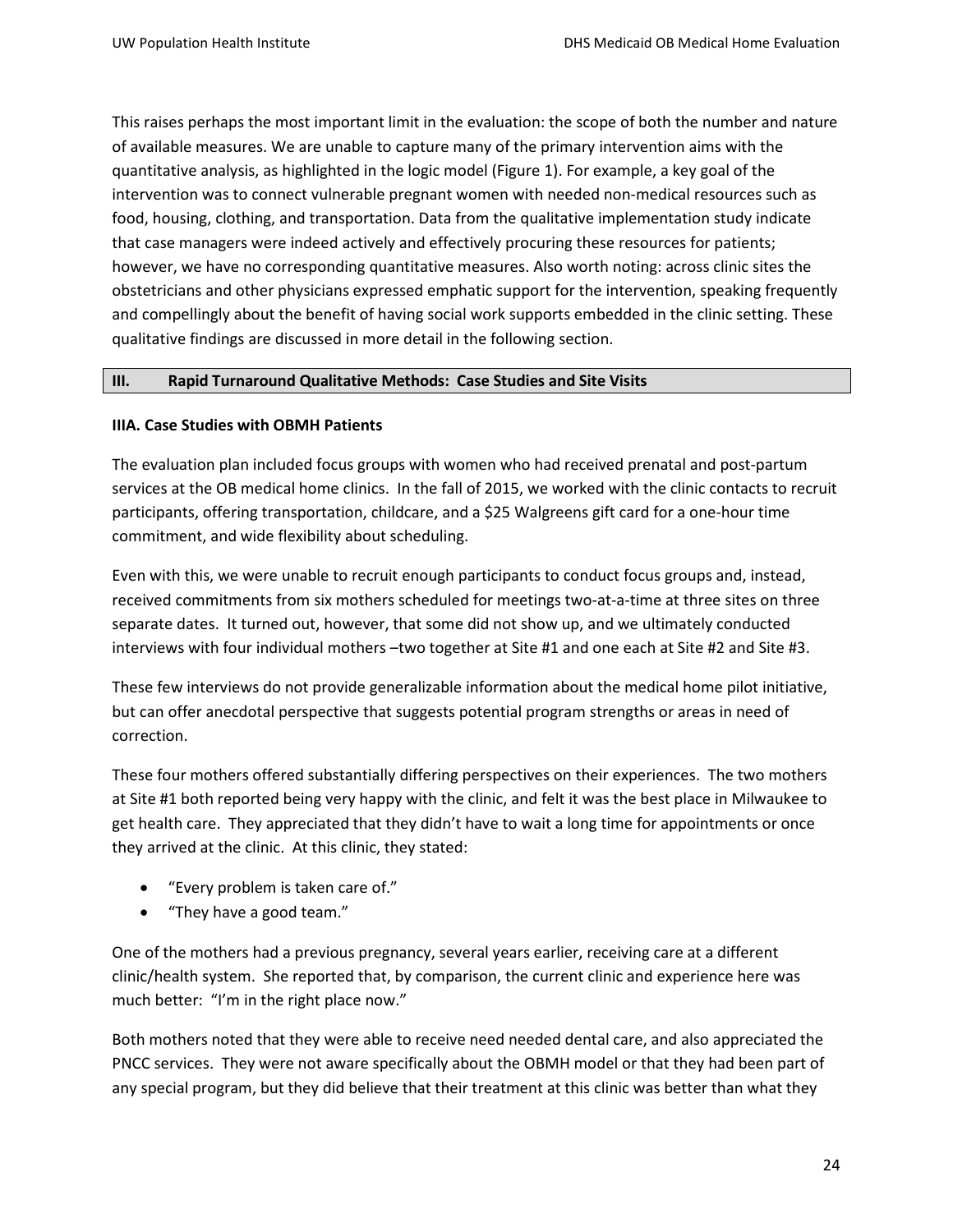have previously experienced elsewhere.

One awkward moment emerged in discussing the various support services available. The mothers were asked if they were aware of and had used the Baby's Closet program during their pregnancies. One mother quickly said yes, while the other mother said that she knows about the program but she didn't know that this clinic had a Baby's Closet. This led to some discussion between these two mothers about why one of them might have access to it and the other one did not.

The Baby's Closet is not specifically a part of the OBMH. But the OBMH is intended to provide care coordination to connect women to relevant and available social supports. The manner by and degree to which women learn about this program, and variations woman-to-woman in this experience, may indicate something about the way other programs and services are being communicated.

 $\triangleright$  This might suggest a need to make clear to patients, perhaps via checklist, the various supports that are available at the clinic and, if not offered to all patients, why that may be. This will avoid misinformation or a sense of exclusion that could occur as patients and community residents talk to one another.

The matter of Baby's Closet also arose during the interview at Site #2.

The Site #2 mother, when asked about awareness and use of Baby's Closet, noted difficulty in keeping track of Baby's Closet information. She explained that the Baby's Closet information and reward coupons arrived at her home via U.S. mail in white envelop labelled "United Healthcare" and so would be mixed up with other mail and often not recognized. The coupons needed to be presented at the health care visits, and she would usually not have brought them in with her.

 $\triangleright$  This suggests a need for a more patient-centered approach to structuring patient-incentive programs, recognizing the challenges present in the patients' lives. It may be more logical for the clinic to keep track of the patients' earned reward points – perhaps in its computer system – rather than requiring the patients to keep track of and submit coupons.

The Site #2 mother articulated a range of concerns, far more serious than the Baby's Closet, about her care experience, that suggest significant shortfall in that medical home clinic as she experienced it.

She explained that she had received care in the past year for new baby, and also has an 8-year-old for whom she had received care at this same clinic. She is now a single parent and had recently lost her mother, who had assisted her in caring for her children.

This mother reported that she was able to receive all of the clinical services she needed, did not have dental care needs during her pregnancy, and received smoking cessation services post-partum, at her choice.

But she felt that her main and most important needs remained unmet. She was incredibly articulate, voicing the following statements at various points throughout the interview: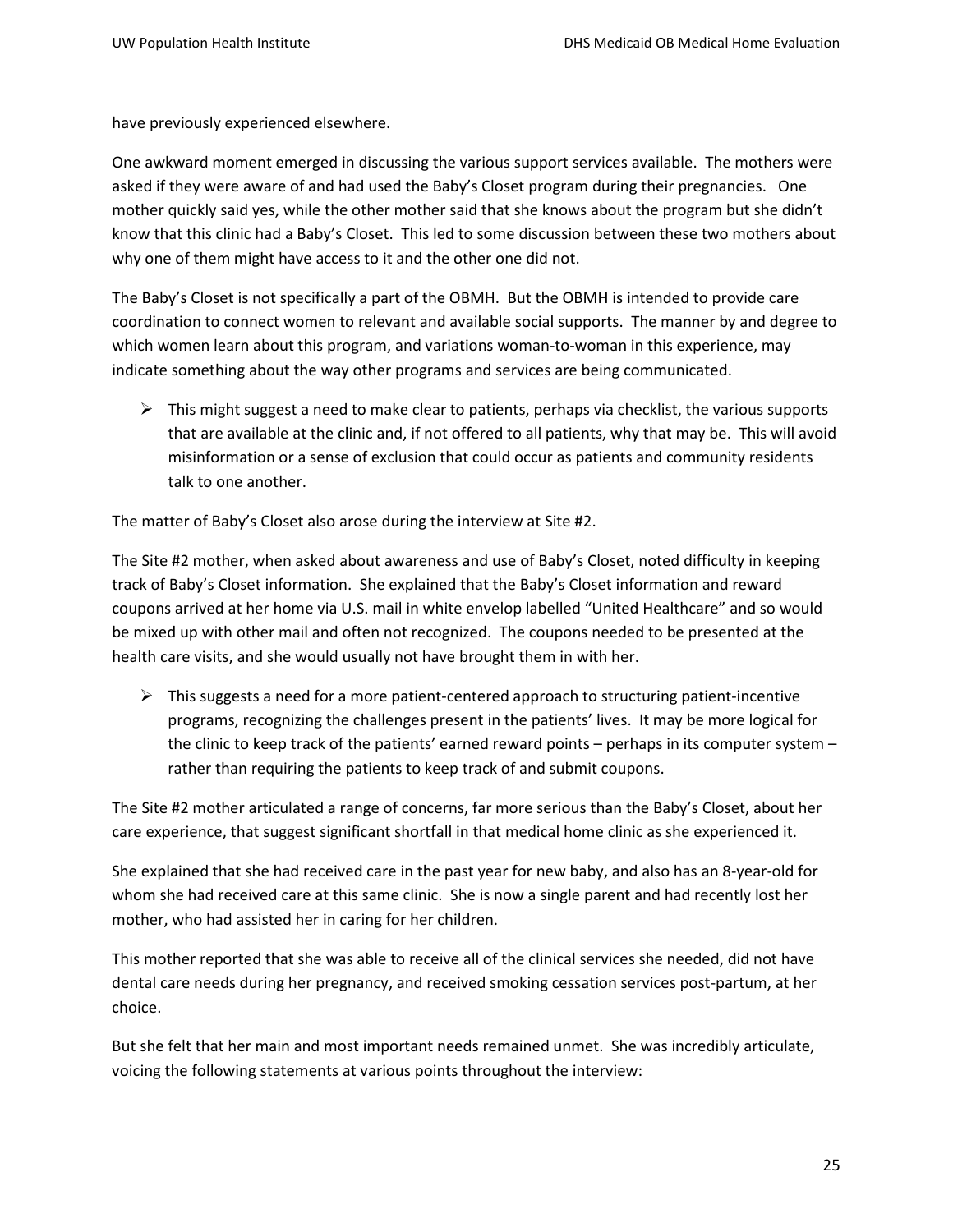- "They were not looking at my emotional concerns as a patient."
- "There's just standard medical care here."
- "Should be more hands on with my emotional stuff."
- "They need a social perspective."

This mother expressed strong appreciation for the monthly home visits she received from the PNCC nurse, with whom she developed a strong bond. She feels upset that she lost that at the end of her post-partum period, and is now struggling with depression and feels she has no support. She voiced a need for respite services: "I just need a small break during the day, so I can get some stuff done or get some rest."

She stated that no social workers or counselors have been made available to her at the end of her postpartum period, even though she remains on Medicaid. She also noted that she had at least one time called a crisis line, and was frustrated in reaching a voice message that instructs callers to leave a message or call 911 if suicidal.

She also noted a general dissatisfaction and, in fact, distress with her experience at the clinic itself. She asserted that her experience with her pregnancy care eight years previously was better because the clinic gave her more resources and "lots of things." This time, she felt that the clinic didn't respect her needs as a patient during the visits, and that it didn't recognize that she needed more "hands-on help onsite" at the clinic, beyond providing only PNCC home visits.

Finally, this mother noted that she was not happy with the clinic staff's communication with her as patient, feeling she should have received more information about the care and what was happening. She felt that she "was always being told you just have to have this." For example, she said that she received an ultrasound at every visit and didn't understand why this was needed.

She was asked if she thought these problems were related to the kinds of services available at the clinic or just the decisions being made by the individual staff. She stated that she doesn't know if it was staff or services of the clinic, "but patients don't have a good support system."

These themes were also voice by the mother in the interview at Site #3. This mother had a six-month old infant, and two other living children, ages 7 and 3. She had also experienced three prior pregnancy losses, including a late term stillbirth. All of the pregnancies had been under the care of the same clinic.

This mother was very complementary of her PNCC nurse. She voiced a wish to have direct access to her PNCC nurse and her doctor rather than having to go through the front desk staff, whom she felt was not consistently responsive to her needs or concerns, particularly given her very difficult pregnancy history and anxiety related to that.

This mother very much liked PNCC, her PNCC nurse, the concern her nurse expressed about her, and that the nurse reminded her of her appointments. The nurse seemed very responsive to this mother's concerns, but the mother felt frustrated that the PNCC nurse wasn't always available to talk to her when she had concerns.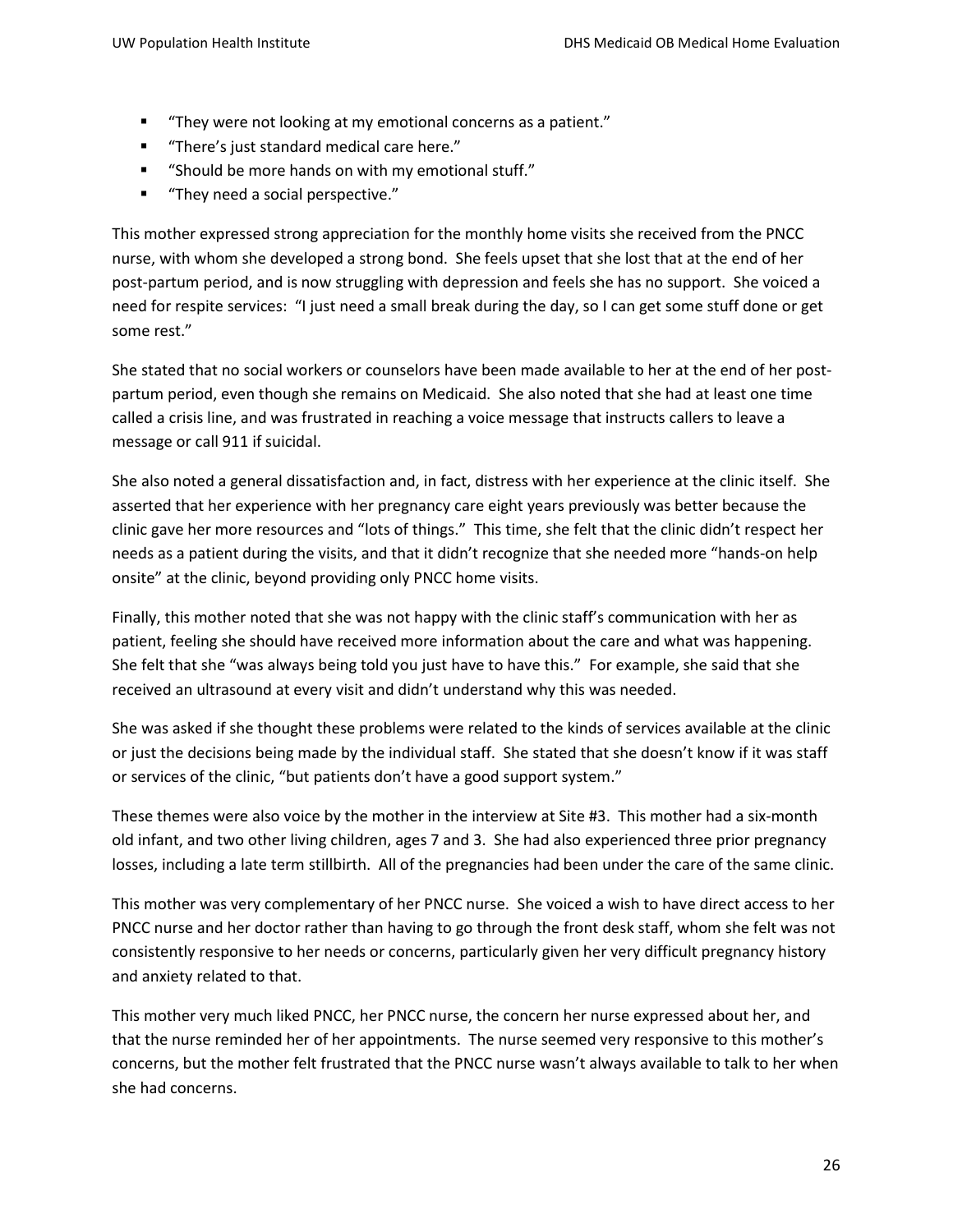This mother felt that the people who answered the phone when she called were not adequately responsive or respectful of her concerns. The mother didn't like being called back by others who were not her PNCC nurse. She felt that the front desk staff and others did not take her seriously: "Ignoring my own input on my body is bad. I know my body best." This mother explained that her history of pregnancy loss indicated specific and valid health concerns, along with expected anxiety: "Doctors and nurses should at least check up on whatever I was saying, should value my opinion if I am saying I think something is wrong."

These concerns motivated the mother to go the hospital emergency room with her concerns if she was not able to talk with her PNCC nurse or her doctor directly. She said that she was better able to get her concerns addressed immediately at the ER.

In considering the question of how many times she went to the ER, this mother answered: Around the time of the first two miscarriages (between her firstborn and second-born child), about 15 times. For her most recent full-term pregnancy, she went to the ER 5 times but for things that she thinks could have been handled in clinic "if they just would have taken me seriously."

She did note that, during her most recent pregnancy, she felt more secure in herself, having had another successful pregnancy with her second child a few years earlier. She stated that the clinic felt more responsive. She felt people "were more on top of things," were better at calling her back sooner. She reported having direct phone numbers for some of her care providers. She had a lot more visits due to getting weekly injections to prevent premature birth, and found the clinic's new nurses more pleasant and responsive.

 $\triangleright$  When asked about the changes she described in her care experience across pregnancies, she attributed improvements to the better personalities of the new nurses and other staff changes rather than to any system changes.

This mother also spoke about her appreciation of the home visits, which she received once per month from her main PNCC nurse and another PNCC staff person. She reported that it was "different from being in the clinic, more comfortable," that her PNCC nurse listened and gave good advice.

The mother also reported that she did have one post-partum home visit and was supposed to have two but the other one "didn't work out."

Other support services: This mother reported that she was not able to participate in parenting or centering groups as she could not coordinate the meeting times with her visits for shots and clinical care and it felt like too much.

She also said that she was not aware of the Baby Closet, "had heard rumors that the clinic had it" but that it was never offered to her.

When asked if there was anything she needed that she felt she couldn't get during her pregnancy, this mother identified that she had felt a need for a belly support during her most recent pregnancy because the one she used in a prior pregnancy no longer fit properly. She said that she had tried to get one but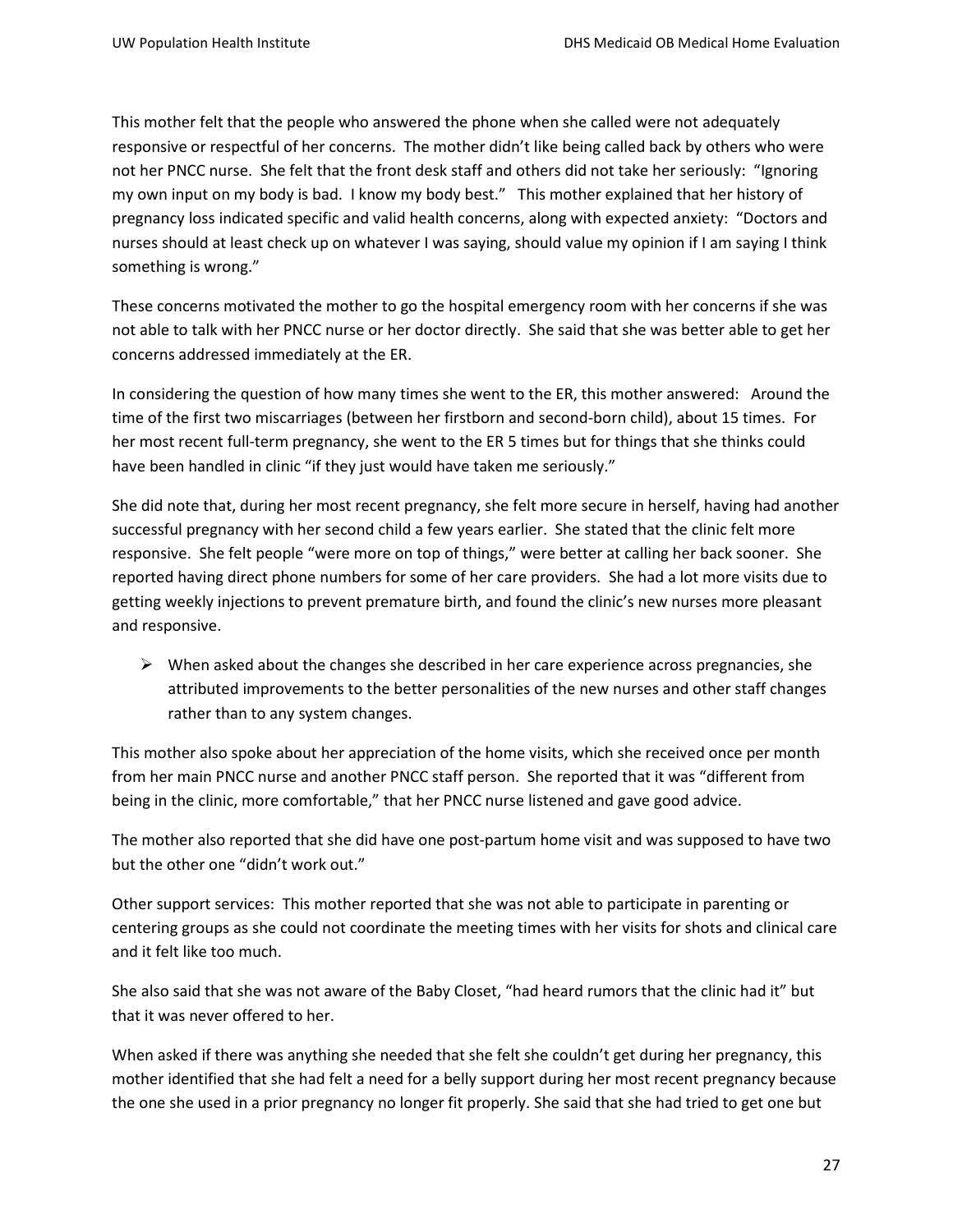the insurance denied it because it had paid for the previous one and insurance only pays for one.

This mother did note satisfaction with the labor and delivery setting, process, and nurses.

At this point, she remains covered by Medicaid but reports being unable to get a primary care doctor, as most have very long waiting lists for new patients. Her previous provider dropped her because she has missed three appointments, which she asserts happened because of problems with the transportation company. So she currently relies on urgent care clinics and the ER.

- $\triangleright$  This mother echoes the mother from Site #2, who felt unable to get needed support or care once she was outside of the post-partum window, even though she remains Medicaid-enrolled.
- $\triangleright$  Such a lapse in care coordination and primary care access during the inter-partum period for women in their childbearing years may significantly affect the spacing of future pregnancies, the parenting capacity of these mothers, and their health when they enter into their next pregnancies, all of which may affect the health of future babies and the long-run costs to the state Medicaid program.

### **IIIB. Site Visits**

As of December 1, 2013, the evaluation team conducted site visits to 15 clinics identified by DHS as OBMH sites, meeting with 87 clinic staff members, and with each of the three participating health plans/HMOs. The HMO site visits included meetings with the CEOs and Medical Directors, along with senior managers and care coordination staff.

The information provided below, based on the completed interviews, was reported in early 2014 to assist DHS in its continuous quality improvement efforts. It is important to note that the study did not include an opportunity to conduct a second round of site visits in 2015, so we were not able to assess the degree to which the challenges and issues identified earlier in the program had been resolved. However, the pre- and post- implementation surveys, discussed in Section I of this report, provide a view of the fidelity of implementation that supplements this early site visit data.

The Wisconsin DHS in March 2016 provided a table that identifies the actions that were taken in response to the January 2014 report. That DHS table is reproduced below.

| <b>Issue</b> |                                | Response |                                      | <b>Comments</b> |                    |
|--------------|--------------------------------|----------|--------------------------------------|-----------------|--------------------|
| 1.           | Inadequate, un-coordinated     |          | Quarterly best practice sessions     | ٠               | How to ensure that |
|              | communication.                 |          | Meetings with DHS, HMOs and          |                 | policy changes are |
|              | Within clinics<br>٠            |          | clinic staff                         |                 | clearly            |
|              | Between clinics and HMOs       |          |                                      |                 | communicated to    |
|              | Between clinics, HMOs and<br>٠ |          |                                      |                 | the clinics        |
|              | DHS.                           |          |                                      |                 |                    |
| 2.           | Need for up-front investment   |          | DHS issued prospective payments      |                 | Done in year 1;    |
|              |                                |          | to HMOs to 'pass-through' to clinics |                 | shortly after      |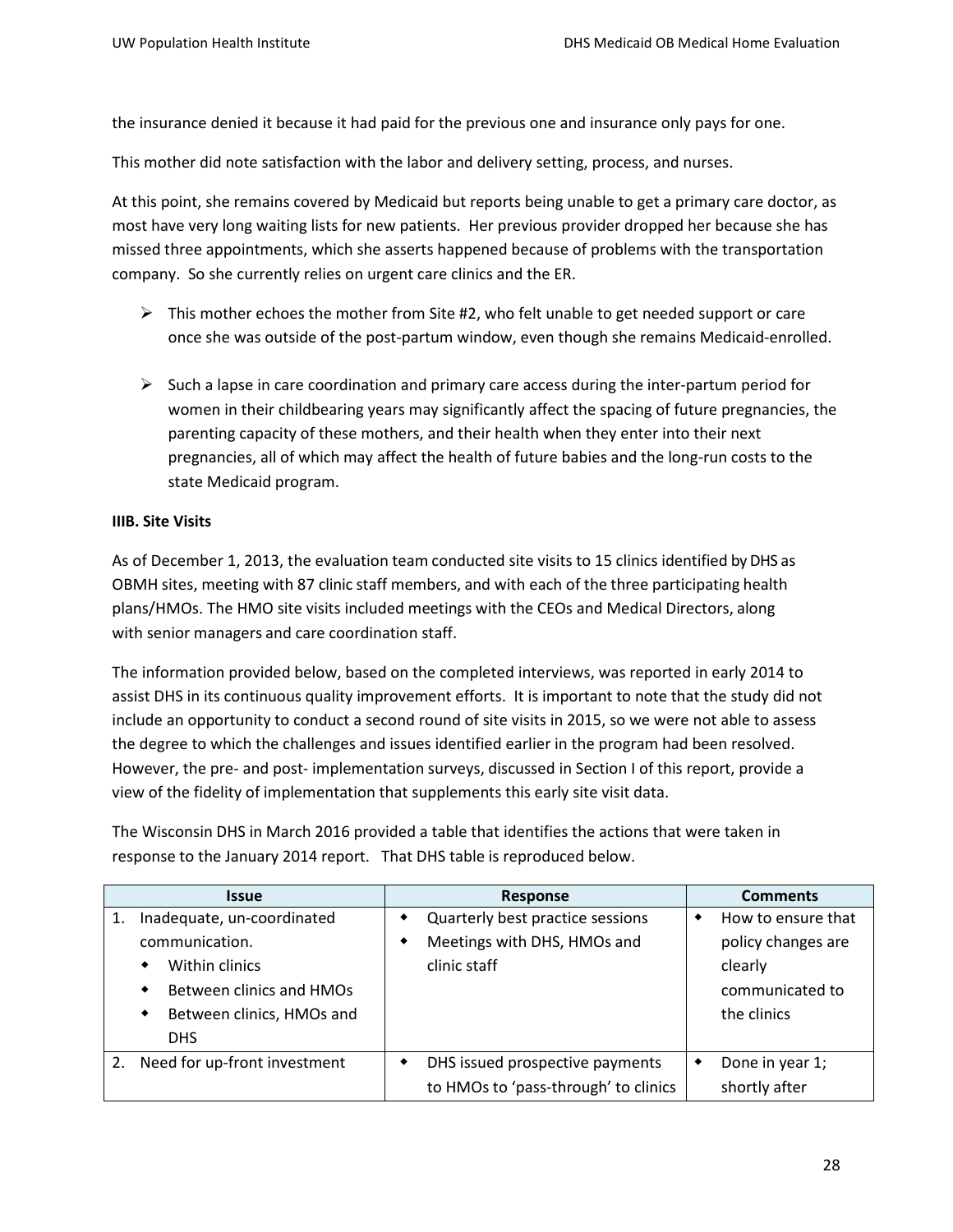| <b>Issue</b> |                                                                                                                                                                                              | <b>Response</b>                                                                                                                                                                                                                                                                                                                                                                                                           | <b>Comments</b>                                                                         |
|--------------|----------------------------------------------------------------------------------------------------------------------------------------------------------------------------------------------|---------------------------------------------------------------------------------------------------------------------------------------------------------------------------------------------------------------------------------------------------------------------------------------------------------------------------------------------------------------------------------------------------------------------------|-----------------------------------------------------------------------------------------|
|              |                                                                                                                                                                                              |                                                                                                                                                                                                                                                                                                                                                                                                                           | implementation                                                                          |
| 3.<br>4.     | Home visits are very difficult to<br>do.<br>Postpartum visits are hard to do<br>within the 60 day time-frame.                                                                                | Allowed visit to occur in other<br>٠<br>venues<br>Policy was changed in 2014<br>٠<br>contract<br>Policy was changed to require<br>attempts to do home visits; if<br>member refused must be<br>documented in the record<br>ACOG guideline and a HEDIS<br>٠<br>measure.<br>Will not be changed.<br>٠<br>If adequate documentation of<br>٠<br>attempts are in the medical record,<br>DHS will not penalize the clinic, i.e., |                                                                                         |
| 5.           | 2-year follow-up is unreasonable.                                                                                                                                                            | bonus payment.<br>Policy changed to make HMOs<br>٠<br>responsible for follow-up as long as<br>woman remains a member.                                                                                                                                                                                                                                                                                                     | Requirement for<br>۰<br>clinic to do follow-<br>up was never<br>implemented.            |
| 6.           | Lack of access to dental and<br>behavioral health services.                                                                                                                                  | Will continue to emphasize the<br>٠<br>need to work with the HMO<br>HMOs do not believe there is an<br>٠<br>issue with access; have adequate<br>coverage in their networks.                                                                                                                                                                                                                                               |                                                                                         |
| 7.           | Transportation issues - pre-<br>scheduling requirement<br>interferes with urgent<br>appointments; can't bring baby<br>for postpartum visit; can't bring<br>other children to prenatal visits | Issues have been shared with<br>٠<br>transportation broker<br>DHS attempting to resolve/mitigate<br>MA issue across all services and<br>populations                                                                                                                                                                                                                                                                       |                                                                                         |
| 8.<br>9.     | Lack of documentation of care<br>coordination<br>External care coordination<br>agencies refusing to share<br>information with clinic.                                                        | New MOU requirement effective<br>٠<br>7.1.2015<br>External providers reminded that<br>they must share information with<br>the member's HMO.                                                                                                                                                                                                                                                                               | Need to discuss and<br>٠<br>agree on strategies<br>for documenting<br>these activities. |
|              | 10. FFS $\rightarrow$ HMO enrollment (express<br>enrollment)                                                                                                                                 | Allowed clinics to 'count' services<br>٠<br>provided prior to HMO enrollment<br>toward OBMH requirements, e.g., #                                                                                                                                                                                                                                                                                                         | DHS to re-visit prior<br>٠<br>strategies for<br>getting pregnant                        |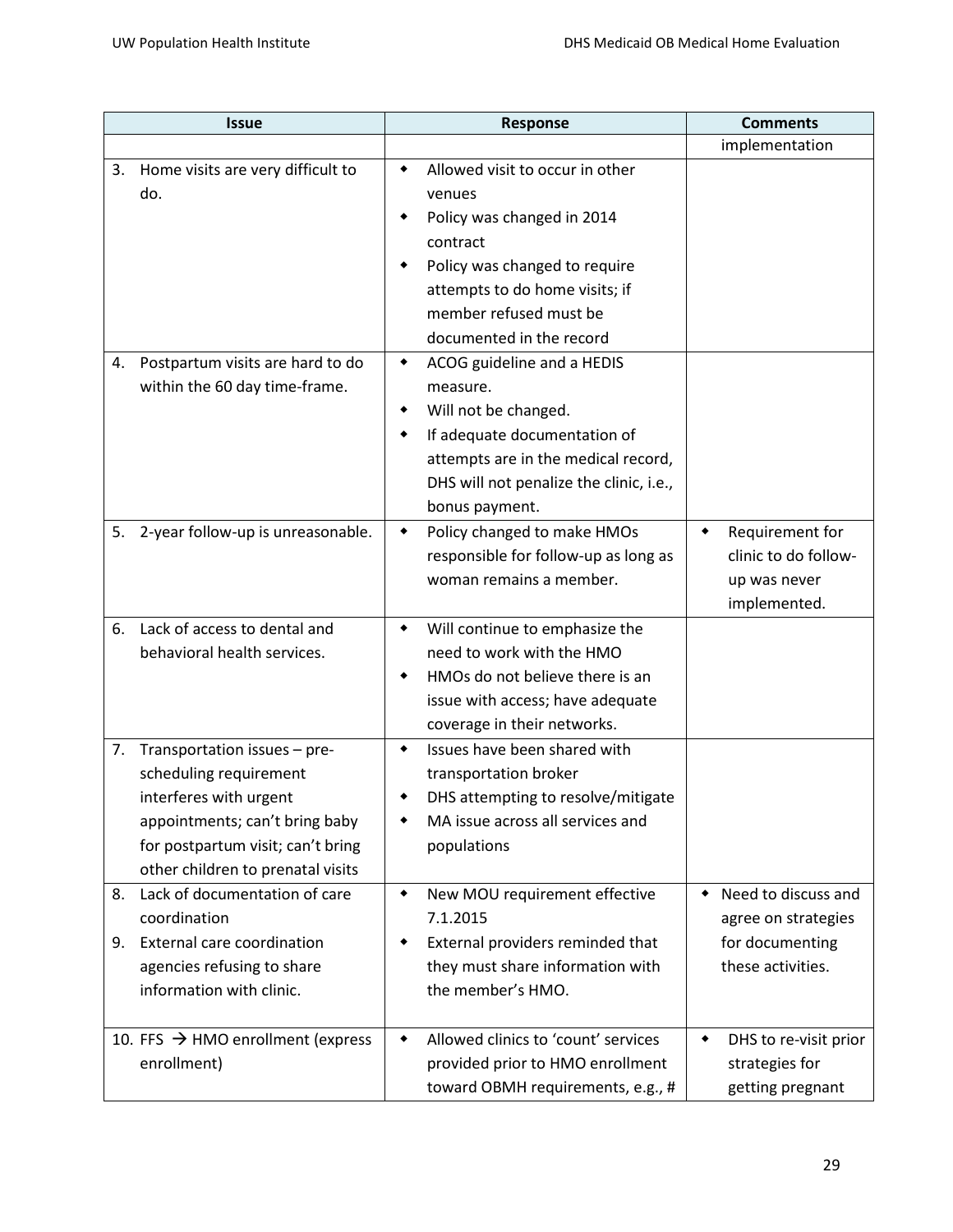| <b>Issue</b>                         | Response                                  | <b>Comments</b>                |  |
|--------------------------------------|-------------------------------------------|--------------------------------|--|
|                                      | of visits                                 | women enrolled in              |  |
|                                      |                                           | HMO more quickly               |  |
| 11. OB Registry - "fail, fail, fail" | Existing registry designed by HMOs<br>٠   | Cost/timing issue<br>٠         |  |
| Duplicative work<br>٠                | & clinics                                 |                                |  |
| Limited functionality<br>٠           | Was not a requirement to use;             |                                |  |
| Can't close cases                    | documentation could also be done          |                                |  |
| Some HMOs/clinics use to             | via excel spread sheets or EHRs           |                                |  |
| game the system, e.g., only          | New registry implemented late<br>٠        |                                |  |
| enter women with good birth          | 2014 with enhanced functionality          |                                |  |
| outcomes post-delivery               | Clinics required to use new registry<br>٠ |                                |  |
| 12. MetaStar chart reviews           | Changed protocol for record<br>٠          | Continue to<br>$\blacklozenge$ |  |
| Purpose not clear                    | requests                                  | improve how                    |  |
| Burdensome                           | Accepted records in a variety of          | results are shared             |  |
| No sharing of results                | ways                                      | with individual                |  |
|                                      | Improved sharing information              | clinics and HMOs               |  |
| 13. Should include 'family           | Focus on birth outcomes will not<br>٠     | Clinic and HMO staff<br>٠      |  |
| stabilization' as an outcome, not    | change                                    | involved in                    |  |
| just focus on birth outcomes;        | Meeting psycho-social needs helps         | establishing original          |  |
| give more 'credit' for meeting       | ensure better birth outcomes; is          | goals                          |  |
| the psycho-social needs              | not an outcome by itself                  |                                |  |
|                                      |                                           |                                |  |
| 14. Eligibility criteria             | Eligibility criteria was simplified<br>٠  | Criteria based on data         |  |
| Is too narrow                        | Focus remains on getting                  | on disparities, research,      |  |
| Should accept women                  | women enrolled early in their             | best practices, OB care        |  |
| regardless of the status of          | pregnancy                                 | guidelines                     |  |
| her pregnancy (e.g., beyond          | Continued focus on high-risk              |                                |  |
| 18 weeks                             | women, e.g., prior poor birth             |                                |  |
| Living in certain zip codes          | outcome, chronic condition,               |                                |  |
| should not be a criteria             | teen mother                               |                                |  |
| Should include SSI - HMO             | SSI-HMO members will be eligible          |                                |  |
| members                              | effective 7.1.2014                        |                                |  |

With regard to Items #13 and #14, the evaluators reaffirm the initial report's message, based on findings from this final report. The 2014 preliminary report and this final evaluation did not call for eliminating a focus on birth outcomes but, rather, adding "credit" for clinics meeting various more proximal measures related to psycho-social needs. A specific focus on the delivery of the social support services might better promote practice changes beyond the standard clinical care models. As well, it will remove the existing selection bias – the incentive for clinics to cherry pick their patients in favor of those likely to deliver a positive birth outcome, instead providing them incentive to deliver supportive care for higher risk patients.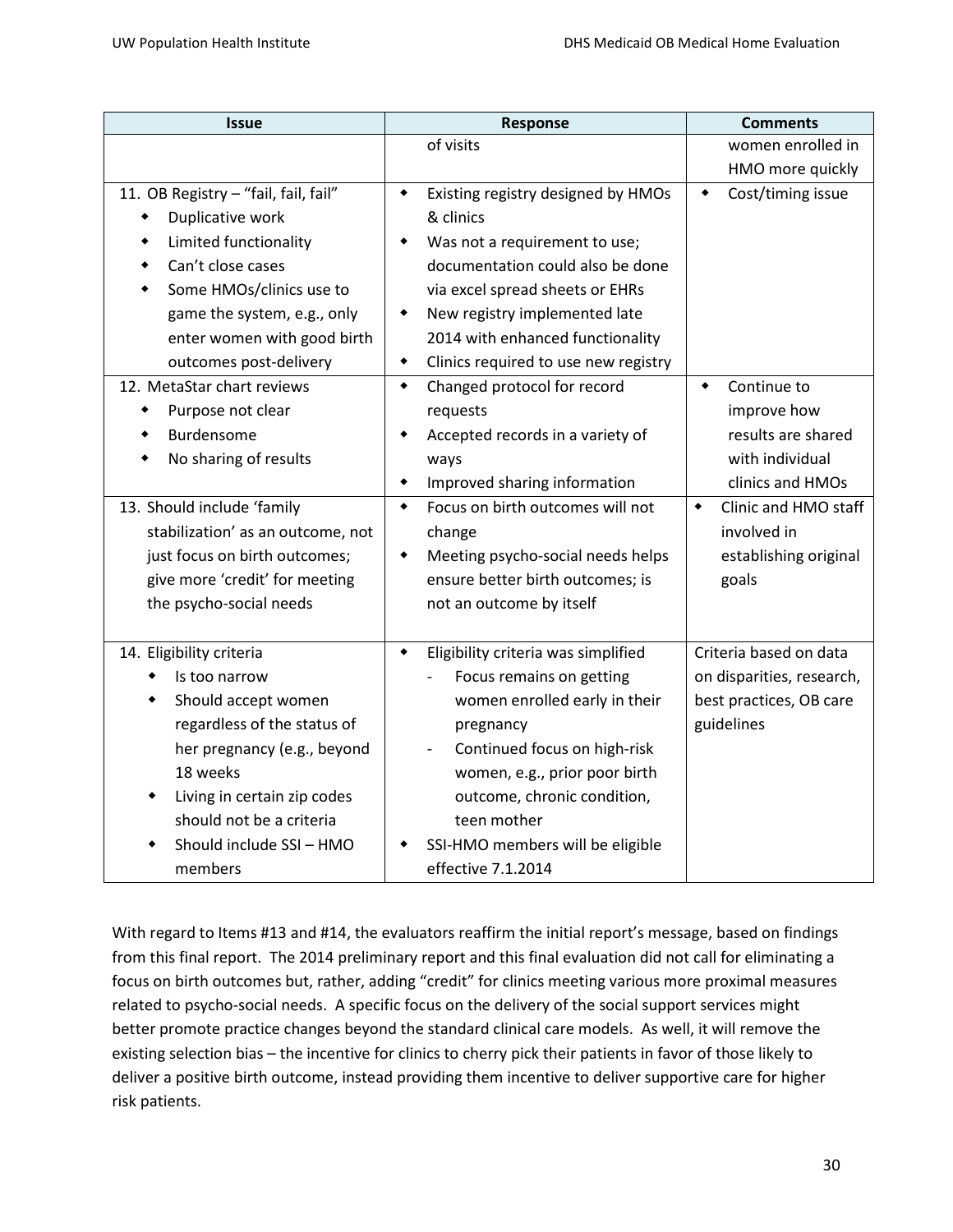The eligibility criteria also create a selection bias, incenting the inclusion of women most likely to enter care early and exclude higher risk women who enter care later. It is true that best practice calls for early prenatal care entry, and it is understood that DHS wants its providers to care for women early in pregnancy. Presumably, DHS wants the OBMH programming to bring in women early who would otherwise have entered care late – rather than simply counting women who would normally access care early in pregnancy. But the OBMH program, as structured, favors inclusion and care for women who would enter care early *regardless of the OBMH, rather than because of the OBMH*, while excluding from the program those who may most need the supportive services the OBMH provides.

Meanwhile, the higher-risk women -- those who had and continue to enter care late, who had been and continue to be at risk for poor birth outcomes. That may in part explain the failure of the OBMH to significantly affect the birth outcomes of the sample of enrolled women, who may have been selected for inclusion based on criteria that deemed them less likely to deliver a poor outcome. For this reason, we recommend against early prenatal care entry as an inclusion in the program.

The following text reproduces the preliminary report delivered to DHS in January 2014. The information reported and conclusions reached by the evaluators are based on qualitative data gathered through site visits and interviews. The interviews reflect the experiences and perceptions of the person speaking. The evaluators, when possible, reviewed on-site documents to confirm various site visit observations.

Table 6 summarizes the interview sites and subjects.

| <b>Number of sites</b> | # of persons interviewed |
|------------------------|--------------------------|
| 15                     | $^{\prime}$              |
|                        |                          |
| 18                     | 87                       |
|                        |                          |

#### **Table 6. Site Visit Participants**

| <b>Interviews by Occupation Type</b>    |    |  |
|-----------------------------------------|----|--|
| Physicians                              | 14 |  |
| <b>Nurses/Nurse PNCC</b>                | 19 |  |
| Nurse/Midwives                          | 7  |  |
| <b>Medical Assistants</b>               | 11 |  |
| Social Workers/PNCC                     | 9  |  |
| <b>Customer Service Rep/Front Desk</b>  | 9  |  |
| Medical Office Directors/Administration | 7  |  |
| Medical Office Other Admin              | 3  |  |
| Insurance: Directors or Executives      | 4  |  |
| Insurance: Other Administration         | 4  |  |
| Total # of persons interviewed          | 87 |  |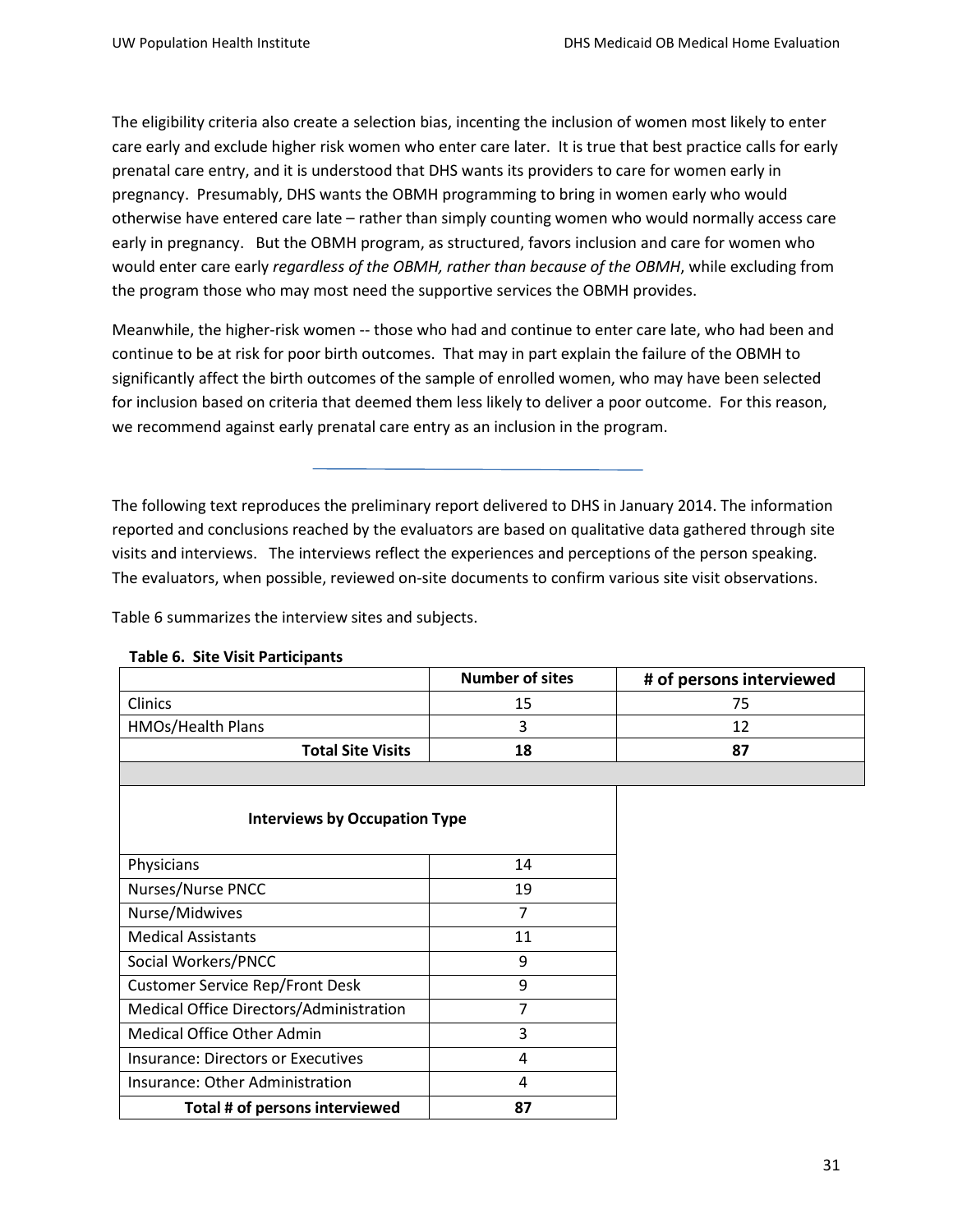#### **IIIA1. Designated Sites but No Apparent OBMH Programming**

Five clinics visited and currently reported as pilot OBMH sites had no women enrolled in the pilot at the time of the site visit.

Two of them, both independent community-based clinics, had just begun learning about the program and how to get it underway. One site's staff team expressed confusion about the nature of the program and did not feel that that staff had been provided adequate information from clinic leadership, the state, or HMOs about what was intended. The other clinic had begun exploring the program's potential but was uncertain about how many of its patients would qualify under the pilot criteria. Another clinic had aggressively enrolled women in the program at the start, but stopped implementing the program when it had a significant turnover it its key provider staff. It was preparing to re-start the program in February 2014.

Two clinic sites in Milwaukee, both affiliated with an academic residency program, had not implemented the program but were listed as pilot program sites. In these clinics, the staff on the whole was unfamiliar with the program. The lead nurse at these clinics indicated some early attempts to participate that had fallen aside due to other pressing priorities. Those lead nurses showed very limited familiarity with the specifics of the program.

The common thread here: Neither clinic had been provided information from the senior leadership about the medical home, its priority, or how additional dollars could come to the clinic to bolster resources and service capacity. The lead nurses had apparently been provided information packages and told to fax to the participating HMOs the data sheets about patients who may qualify. One of the clinics' lead nurses had been under the misunderstanding that the program was only for pregnant women under the age of 18 who reside in specific zip codes. One nurse manager had been using the wrong form to record information and was uncertain about where she should be sending the pilot program enrollment information.

In each of these clinics, no structured programming was initiated, and no additional staff hired. These clinics do not have in –house prenatal care coordinators or prenatal health education services, and do not conduct on-site prenatal specific services such as Stork's Nest, parenting classes, or First Breath, a smoking cessation intervention. Rather, these clinics refer their patients to their parent hospital for all prenatal support services.

The clinics did have an on-site social worker and a referral specialist, but these staff members work with all patients and do not have any specific responsibility for the needs of pregnant women.

At the same time, both of these clinics had attained NCQA designation as Patient Centered Medical Homes (PCMH). Those interviewed were unable to report what level of PCMH certification they have attained. The medical home activities that they reported included conducting some limited home visiting via medical residents, but not for pregnant women. These home visiting services were structured to meet the residency training program requirements, and focused on homebound elderly.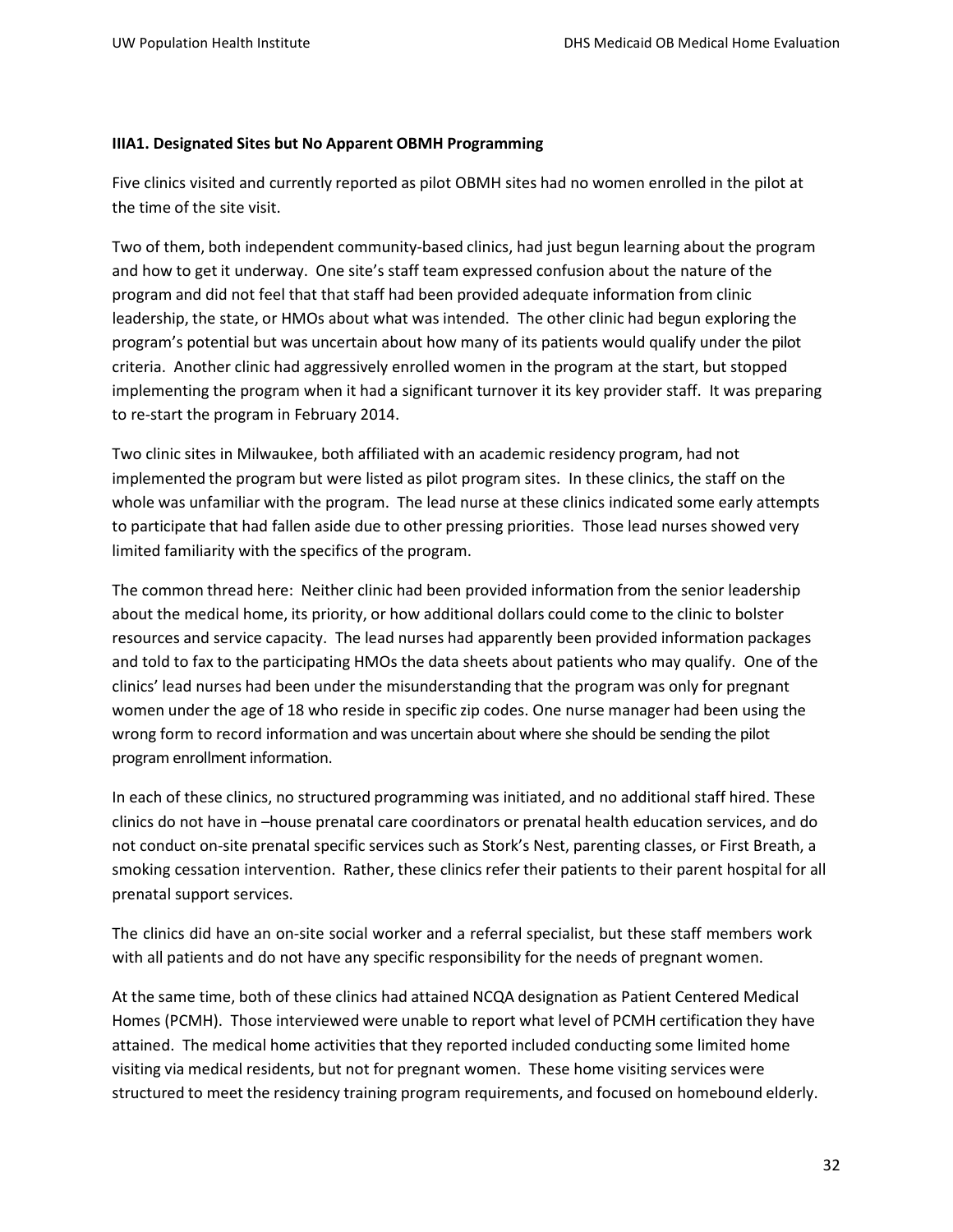The clinics did, however, respond that they could benefit from additional resources that could enhance services for pregnant women. They indicated a need/interest in a health educator and in the ability to offer parenting classes.

#### **IIIA2. Clinics with Active Medical Home Programming**

The evaluation team received information about active programming related to the OBMH at ten sites. Among these, wide variation in capabilities exists across sites

Several sites offered or were developing Centering Pregnancy-like programsthat they use in conjunction with the OBMH. One site had engaged six obstetricians in a new Centering Pregnancy model. Several sites also had or were adding Stork's Nest/Baby's Treasures/Baby Bucks/ Baby's Closet incentive programs, PNCC services and Presumptive Eligibility processes.

Most of these clinics had obligated the resources up-front to hire additional care coordinator(s) and augmented those functions at the clinic. It appeared that the pilot implementation requires an upfront investment to hire the care coordinator, train staff, etc. The clinics associated with larger infrastructures (major hospital or health system) may be more prepared to invest resources and time up-front and can more easily withstand delayed payments from the HMOs.

Clinics emphasized the importance of the personal bond and trust, between staff (particularly the case managers/care coordinators and schedulers) and the clients/patients. Clinics reported having a single standard of care for all pregnant women, regardless of whether they were enrolled in the pilot. The clinics uniformly believed that the pilot has had spillover effects, raising the overall standard of care for all patients.

Several clinics that are affiliated with larger systems are PCMH level 3, so the pilot is consistent with this nationally attained status. One clinic, also associated with an academic residency program, reported making substantial changes to clinic processes, including the intake with nursing staff, adding care coordinators on-site, and expanding communication between nursing and other clinic staff/providers. This clinic emphasized starting prenatal visits as soon as women have a confirmed pregnancy, first with a dating ultrasound, rather than waiting until the completion of the first trimester.

Most of the changes associated with the OBMH pilot projects fell into the arena of care coordination and the addition of other support services. Three significant innovations in this arena were noted:

- physician participation in group visits and parenting classes, in one case extending beyond the clinic setting;
- use of labor and delivery nurses as prenatal care coordinators, who provide extensive (monthly) home visiting and then have the potential continuity with a patient into the clinical process of labor and delivery; and
- the bridging of social service and private medical practice with psycho-social services.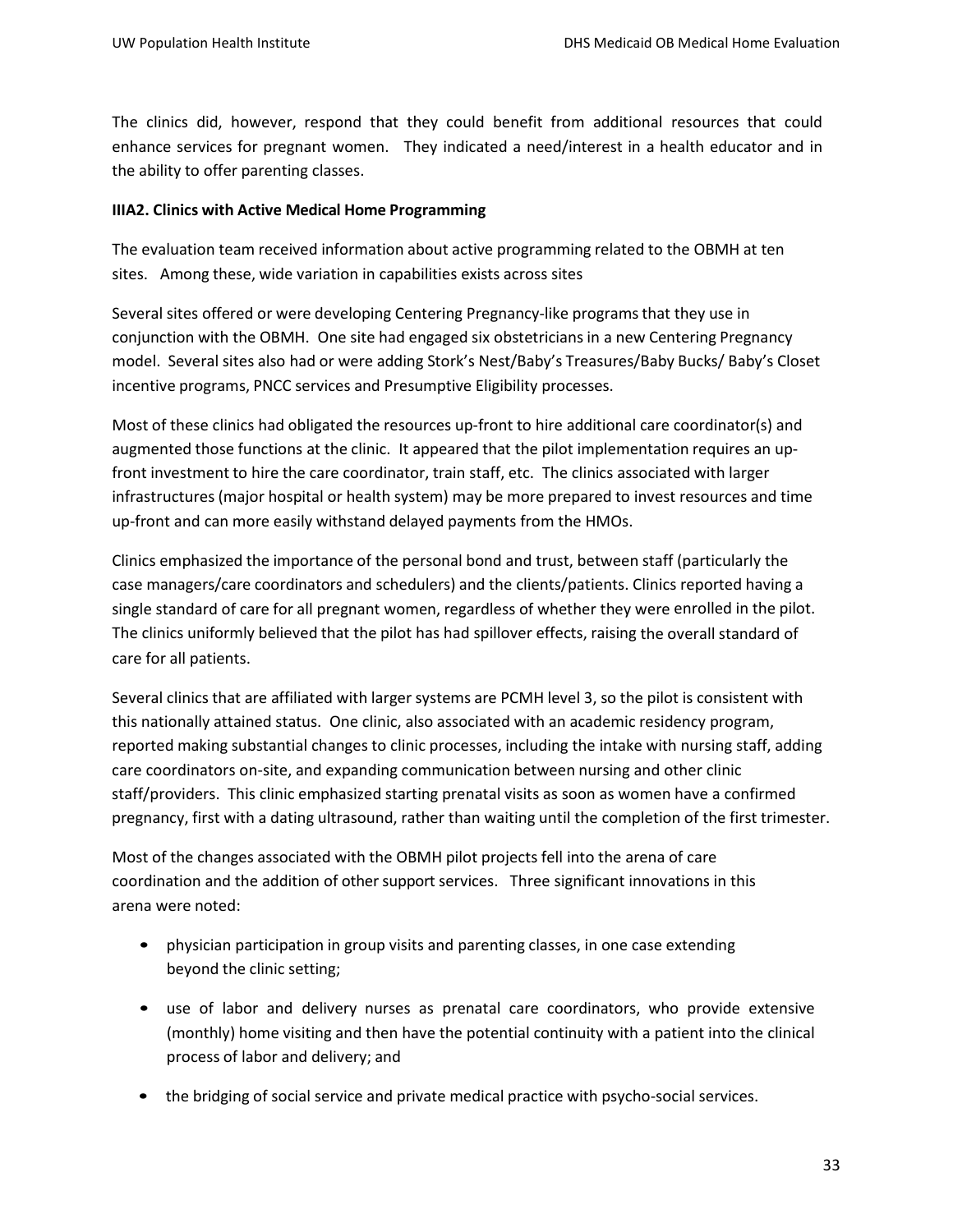All clinics noted the additional tracking, monitoring, and paperwork associated with the pilot patients relative to their non-pilot pregnant women. Even with this, the clinics expressed commitment to the program, with appreciation extending beyond the increased payments.

### **IIIA3. Benefits**

Several participating clinics observed that the OBMH "adds credibility" to the practice's efforts and adds momentum toward developing an organized structure.

The medical home pilot has helped clinics institutionalize and formalize practices that had already been occurring. This was variously described as "a more systematic, structured process" that supported the following improvements:

- More pre-visit planning is being conducted.
- A more personal scheduling system has been implemented assigns each provider a dedicated scheduler and attempts to provide continuity of care by a single provider for each pregnant woman.
- Additional care coordination/referral capacity takes stress off of the time with the physician and other clinical providers.
- Nurses spend more time with the patients doing patient education.
- A more team-based approach, with better coordinated care, provides patients with more individual attention.
- Physician satisfaction increases with the support of the care coordinators.
- Providers spend more time doing their clinical care and patient education during the visit and know that they patients will get the proper referral and follow-up.
- Clinics may have been able to increase the number of patients providers can see, get them in sooner, and open up "special appointments" in the schedule.

#### **IIIA4. Perspectives and Challenges**

The site visit participants provided detail and perspective about specific aspects of the OBMH implementation, including metrics surrounding service delivery, performance and outcomes.

#### **IIIA5a. Home visiting**

All clinics visited, except one, reported that many patients do not want or refuse home visits. Even when they agree to receive home visits, they are often not at home when the visit is scheduled. Their addresses and phone numbers change frequently. This has made it very difficult for the clinics to meet the original OBMH requirements for this service.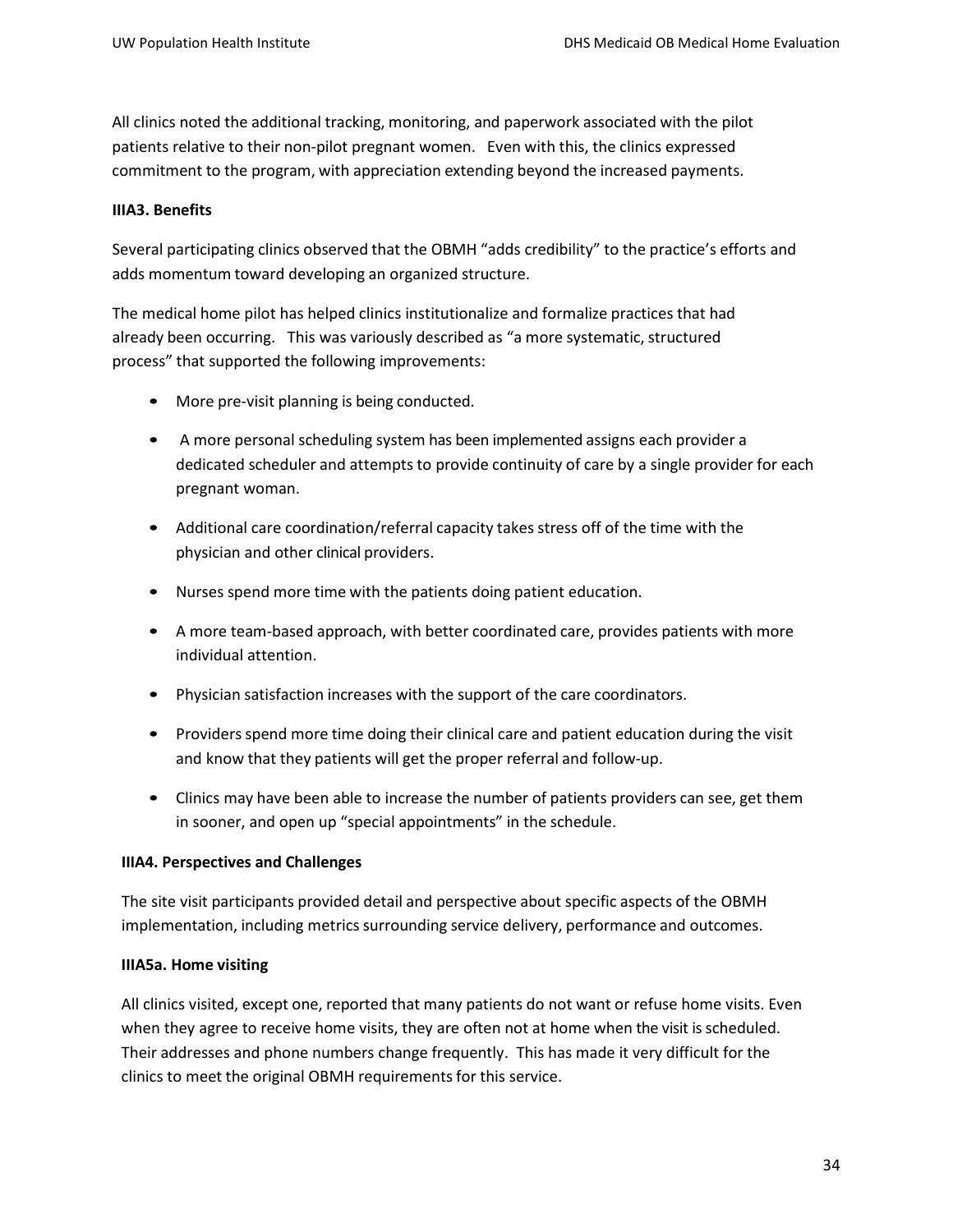The clinics reported that the program's expectations/requirements about home visits have been relaxed. But the clinics were not certain whether DHS had officially changed the requirements, or if the HMOs were simply not enforcing the requirements. The HMOs, in turn, reported that the DHS was no longer enforcing the requirement but they were not certain if this was an official change or simply a relaxation of an existing parameter.

At the interview, most clinics reported that they no longer aggressively pursue home visiting. Several, however, did still require a single postpartum home visit. One provider stood in stark contrast to the others in the home visiting arena. This provider characterized its entire OBMH enterprise as a home visiting model, and reported that its care coordinators visit the enrolled patients home approximately 10 times in a pregnancy. The provider reported that, among all patients who qualify for its OBMH pilot, 52% accepted participation in its home visiting model, while 48% declined such engagement.

This provider also reported readily achieving a postpartum home visit within two weeks following delivery. This home visit allows an opportunity to screen for depression, schedule the postpartum clinic visit, discuss birth control, and discuss parenting skills.

#### **IIIA5b. Postpartum visit**

Nearly all sites noted difficulty scheduling and attaining the postpartum visit within 60 days. This includes the provider that reports success in its home visits. Generally, most reported that a visit is regularly scheduled within the 60-day time frame but the patient often cancels or misses that appointment. Nonetheless, the clinics assert that they can usually get the patient in for a visit eventually, and often within the next several weeks.

Several clinics expressed frustration that the entire incentive is lost if they cannot attain a postpartum visit in the required time frame. They assert that the incentive payment should not depend on whether the post-natal visit occurs, if all other prenatal metrics are met. One clinic proposed a graduated incentive payment, with one level for attaining prenatal metrics, and a separate payment for attaining postpartum metrics.

On the other hand, another physician voiced the concern that a 60-day postpartum visit was too late to screen women for postpartum depression. This physician works at a family practice clinic in which the staff asserted that they do not have much trouble getting women to return for postpartum visits because the women are bring their babies back to that same clinic for infant care.

It was noted that this same-site care for both the mother and the baby provides such benefits, encouraging a mother to adhere to her own care schedule because she can meet her baby's care needs at the same time and place. The mother can also utilize the Medicaid transportation vendor who will transport both mother and baby to the clinic location if both have appointments. This differs from circumstances in which the woman's care occurs at separate locations from that of her baby, both geographically and temporally.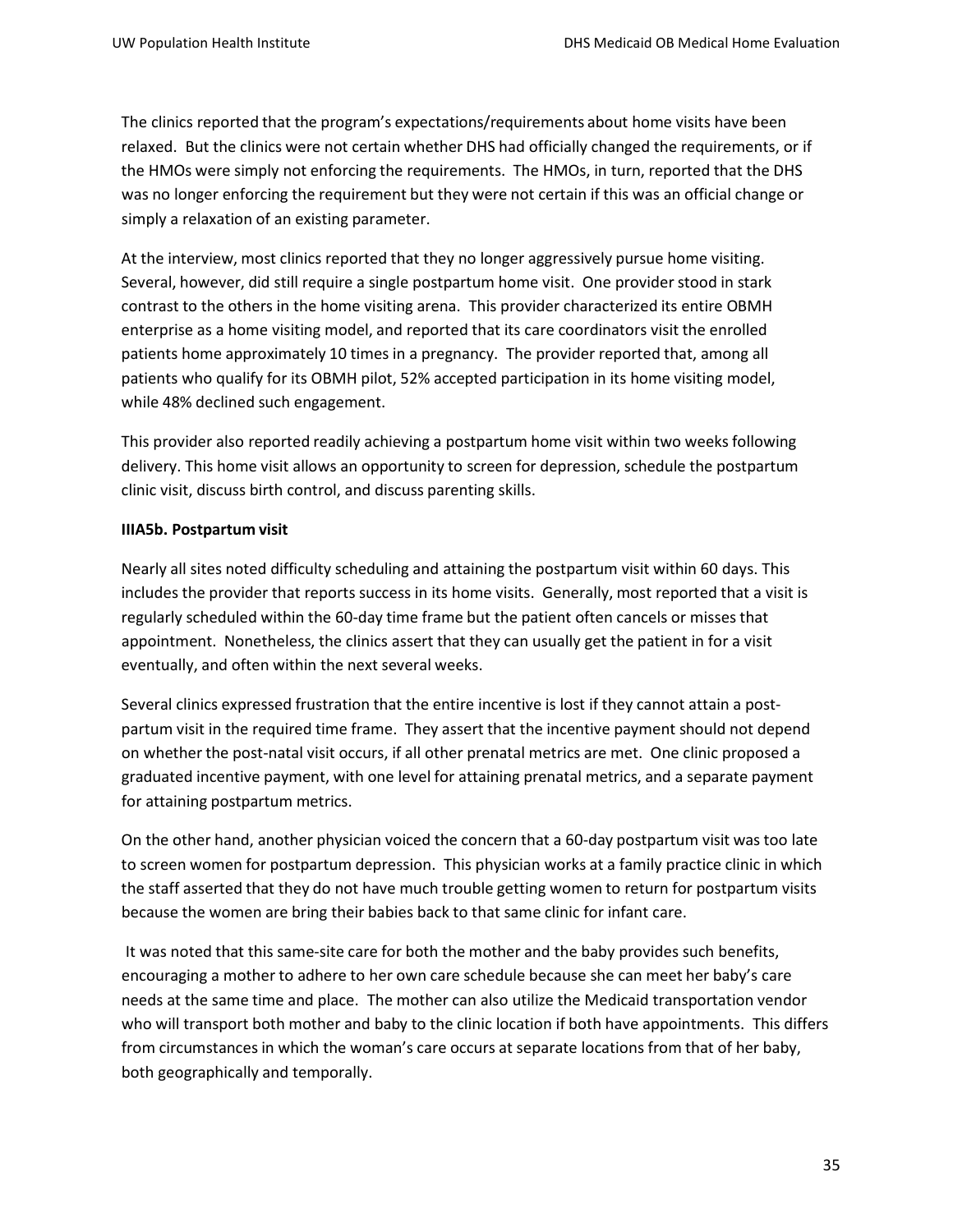#### **IIIA5c. Follow-Up for "Poor Outcome"**

The HMOs and some clinics reported that the OBMH program has no mechanism for monitoring or enforcing the required two-year follow-up for women who have poor birth outcomes. It was asserted that this provision is a meaningless component of the program, a "fantasy," "unrealistic," and that the two year follow-up simply does not happen.

(Note: The degree to which clinics perceive their responsibility for the two-year follow-up for poor birth outcomes would presumably influence the selective enrollment discussed earlier in this report.)

DHS later determined that the provision was never implemented and informed the participating clinics that follow-up for poor outcomes was the role of the HMOs, not the clinical providers.

#### **IIIA5d. Service Challenges**

Challenges persisted for some of the clinics with obtaining dental or other specialty care for their OBMH enrolled patients, but others reported no problem with referrals. Other services elicited regular expressions of concern:

*Patient transportation:* Even after DHS changed the Medicaid transportation vendor – transportation challenges impeded women's ability to keep their appointments. Transportation providers only transport the patient, and refuse her ability to bring along her new baby. This means that patients cannot maintain their appointments unless they have arranged childcare. It was also reported that patients must schedule rides two days in advance, and the interview participants did not mention or express awareness of the ability to call for rides within three hours for urgent situations. The need for advance scheduling is not considered an effective model for handling the needs of women in high risk pregnancies, who may have concerns or issues arise that require a same day or next day visit. It was noted that a patient in these circumstances (for example, spotting, elevated blood pressure, swollen ankles, etc.) might need to rely on an ambulance call, ultimately costing the Medicaid program significantly more than necessary.

*The comprehensive assessment component* was reported as being more intensive in terms of referrals, and can get overwhelming. The process may raise expectations of services, but it remains difficult to find the providers and services. Clinic staff also reported difficulty gaining Medicaid approval for certain treatments and prescriptions in the behavioral health arena.

*Behavioral Health*: Some clinics have extensive in-house capacity to handle needs, while others are quite limited. They tended to make due, using the primary care providers for prescribing and more limited ability for external referral for psychiatric care. Behavioral health providers on staff were usually not equipped to care for women who have severe mental illness requiring complex medical management (i.e., antipsychotics) or substance use disorders. Most clinics reported great difficulty finding providers to whom they can refer their patients for behavioral/psychological therapy during pregnancy. In some cases, given the real or perceived lack of services, the clinics may not have been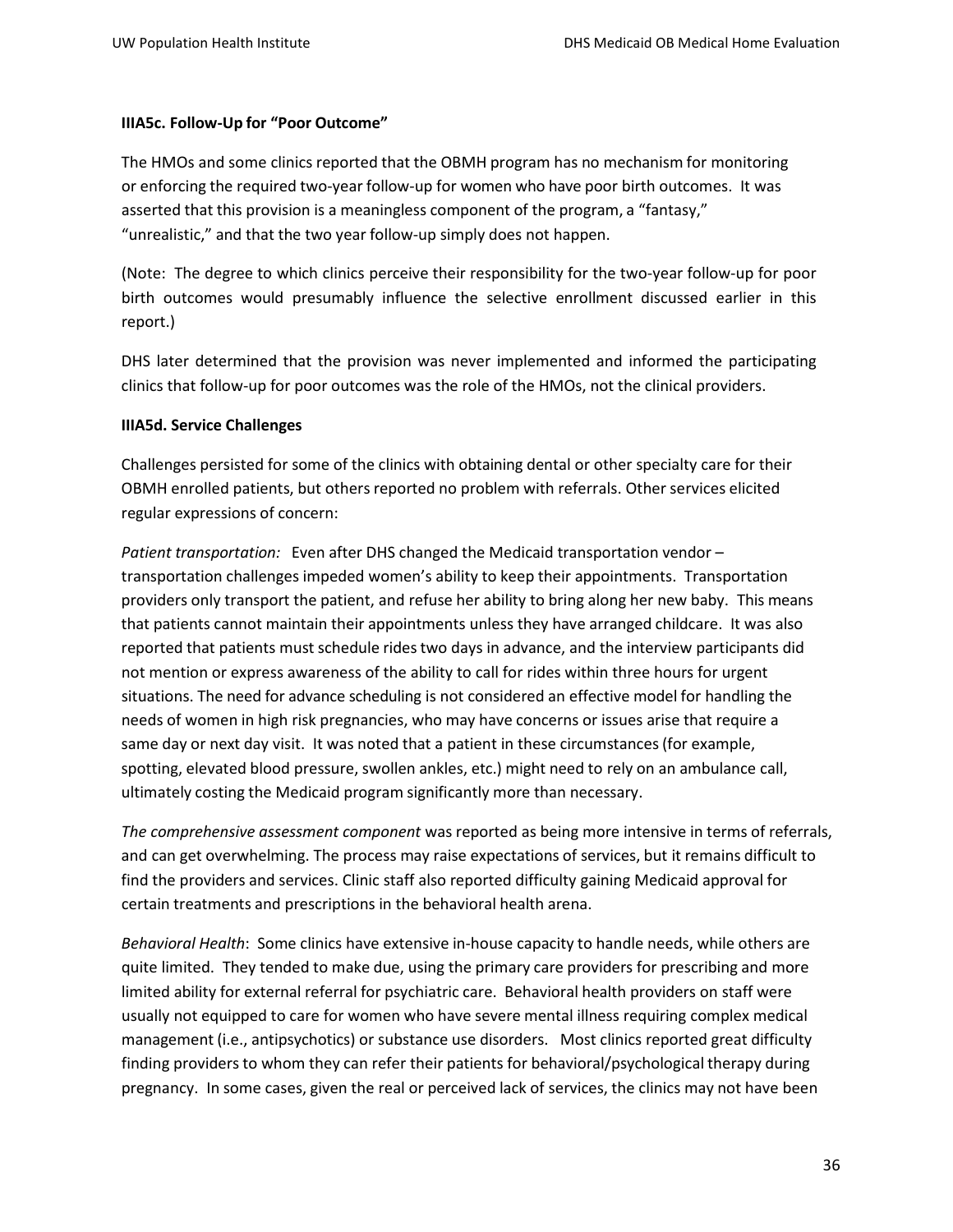screening or referring for substance abuse treatment in a rigorous manner.

At the same time, at least one HMO asserted that they have a very robust panel of providers available to meet the behavioral health needs for pregnant women, and that there should be no problem in this regard. This HMO expressed surprise and concern that any health care provider should perceive a lack of available specialty providers for referral. It was suggested that there may be a need to bolster the communication to OBMH providers about referral and resource availability, encouraging them to utilize the HMO to make needed referrals.

One community based clinic stood apart from the others regarding access to specialty services. It expressed confidence in this arena. This clinic described a program titled Specialty Access for Uninsured Patients (SOP), in partnership with Froedtert Hospital, that providers mental health services within 2-3 weeks and, if urgent, within a day or, at most, a week. This clinic also asserted that its case managers are readily able to secure alcohol and substance abuse treatment services for its patients, noting that its prenatal patients sign contracts related to opiates and controlled substances and undergo regular urine testing.

*Other cross-system coordination:*One clinic also described what it considered a smooth transition for women who present for care in the Froedtert emergency department. A system called My Health Direct assures that a woman in the emergency department, once determined pregnant, gets connected with a clinic, which has times served in the provider schedules to provide follow-up care in the clinic for such women.

#### **IIIA5e. Coordination between clinics and HMOs**

Clinics reported a highly variable degree of activity, assistance, and engagement by HMOs. Most often noted: The challenges in managing a smooth and timely transition from fee-for-service (FFS) to enrollment in an HMO. Medicaid allows a newly eligible Medicaid member 90 days in FFS prior to enrolling in an HMO. A pregnant woman who is newly eligible for Medicaid may miss the 16-week window to qualify for the Medical Home pilot enrollment because she is not yet enrolled in an HMO.

Some patients are enrolled in an HMO but the clinic does not know this. It seemed that women, with some degree of regularity, may be post-dated into the medical home retrospectively. One clinic reported situations whereby a patient changes from FFS to an HMO late in her pregnancy, so that she is switched to medical home status after delivery, as a retrospective case.

The transition process from the HMO that withdrew from the Southeast market and who had a majority of pilot patients, was not smooth in all places, such that some patients reverted to FFS. This presented further challenges in tracking the OBMH status of patients.

Some HMOs seemed to overlay additional services to keep track of their patients and, as reported by one HMO, "focus on making their membersfeel special." In such cases, the HMO provides its own care coordinators, peer support programs, and "baby shower" and "stork nest" type programming.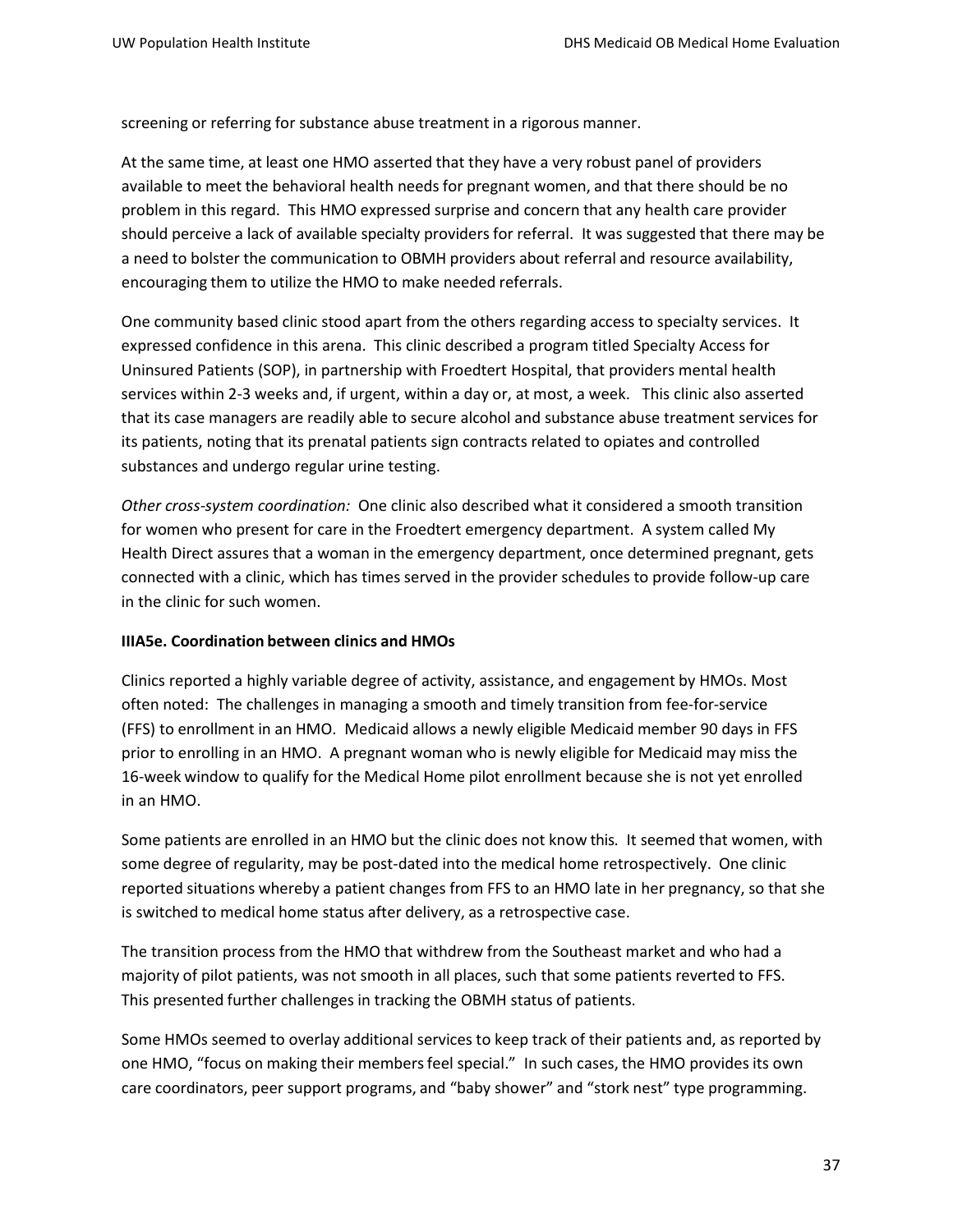This may be in parallel to whatever is being provided by the clinic.

Neither the clinics nor the HMOs expressed clarity on how the support services provided by the HMO collaborate or avoid duplication with those provided by the clinic. Several persons noted a need for better coordination such that clinical providers understand what the HMO is providing.

Several very positive points emerged about the relationship between the HMOs and clinical providers. A close and familiar relationship was evident among the various professionals. Both the clinic and HMO staff described a collaborative relationship working toward shared goals.

### **IIIA5f. Care Coordination**

All OBMH clinic staff focus on care coordination as the heart of the pilot program.

Clinics expressed concern about the lack of structure for how to document, monitor, and measure care coordination in the medical record, and that this was not a component of the registry (described further in the section on Data Monitoring).

Interview participants suggested that the DHS seminar on Care Coordination should have addressed how to document care coordination. Instead, it was noted that the seminar focused on what care coordination is and how to do it. Some providers found this "insulting" in that the DHS staff does not actually work with patients. Providers perceived that state officials would not understand the challenges of clinical practice, the realities of their patient populations, or the challenges inherent in care coordination.

An HMO leader also voiced concern that some OBMH sites are using external PNCC providers, and that those PNCC providers often refuse to share patient information and documentation of services. The state payment for external PNCC services, this HMO leader asserted, has created a cottage industry and lack of clinical oversight. These stand-alone PNCC providers operate in a somewhat autonomous manner and may refuse the sharing of medical information with the medical / clinical provider.

## **IIIA5g. Registry and Data Monitoring**

All of the clinics and HMOs interviewed expressed a wide range of concerns about the OBMH registry, managed by the Center for Urban Population Health (CUPH), and about data input by sites. Overall, it was noted that the fields in the registry needed to be updated to increase its utility to the clinics and to the OBMH quality improvement process.

The CUPH OB registry was not considered user friendly. One clinical leader expressed frustration that the clinics don't know who to contact to ask questions pertaining to the registry.

Among the very common problems reported: cannot run reports, cannot enter multiparous, no free text field, can't mark a closed case. One frustrated staff person simply concluded: "fail, fail, fail."

A clinical leader reported concern that the registry fields focus on standard ACOG services and measures, lacking fields to report information about delivery of OBMH care coordination and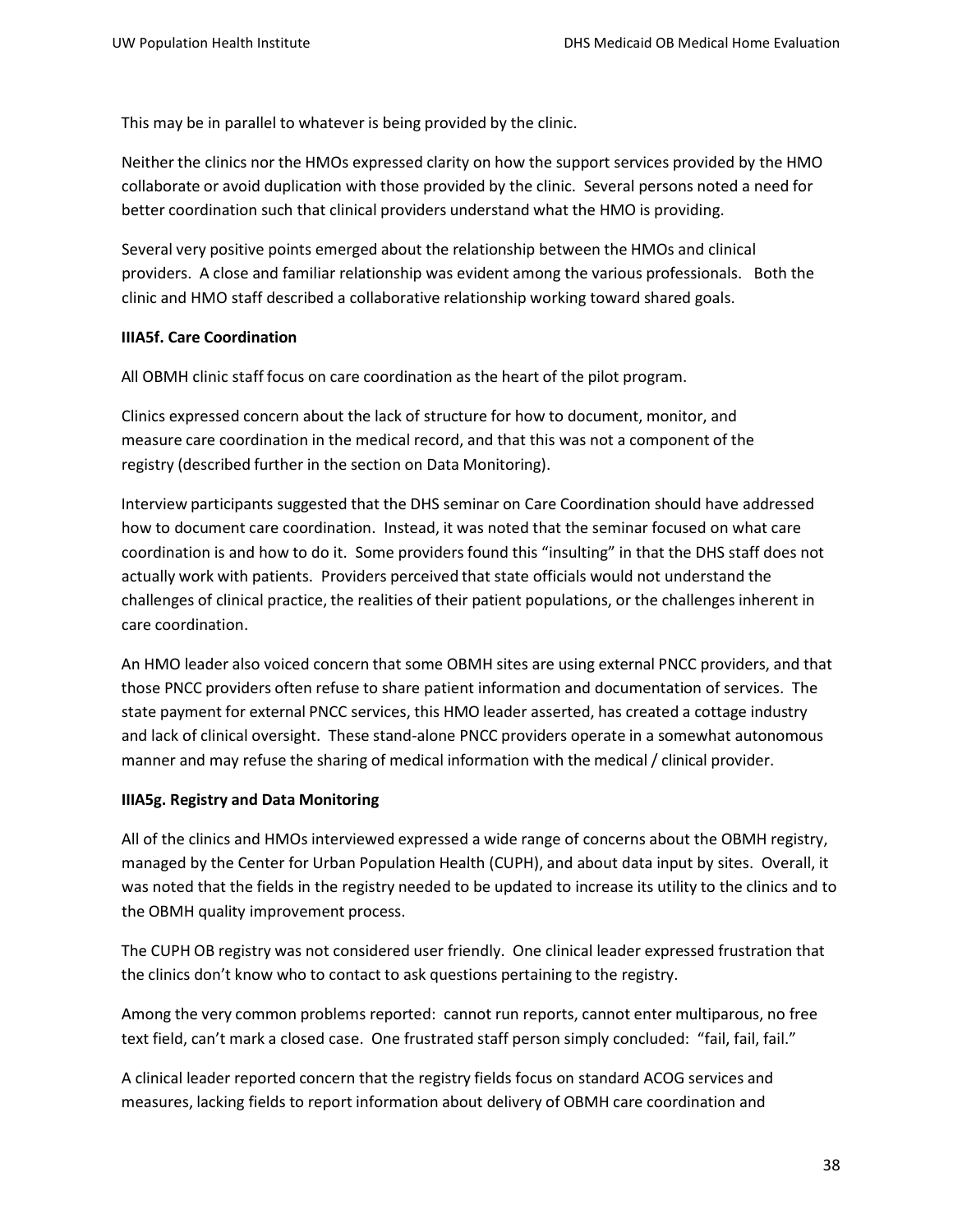support services. This clinician believed that such reporting offers nothing beyond existing quality review that would inform the OBMH process and outcomes.

HMOs noted that some clinics may not have been entering and updating the data in the registry in real time but, rather retrospectively filling in fields. This may have been where selective enrollment occurs, such that women who had been considered OBMH treatment patients did not appear in the registry if they did not ultimately fulfill the metrics that qualify for incentive payment.

Many concerns were also expressed about the state's High-Risk registry. Clinics most frequently shared frustration that they could not access that registry, and that the data are only viewable to HMOs. The HMOs also expressed a desire to share those data with providers.

At the same time, HMOs did raise questions about the data in the enrollment files. It was reported that the code for pregnant women are attached forever/continuously, so women who have long ago completed their pregnancies show up in the high risk registry file and have been contacted in error by the health plans.

One clinic noted challenges in getting the data to complete the fields pertaining to the birth. The clinic is part of a call group with other clinics and, if the baby is delivered by a provide from the call group, the OBMH clinic will not itself have the delivery information such as birth weight and has difficulty attaining the information to complete the registry data.

#### **IIIA5g. Documentation and Performance Metrics**

Clinics generally reported that data collection was complicated and that required documentation feels burdensome. They often expressed concern about trouble showing outcomes, particularly because of their distrust with the registry. In order to compensate for this, some clinics reported doing their own chart abstraction, pulling hospital data, and keeping their own registries on excel files.

Beyond this, both clinics and health plans expressed the need for clarification about requirementsto receive the payments, particularly with regard to the postpartum visit, home visit, and the nature of care coordination.

The participants reported feeling that the expectations and evaluation metrics remained unclear, and that they may be held responsible for things outside of their control. Areas of remaining uncertainty included the requirements for home visits, chronic conditions, zip codes, and weeks of entry into care (16-20). Many were aware that DHS had issued several Frequently Asked Questions (FAQ) documents, but the participants did not know if these were official changes to the contract requirements, and felt that questions often linger. As well, clinics reported uncertainty about whether the HMO or DHS was the arbiter of compliance.

Several clinics reported feeling that the MetaStar chart review process was confusing, unclear in both process and objectives. The audit elements, they asserted, were not consistent with contract requirements. Or, in cases where the contract requirements had evolved (home visits, for example), the MetaStar audit was still auditing for the original requirement.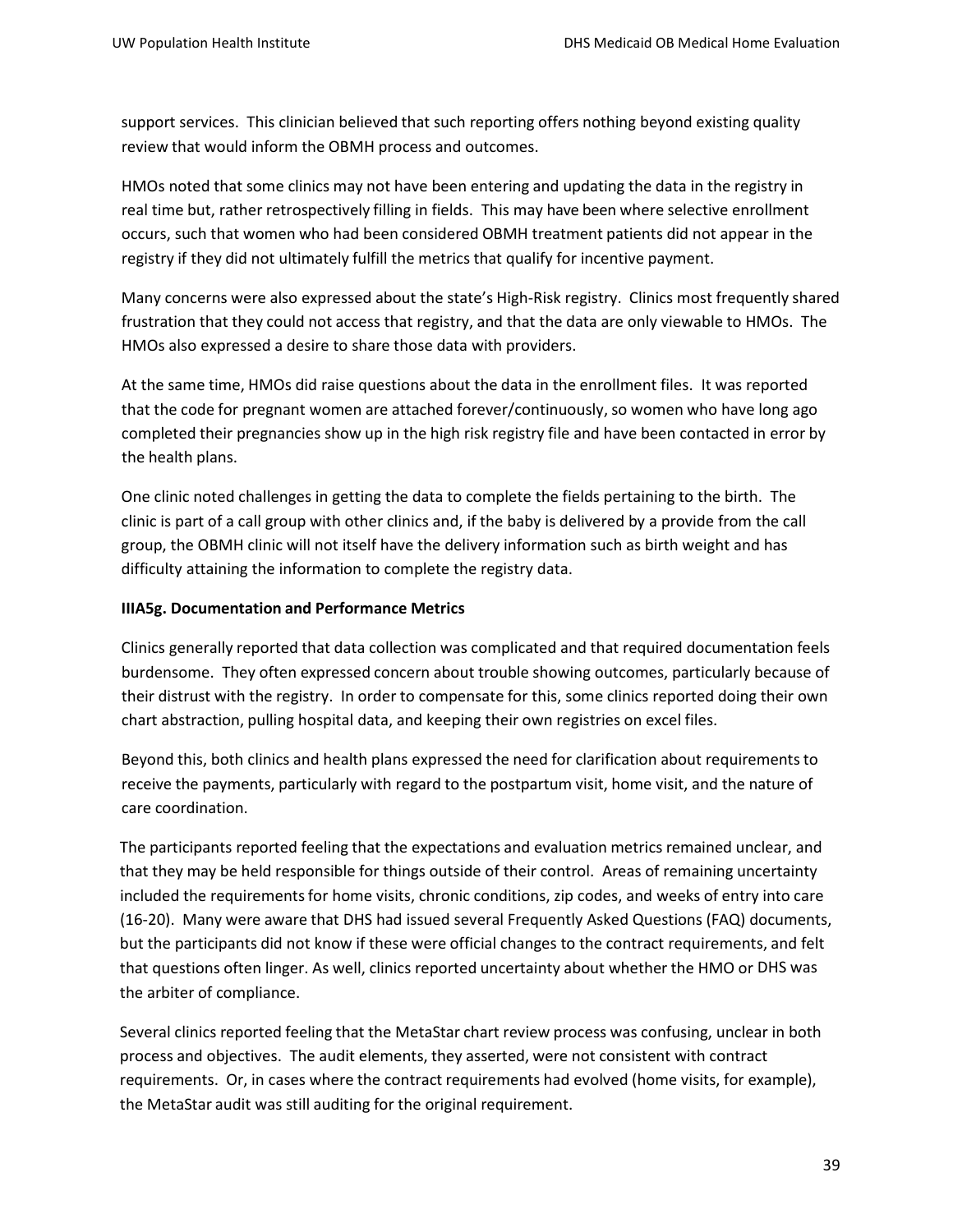The audit results were not communicated back to the clinics in a timely manner and, in some cases, not at all. One clinic had some payments put in jeopardy as a result of the MetaStar audit – a process about which the HMO reported being completely unaware. HMOs reported never receiving a report from the MetaStar audits. One HMO characterized the MetaStar audit process as "crazy" in requiring the clinics to copy and fax extensive amounts of paper over to Madison for review, rather than being on-site to do medical records review. One clinic noted the time intensive requirements and duplicate work associate with the MetaStar audit. This clinic suggested that the audit should be structured such that the data elements can be imported directly from the registry or the EPIC/EHR systems.

Interview participants noted a broad range of concerns about the performance metrics themselves. Among the assertions were the following:

- The program outcome measures do not account for multiple births and the effect on length of gestation and birth weight.
- The number of required prenatal visits is not evidence-based and it is not clear what counts as a prenatal visit.
- Patient may deliver early and thus fall short in the number of visits, but still have a good outcome and should merit a bonus.
- The measurement of a "positive outcome" pertaining to gestational age and birth weight should have some exclusions or allowance of sub-characteristics (e.g., gestational diabetes, where a 36 week healthy baby is likely to be a good outcome).
- Visits to specialists should be included toward meeting the total visit requirement.
- Visits with social workers/care coordinators should be counted regardless of where they occur (no home visit requirement).
- Important outcomes, from a lifecourse perspective, may be less tangible, such as the provision of a stable care environment. For this reason, the OBMH program should value the process measures as much as the outcomes.
- Metrics do not include patient satisfaction and parenting outcomes.

Recommended improvements to performance metrics included 1) up-front and automatic entry into the registry of all women who qualify for the OBMH, and 2) incentive structure to encourage provision of OBMH service to highest risk patients, with no penalty for non- attainment of clinical goals.

Many of the clinical staff leaders expressed a preference/need for the performance criteria to reflect the social determinants of health over the medical process measures. One community-based clinic, in particular, spoke poignantly about the challenges facing its population. The clinic, they noted, must limit its home visits because of safety concerns for its staff, clinic liability and insurance. This clinic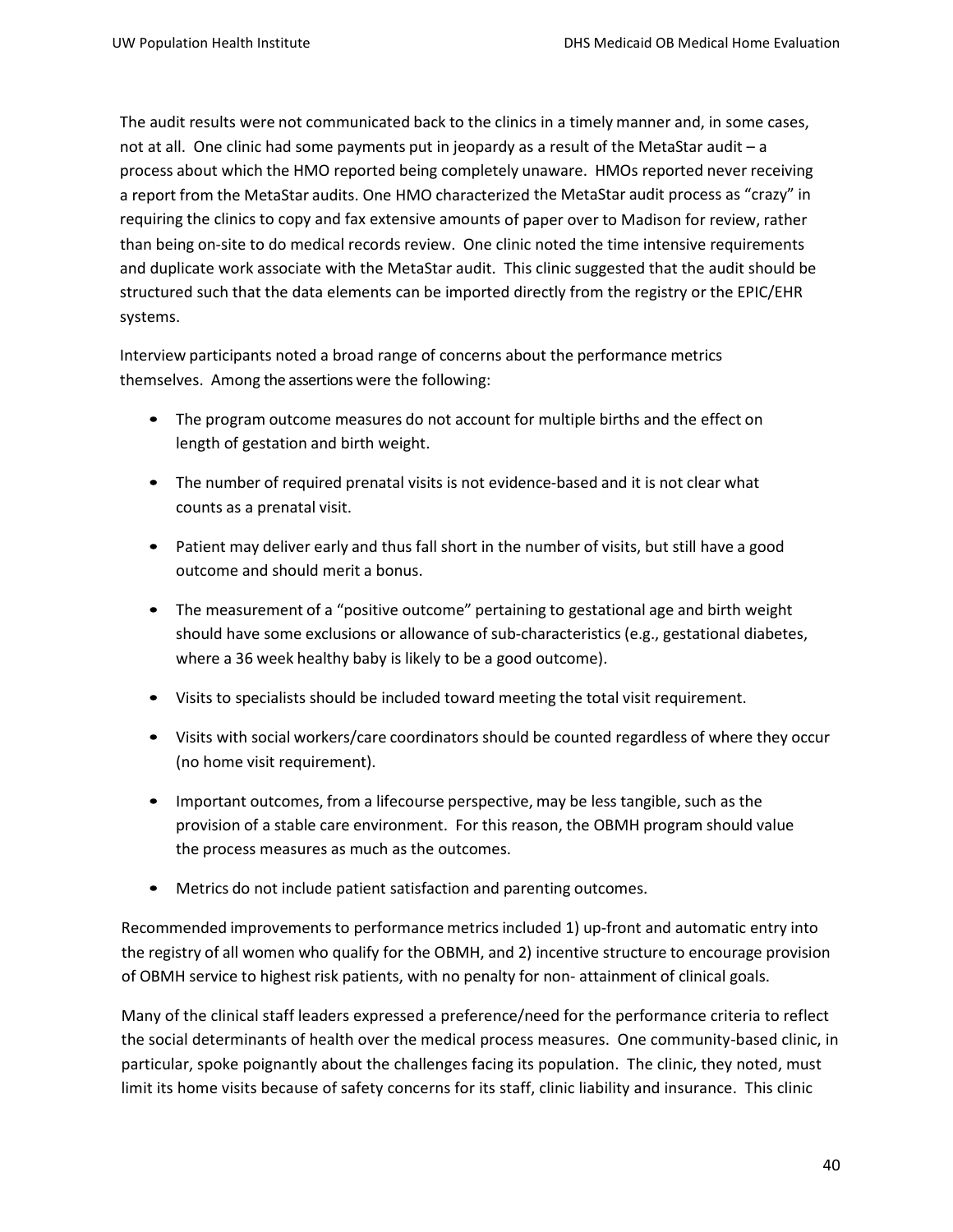staff, when visiting homes, brings along a security guard and does so to deliver food or set up cribs.

This clinic expressed the challenge in simply assuring that the patients have their most basic needs met for proper food, clothing and housing, asserting that, from the starting place of its patients, these will be more important toward achieving a healthy baby than the number of medical visits. And after the 15<sup>th</sup> of each month, adherence to medical appointments becomes a remote concern for patients as they focus on attaining food and bus tickets.

With this context, the clinic staff here spoke about its programming focus on social supports: the group visits, parenting discussions, clothes closet, meals, cooking classes, mobile market. They enthusiastically embraced the OBMH model in that it promotes their efforts in these arenas. At the same time, the audit process measures focus on the elements that, at least for this clinic's population, did not feel to them as relevant or, at this point, attainable.

### **IIIA5h. Incentive Payments**

All clinics actively enrolling women in the OBMH pilot program expressed that the Incentive payment was sufficient, and very much appreciated. They noted that that it puts reimbursement for publicly insured patients on par with that of private patients.

The clinics and the health plans both reported experiencing significant lag in payments, taking many months for reimbursement, although this did seem to be improving.

### **IIIA5i. Criteria for Qualifying for Program**

Interview participants frequently expressed a desire to change/broaden the criteria for women to qualify for the program.

The zip code restrictions, clinics reported, failed to accommodate the transitory nature of housing circumstances for the patient populations in these communities.

The clinics and HMO participants also argued against the requirement to enroll prior to 16 weeks gestation. Later enrollment, they asserted, would benefit many high-risk women and could produce intensive impact on the "late arrivals."

Another suggestion: The program should allow SSI Medicaid members into the pilot.

#### **IIIA6. Leadership**

The OBMH implementation appeared to depend, at the minimum, on two elements:

- 1. Commitment by both an administrative and a clinical leader in many cases a nurse manager and a clinic manager – who communicate the program to the full staff and make the goals and expectations of the program clear.
- 2. Up-front resource commitment to add a care coordinator or other designated capacity, rather than simply adding new tasks to the workload of existing staff.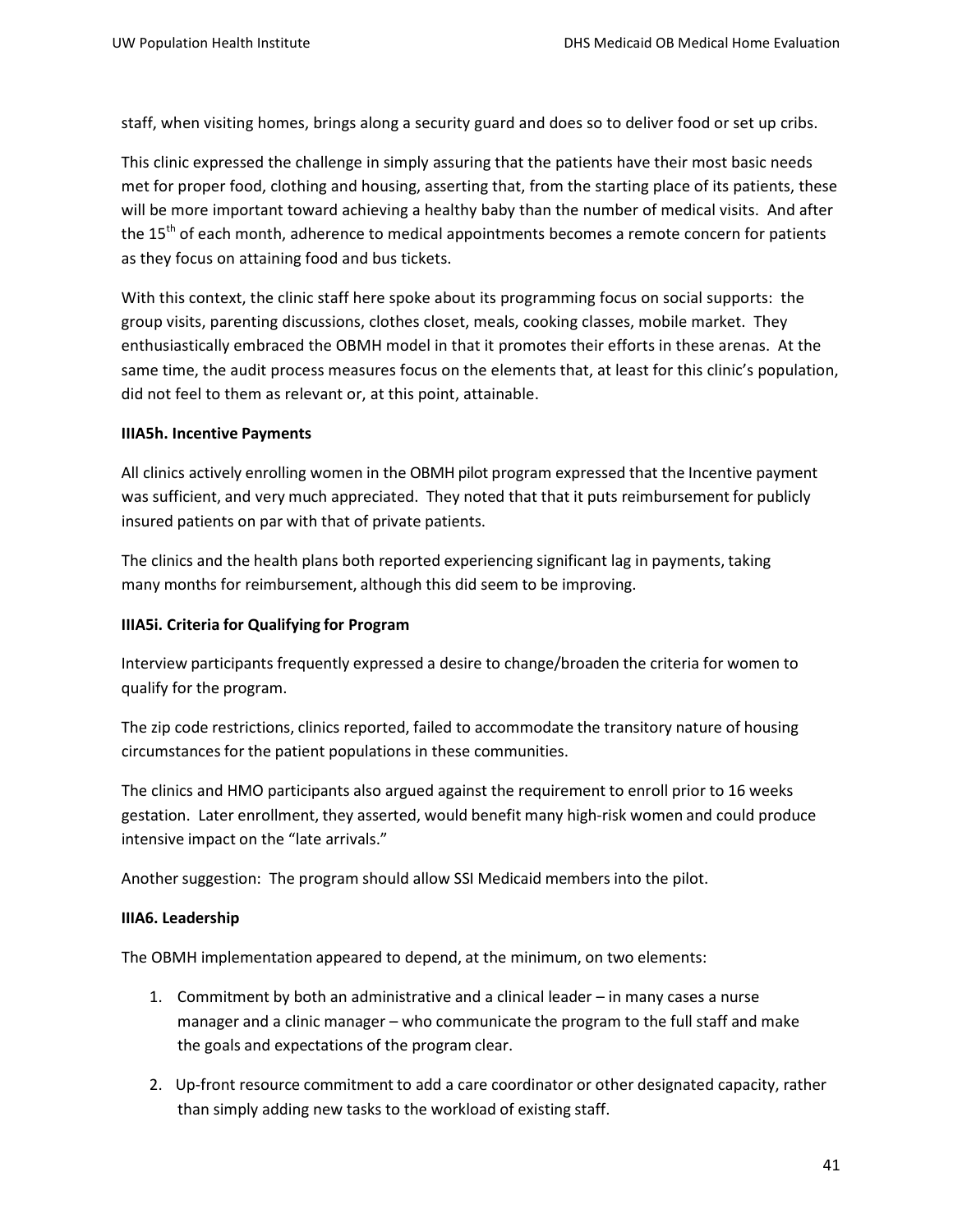Staff at clinic sites that were struggling with implementation suggested that participating sites should be required to have a single person specifically designated as the Medical Home Program Coordinator. That person would need to clearly define the program with staff and what it means, how to implement it, and how it is financed.

A staff member at another clinic went further, suggesting that DHS require and train a Program Coordinator, assuring each site lead knows how to make the program work and, prior to being designated an OBMH site, report to the state how the program will fit in the practice.

Such suggestions revealed frustration by clinic staff and a belief that the program had not been effectively introduced to or understood by the clinic team. In these cases, despite being a designated OBMH pilot site, uncertainty lingered about whether this program was a fit.

The designation of clinic sites by the HMOs seems to have been done in an informal manner. It was reported that one HMO had prepared an official agreement with its OBMH sites, but the other HMOs had simply discussed it with the sites, with participation based on a verbal agreement. This lack of structure may have contributed to some clinics' lack of formality in their initiation or participation.

## **IIIA7. Relationship with State Agency**

All persons interviewed voiced support for the intent and goals of the OBMH initiative. Some noted that the DHS had been very open to suggestions and listening to input. They expressed appreciation that DHS leadership had been on site and available, and willing to make changes to the program.

Some leaders expressed a belief that this program had promoted strong collaboration among the HMOs and providers. At the same time, participants also offered more critical remarks about the program'simplementation. The executive leaders were particularly critical about the strategic and tactical approach to this effort, and about the role of the state agency.

The following observations were noted about the OBMH program:

- The current model is more theoretical than a true clinical process for improvement. It does not change the culture of service delivery.
- Executive leaders asserted a need for strong localized governance of this kind of effort, and feel that this has been somewhat absent.
- OBMH project would benefit from leadership by a local coalition, rather than attempted leadership by state agency staff.
- A true collaborative model among providers and health plans would be "intimidating to state partners."
- The program measurement and reward criteria are not based on measures that address the environment and circumstances that lead to poor birth outcomes.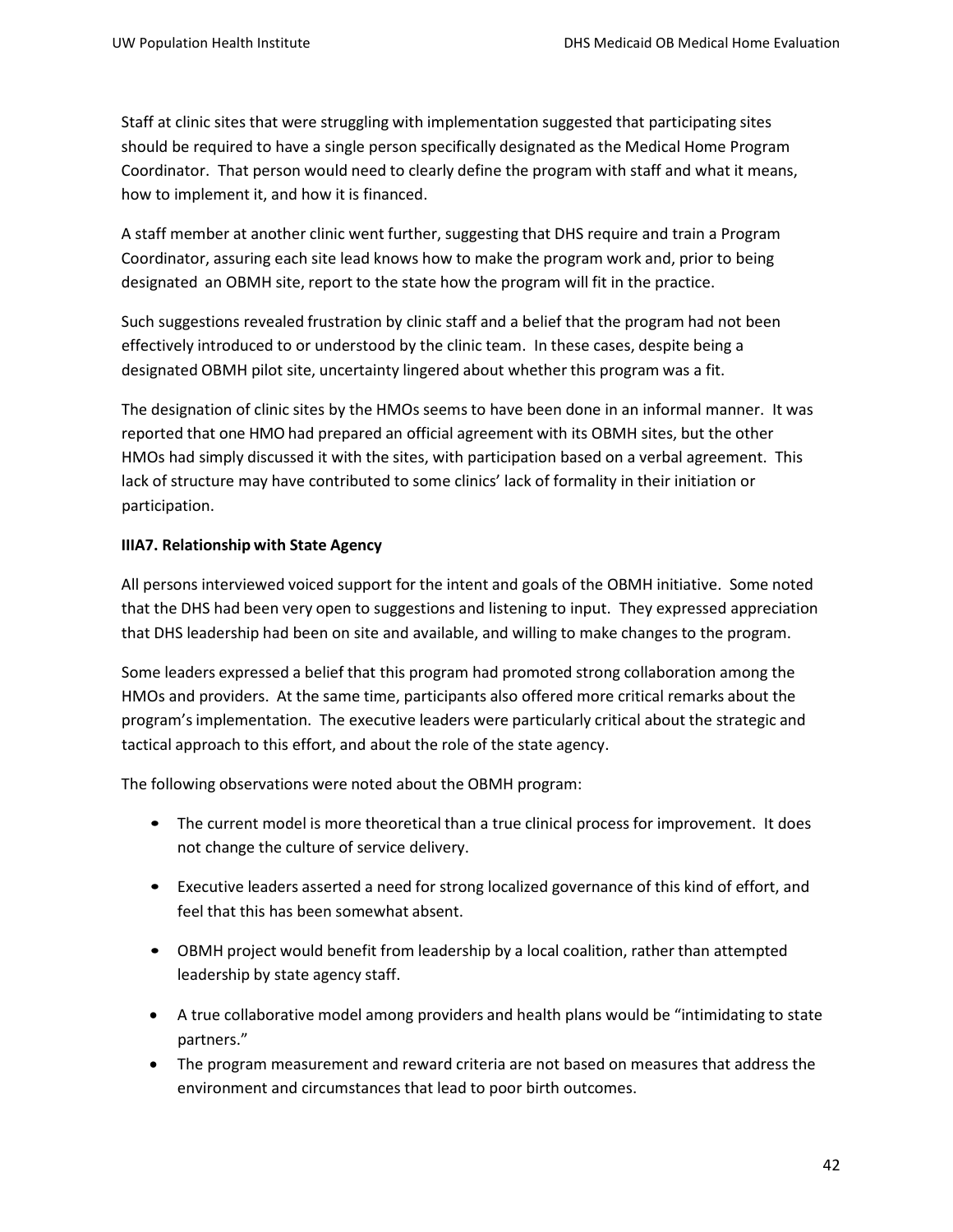- The current state of fragmentation and competition among HMOs and providers impedes the needed collaboration.
- Lacks a culture of engagement, and poor official communication on policy.
- Lacks a single point of responsibility among the providers and HMOs.
- The state needs to focus on what policy decisions are needed to assist HMOs and providers, rather than prescribing specific elements of practice.
- Would prefer if the state engage as a partner, working with HMOs and providers to develop a "community standard of care" and promote innovation over fragmentation.
- The HMOs did not feel that they had meaningful input for developing the guidelines for the medical home project.
- The program has too much variation, and not enough sharing. For example, the infant mortality review that is underway should be shared.
- Participants benefit most from best practice seminars and peer review.
- The program lacks sharing of clear and meaningful measures and regular data feedback.

Often noted: a desire to explicitly involve others who are more closely involved the social determinants of health -- jobs, housing, education, and nutrition – in this collaborative model, peer learning, and metrics.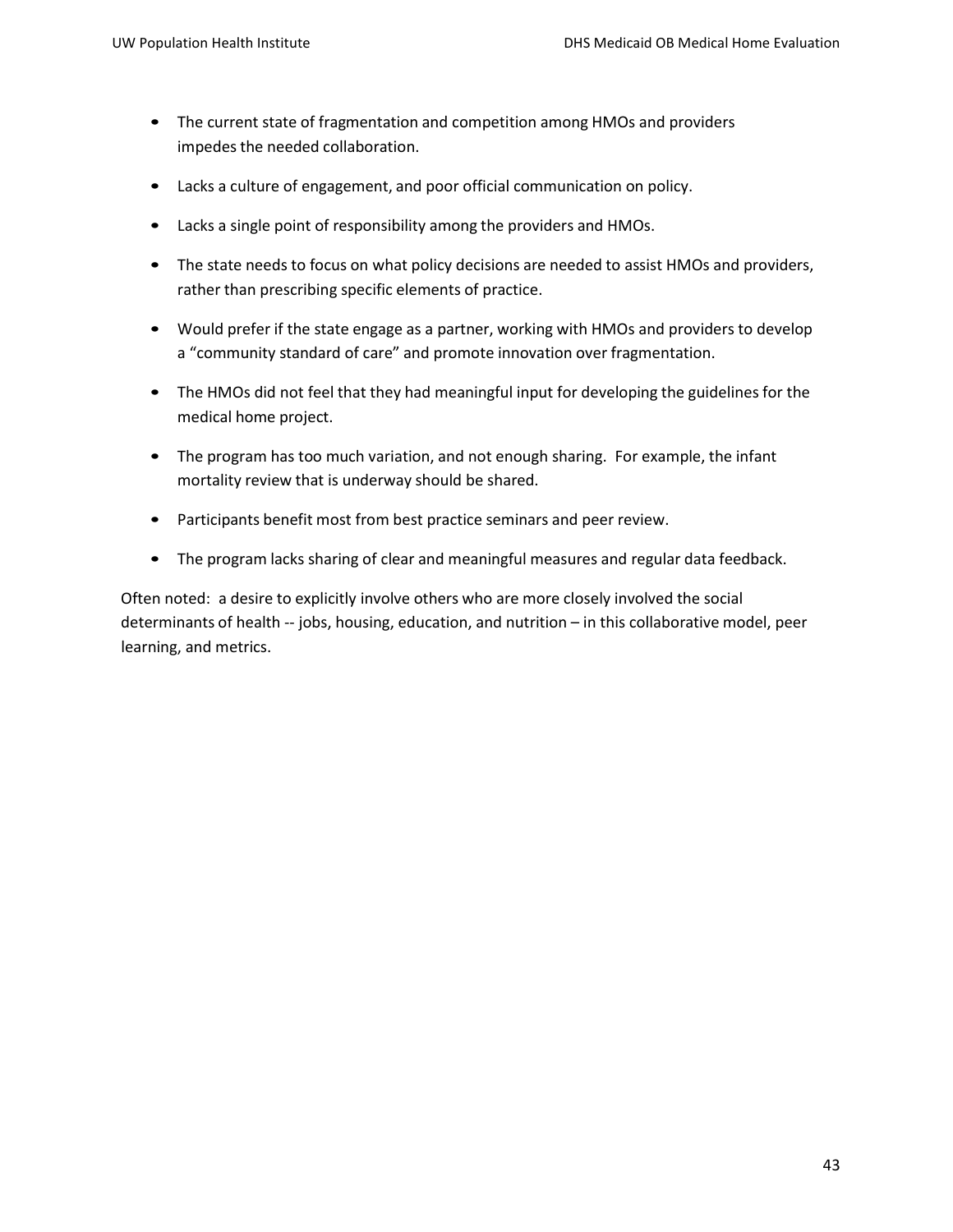### IV. **Conclusions and Recommendations**

*These final conclusions and recommendations represent a consolidated statement based on the statistical findings, case studies, site visits and interviews. They are from the report authors based on the evaluation findings in the context of the literature review provided at the front of this report.*

Medical Homes or enhanced prenatal care interventions are broadly defined, with several and varying components. It remains unclear what elements of these models may be effective and with which populations. The models may be informed by an understanding of the social determinants and a lifecourse perspective on health, in service toward the goal of improved clinical outcomes.

Wisconsin's OBMH program aims to improve birth outcomes, and in doing so focuses on medical processes and outcomes – number of prenatal visits, partum visit, birthweight. This evaluation found little impact on these clinical measures, consistent with the existing literature around Medical Homes or enhanced prenatal care, which also reports few, modest or mixed results.

The Wisconsin OBMH did show a small, clinically meaningful improvement in participants' receipt of behavioral health and/or AODA services. Also, the pilot clinics' staff generally viewed the program favorably, appreciating their ability to add needed care management and social supports for their patients. The program appears to improve the satisfaction of providers working in these clinics. Pilot clinics did report their efforts to improve their responsiveness to patients, assure receipt of care management, and supply women with community resources. Any improvements that did occur in these regards, however, cannot be solely attributed to the OBMH program, given the number of pilot clinics also pursuing NCQA medical home certification and participating in other parallel initiatives.

Indeed, the OBMH pilot clinics were a self-selected group that might have been already relatively high performers, chosen because of their interest and intent to implement the program and the HMO's belief in their capacity to do so. This process excluded those clinics that might need improvement through such a program, and also misses the opportunity to reach the highest need patients that may be receiving care at less resourced clinics. As well, the pilot program's requirement that women initiate care prior to 16 weeks may select women already likely to produce positive outcomes, again missing an opportunity to improve process and outcome measures among the highest need mothers.

Recommendations to consider include the following:

- 1. Require participation by all clinics in a defined geographic area where their OB practices are serve a specified percentage of Medicaid women, regardless of zip code of mother's residence.
- 2. Require offer of programming to all high risk women, with no selection by providers outside of the program's inclusion criterion, and do not require early initiation of prenatal care.
- 3. Develop a strong well-defined participation agreement between the clinics and the HMOs.
- 4. Deliver a well-structured orientation program for clinic leaders and clinic staff, with clear expectations for program implementation and reporting.
- 5. Measure and reward clinic performance on process measures in the medical home inventory, a range of metrics pertaining to the assurance of social service support and delivery (food, housing, safe environment, etc), and the integration of behavioral health and primary care.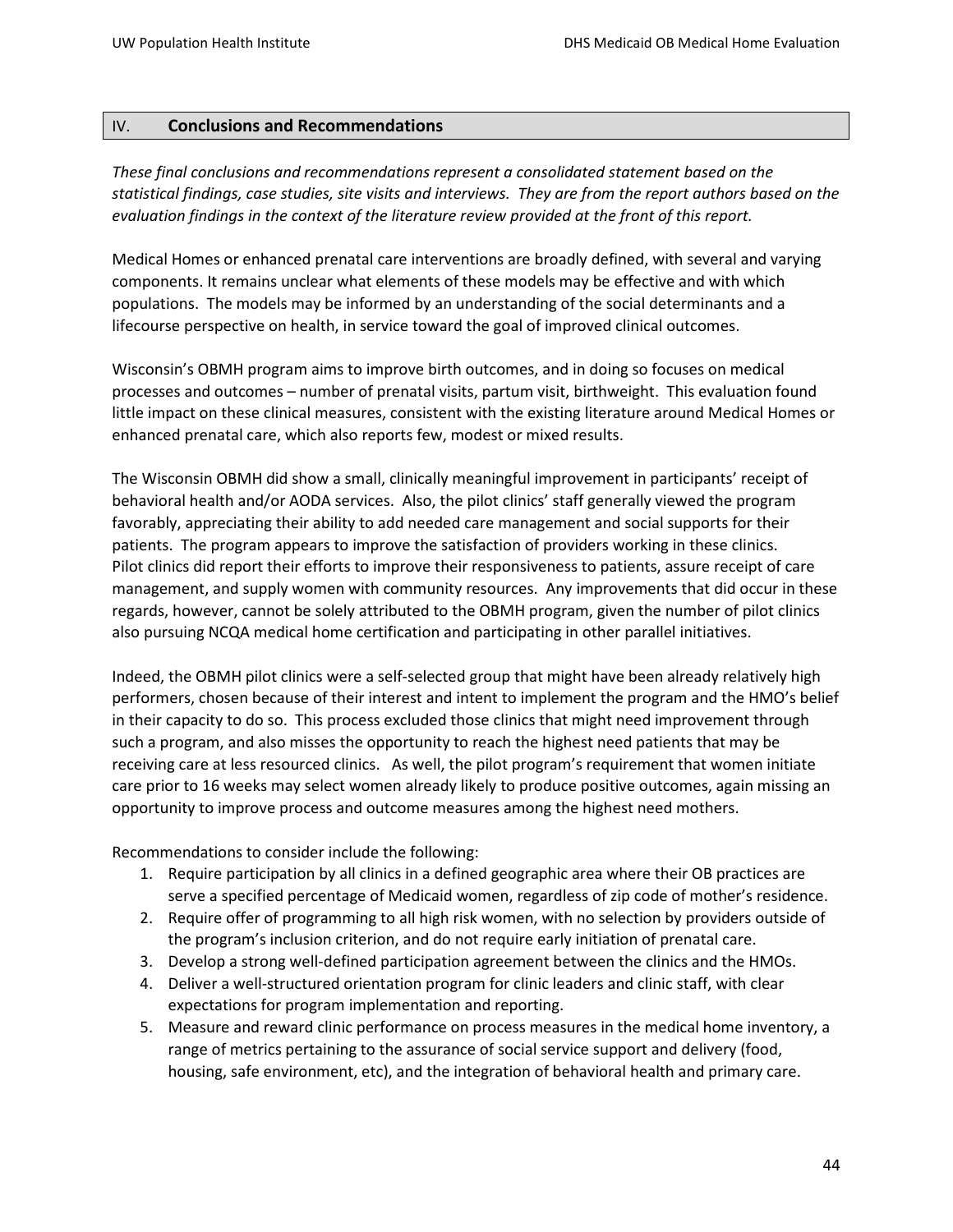6. Address within the model the lingering needs of mothers after the 60-day post-partum period as it affects post-neonatal well-being of the child, mothers' spacing of next pregnancy, and the health of the mother at the outset of the next Medicaid-supported pregnancy.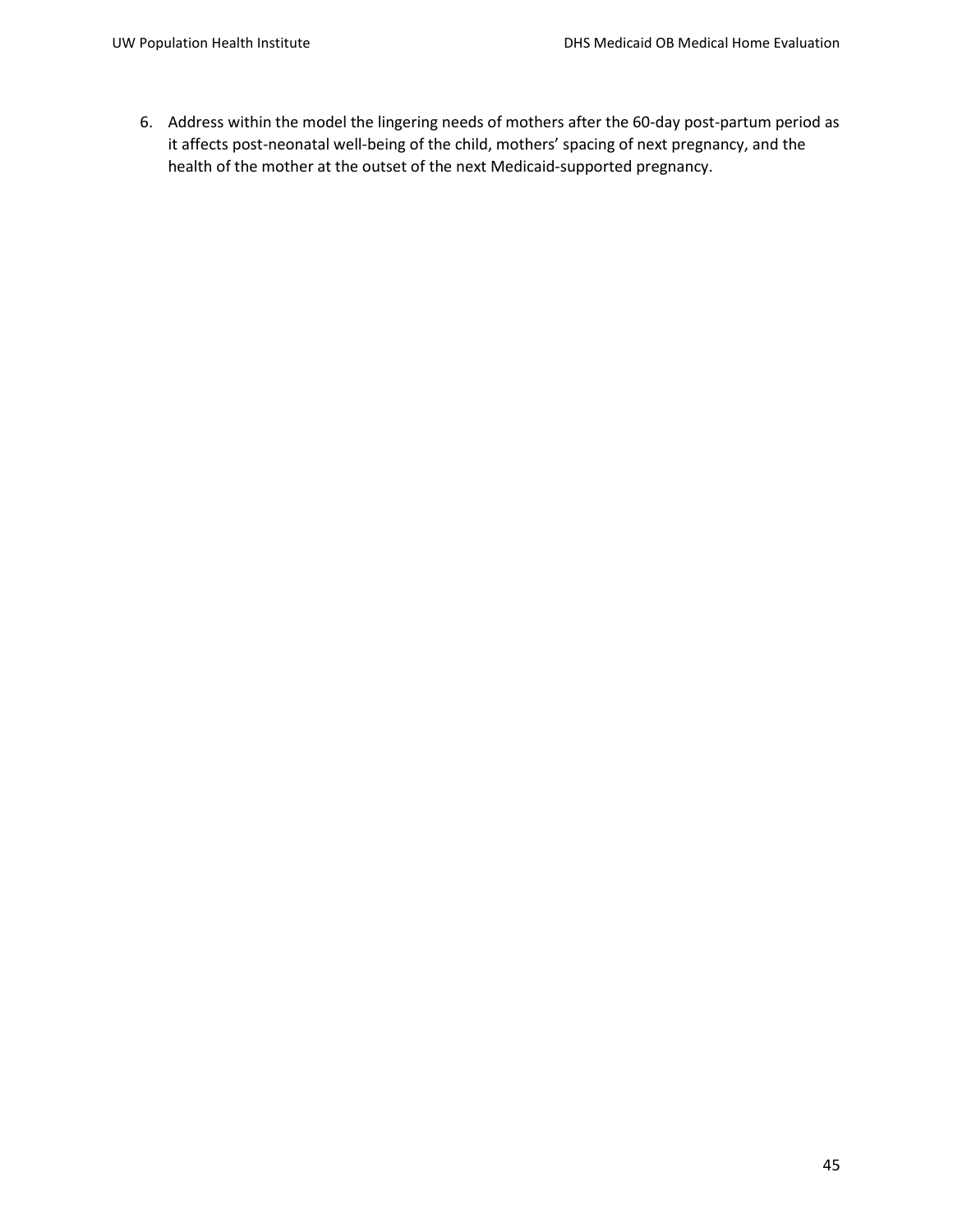# **References**

- $1$  Hodnett, E.D., Fredericks, S., & Weston, J. (2010). Support during pregnancy for women at increased risk of low birthweight babies. *Cochrane Database of Systematic Reviews*, Issue 6. Art. No.: CD000198.
- <sup>2</sup> Catling, C.J., Medley, N., Foureur, M., Ryan, C., Leap, N., Teate, A., & Homer, C.S.E. (2015). Group versus conventional antenatal care for women. *Cochrane Database of Systematic Reviews*, Issue 2. Art. No.: CD007622.
- <sup>3</sup> Till, S.R., Everetts, D., & Haas, D.M. (2015). Incentives for increasing prenatal care use by women in order to improve maternal and neonatal outcomes. *Cochrane Database of Systematic Reviews*, Issue 12. Art. No.: CD009916.
- $4$  Nurse-Family Partnership. (n.d.). Unsurpassed evidence of effectiveness. Retrieved from http://www.nursefamilypartnership.org/proven-results/Evidence-of-Effectiveness
- <sup>5</sup> Crabtree, B.F., Nutting, P.A., Miller, W.L., Stange, K.C., Stewart, E.E., & Roberto, J.C. (2010). Summary of the National Demonstration Project and Recommendations for the Patient-Centered Medical Home. *The Annals of Family Medicine*, 8(Suppl 1), s80-s90.
- $6$  Agency for Healthcare Research and Quality. (2011). What is the PCMH? Retrieved from http://pcmh.ahrq.gov/portal/server.pt/community/pcmh\_\_home/1483/what\_is\_pcmh\_
- <sup>7</sup> Beland, F., Bergman, H., Lebel, P., Clarfield, A.M., Tousignant, P., Contandriopoulos, A.P., & Dallaire, L. (2006). A System of Integrated Care for Older Persons With Disabilities in Canada: Results From a Randomized Controlled Trial. *The journals of gerontology. Series A, Biological sciences and medical sciences*, 61(4), 367–73.
- <sup>8</sup> Boult, C., Reider, L., Leff, B., Frick, K.D., Boyd, C.M., Wolff, J.L., Frey, K. … Scharfstein, D.O. (2011). The Effect of Guided Care Teams on the Use of Health Services Results From a Cluster-Randomized
- Controlled Trial. *Archives of Internal Medicine*, 171(5), 460-466.<br><sup>9</sup> Cole, E.S., Campbell, C., Diana, M.L., Webber, L., & Culbertson, R. (2015). Patient-Centered Medical Homes In Louisiana Had Minimal Impact On Medicaid Population's Use Of Acute Care And Costs. *Health Affairs*, 34(1), 87-94. doi: 10.1377/hlthaff.2014.0582
- <sup>10</sup> Counsell, S.R., Callahan, C.M., Clark, D.O., Tu, W., Buttar, A.B., Stump, T.E., & Ricketss, G.D. (2007). Geriatric Care Management for Low-Income Seniors: A Randomized Controlled Trial. *JAMA*, 298(22), 2623-33.
- $11$  Daaleman, T.P., Hay, S., Prentice, A., & Gwynne, M.D. (2014). Embedding Care Management in the
- Medical Home: A Case Study. Journal of Primary Care & Community Health, 5(2), 97-100.<br><sup>12</sup> David, G., Gunnarsson, C., Saynisch, P.A., Chawla, R., & Nigam, S. (2015). Do Patient-Centered Medical Homes Reduce Emergency Department Visits? *Health Services Research,* 50(4), 418-439*.*
- <sup>13</sup> Department of Vermont Health Access. (2013). Vermont Blueprint for Health 2012 Annual Report. Retrieved from

[http://hcr.vermont.gov/sites/hcr/files/Blueprint/Blueprint%20for%20Health%202012%20Annua](http://hcr.vermont.gov/sites/hcr/files/Blueprint/Blueprint%20for%20Health%202012%20Annual%20Report%20%2002_14_13_FINAL.pdf) [l%20Report%20%2002\\_14\\_13\\_FINAL.pdf](http://hcr.vermont.gov/sites/hcr/files/Blueprint/Blueprint%20for%20Health%202012%20Annual%20Report%20%2002_14_13_FINAL.pdf)

- <sup>14</sup> Dorr, D., Wilcox, A., Burns, L., Brunker, C.P., Narus, S.P., & Clayton, P.D. Implementing a multidisease chronic care model in primary care using people and technology. *Disease Management*, 9(1), 1- 15.
- <sup>15</sup> Dorr, D., Wilcox, A.B., Brunker, C.P., Burdon, R.E., & Donnelly, S.M. (2008). The Effect of Technology-Supported, Multidisease Care Management on the Mortality and Hospitalization of Seniors*. Journal of the American Geriatrics Society*, 56(12), 2195-2202.
- <sup>16</sup> Gray, D., Armstrong, C.D., Dahrouge, S., Hogg, W., & Zhang, W. (2010). Cost-effectiveness of Anticipatory and Preventive multidisciplinary Team Care for complex patients: evidence from a randomized controlled trial. *Médecin de famille canadien*. 56(1), e20–9.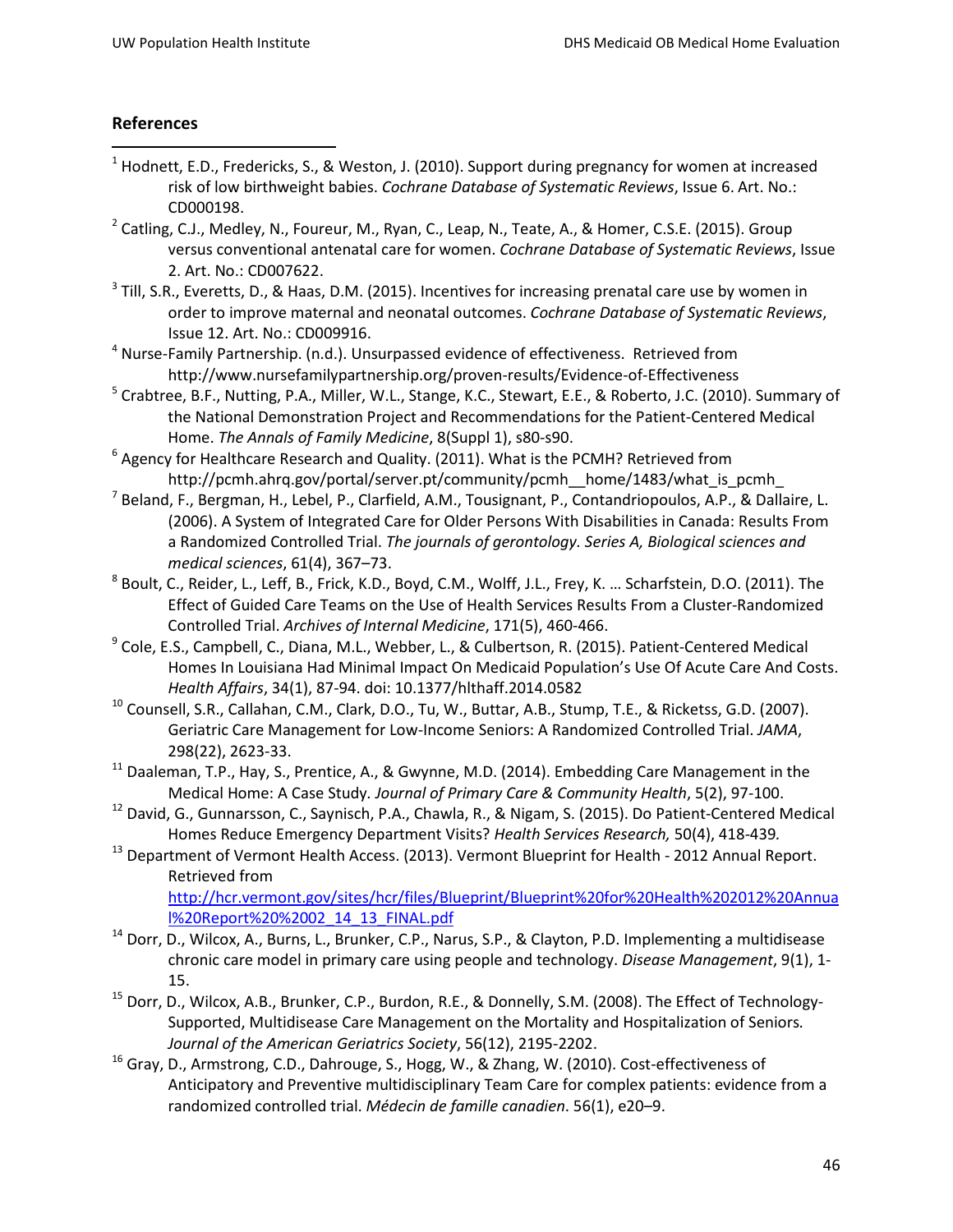- <span id="page-47-16"></span><span id="page-47-0"></span> 17 Harbrecht, M.G. & Latts, L.M. (2012). Colorado's Patient-Centered Medical Home Pilot met numerous obstacles, yet saw results such as reduced hospital admissions. *Health Affairs*, 31(9):2010-2017.
- <span id="page-47-30"></span><span id="page-47-17"></span><sup>18</sup> Hoff, T., Weller, W., & DePuccio, M. (2012). The Patient-Centered Medical Home: A Review of Recent Research. *Medical Care Research and Review*, 69(6), 619–644.
- <span id="page-47-31"></span><span id="page-47-18"></span><span id="page-47-1"></span><sup>19</sup> Hughes, S., Weaver, F., Giobe-Hurder, A., Manheim, L., Henderson, W., Kubal, J. ... Cummings, J. (2000). Effectiveness of Team-Managed Home-Based Primary Care A Randomized Multicenter Trial. *JAMA*, 284(22), 2877-85.
- <span id="page-47-32"></span><span id="page-47-19"></span><span id="page-47-2"></span><sup>20</sup> Jackson, G.L., Powers, B.J., Chatterjee, R., Bettger, J.P., Kemper, A.R., Hasselblad, V. ... Wiiliams Jr, J.W. (2013). The Patient-Centered Medical Home: A Systematic Review. *Annals of Internal Medicine*, 158(3), 169-178.
- <span id="page-47-20"></span><span id="page-47-3"></span><sup>21</sup> Palfrey, J.S., Sofis, L.A., Davidson, E.J., Liu, J., Freeman, L., & Ganz, M.L. (2004). The Pediatric Alliance for Coordinated Care: Evaluation of a Medical Home Model. *Pediatrics,* 113(5 Suppl), 1507-16.
- <span id="page-47-33"></span><span id="page-47-21"></span><span id="page-47-4"></span><sup>22</sup> Patel, U.B., Rathjen, C., & Rubin, E. (2012). Horizon's Patient-Centered Medical Home Program Shows Practices Need Much More Than Payment Changes To Transform. *Health Affairs,* 31(9), 2018- 2027.
- <span id="page-47-34"></span><span id="page-47-22"></span><span id="page-47-5"></span><sup>23</sup> Raskas, R.S., Latts, L.M., Hummel, J.R., Wenners, D., Levine, H., & Nussbaum, S.R. (2012). Early Results Show WellPoint's Patient-Centered Medical Home Pilots Have Met Some Goals For Costs, Utilization, And Quality. *Health Affairs,* 31(9), 2002–2009.
- <span id="page-47-35"></span><span id="page-47-23"></span><span id="page-47-6"></span><sup>24</sup> Reid, R.J., Fishman, P.A., Yu, O., Ross, T.R., Tufano, J.T., Soman, M.P., & Larson, E.B. (2009). Patientcentered medical home demonstration: a prospective, quasi-experimental, before and after evaluation. The American Journal of Managed Care. 15(9), e71-87.
- <span id="page-47-24"></span><span id="page-47-7"></span><sup>25</sup> Reid, R.J., Coleman, K., Johnson, É.A., Fishman, P.A., Hsu, C., Soman, M.P. ... Larson, E.B. (2010). The Group Health Medical Home At Year Two: Cost Savings, Higher Patient Satisfaction, And Less Burnout For Providers. *Health Affairs,* 29(5), 835-43. doi: 10.1377/hlthaff.2010.0158
- <span id="page-47-36"></span><span id="page-47-25"></span><span id="page-47-8"></span><sup>26</sup> Roby, D.H., Pourat, N., Pirritano, M.J., Vrungos, S.M., Dajee, H., Castillo, D., & Komoniski, G.F. (2010). Impact of Patient- Centered Medical Home Assignment on Emergency Room Visits Among Uninsured Patients in a County Health System. *Medical Care Research and Review*, 67(4), 412-
- <span id="page-47-37"></span><span id="page-47-26"></span><span id="page-47-9"></span>430.<br><sup>27</sup> Rosenthal, M.B., Friedberg, M.W., Singer, S.J., Eastman, D., Li, Z., & Schneider, E.C. (2013). Effect of a Multipayer Patient-Centered Medical Home on Health Care Utilization and Quality: The Rhode Island Chronic Care Sustainability Initiative Pilot Program. *JAMA Internal Medicine*, 173(20), 1907-1913.
- <span id="page-47-39"></span><span id="page-47-38"></span><span id="page-47-11"></span><span id="page-47-10"></span><sup>28</sup> Rosenthal, M.B., Alidina, S., Friedberg, M.W., Singer, S.J., Eastman, D., Li, Z., & Schneider, E.C. (2015, October 8). A Difference-in-Difference Analysis of Changes in Quality, Utilization and Cost Following the Colorado Multi-Payer Patient-Centered Medical Home Pilot. *Journal of General Internal Medicine*, published online, pp 1-8.
- <span id="page-47-27"></span><span id="page-47-12"></span><sup>29</sup> Steiner, B.D., Denham, A.C., Ashkin, E., Newton, W.P., Wroth, T., & Dobson, L.A. (2008). Community Care of North Carolina: Improving Care Through Community Health Networks. *Annals of Family Medicine*, 6(4), 361-7.
- <span id="page-47-40"></span><span id="page-47-28"></span><span id="page-47-13"></span><sup>30</sup> Friedberg, M.W., Schneider, E.C., Rosenthal, M.B., Volpp, K.G., & Werner, R.M. (2014). Association Between Participation in a Multipayer Medical Home Intervention and Changes in Quality, Utilization, and Costs of Care. *JAMA*, 311(8), 815-825.
- <span id="page-47-41"></span><span id="page-47-29"></span><span id="page-47-15"></span><span id="page-47-14"></span><sup>31</sup> Momany, E.T., Damiano, P.C., Bentler, S.E. (2014). Outcomes for Iowa Medicaid Health Home Program Enrollees 2011-2013. The University of Iowa Public Policy Center. Retrieved from [http://ppc.uiowa.edu/publications/outcomes-iowa-medicaid-health-home-program-enrollees-](http://ppc.uiowa.edu/publications/outcomes-iowa-medicaid-health-home-program-enrollees-2011-2013)[2011-2013](http://ppc.uiowa.edu/publications/outcomes-iowa-medicaid-health-home-program-enrollees-2011-2013)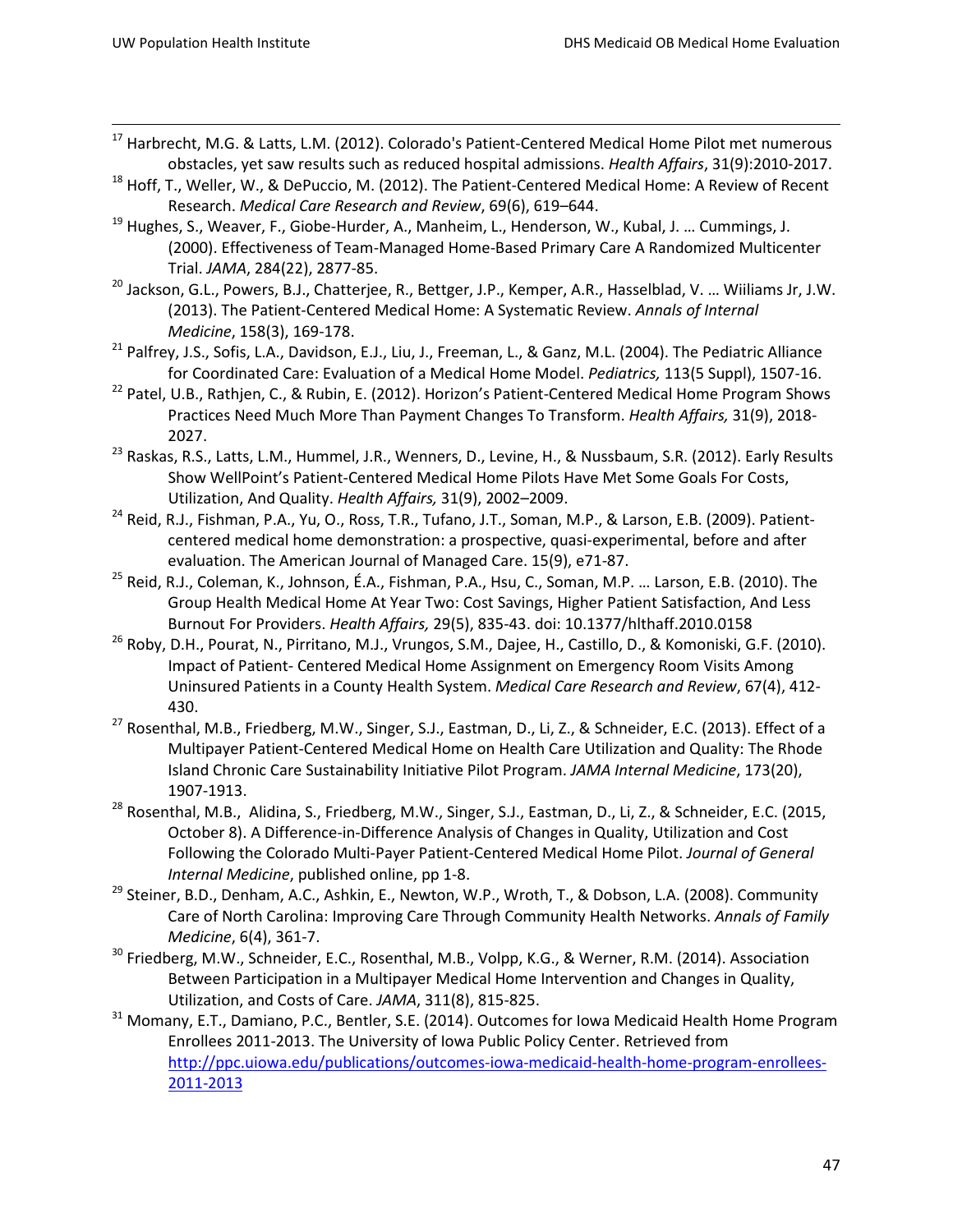- <span id="page-48-1"></span><sup>32</sup> Peikes, D., Chen, A., Schore, J., & Brown, R. (2009). Effects of Care Coordination on Hospitalization, Quality of Care, and Health Care Expenditures Among Medicare Beneficiaries: 15 Randomized Trials. *JAMA*, 301(6), 603-18. doi: 10.1001/jama.2009.126
- <span id="page-48-16"></span><sup>33</sup> Scobie, A., MacKinnon, N. J., Higgins, S., Etchegary, H., & Church, R. (2009). The medical home in Canada: Patient perceptions of quality and safety Healthcare Management Forum, 22(1), 47-51.
- <span id="page-48-28"></span><span id="page-48-2"></span><sup>34</sup> Sledge, W.H., Brown, K.E., Levine, J.M., Fiellin, D.A., Chawarski, M., White, W.D., & O'connor, P.G. (2006). A Randomized Trial of Primary Intensive Care to Reduce Hospital Admissions in Patients with High Utilization of Inpatient Services. *Disease management*, 9(6), 328–38.
- <span id="page-48-29"></span><span id="page-48-17"></span><span id="page-48-3"></span><sup>35</sup> Stokes, J., Panagioti, M., Alam, R., Checkland, K., Cheraghi-Sohi, S., & Bower, P. (2015) Effectiveness of Case Management for 'At Risk' Patients in Primary Care: A Systematic Review and Meta-Analysis. *PLoS One*, 10(7), e0132340.
- <span id="page-48-18"></span><span id="page-48-4"></span><sup>36</sup> Werner, R.M., Canamucio, A., Shea, J.A., & True, G. (2014). The Medical Home Transformation in the Veterans Health Administration: An Evaluation of Early Changes in Primary Care Delivery. *Health Services Research*, 49(4), 1329-47.
- <span id="page-48-19"></span><span id="page-48-5"></span><sup>37</sup> Wholey, D.R., Finch, M., White, K.M., Christianson, J., Kreiger, R., Zeglin, J. ... Grude, L. (2014, January). Evaluation of Health Care Homes: 2010-2012. (Report Submitted to MN DOH). Retrieved from <http://www.health.state.mn.us/divs/opa/2014hchevalrpt.pdf>
- <span id="page-48-21"></span><span id="page-48-20"></span><span id="page-48-6"></span><sup>38</sup> Kahn, K.L., Timbie, J.W., Friedberg, M.W., Lavelle, T.A., Mendel, P., Ashwood, J.S. ... Setodji, C.M. (2015, July). Evaluation of CMS FQHC APCP Demonstration – Second Annual Report. *RAND Corporation.* (Report *to CMS*). Retrieved fro[m https://innovation.cms.gov/files/reports/fqhc](https://innovation.cms.gov/files/reports/fqhc-scndevalrpt.pdf)[scndevalrpt.pdf](https://innovation.cms.gov/files/reports/fqhc-scndevalrpt.pdf)
- <span id="page-48-7"></span><sup>39</sup> Rula, E.Y., Pope, J.E., & Stone, R.E. (2011). A Review of Healthways' Medicare Health Support Program and Final Results for Two Cohorts. *Population Health Management*, 14(Suppl 1), S3-10.
- <span id="page-48-8"></span><sup>40</sup> Steiner, B.D., Denham, A.C., Ashkin, E., Newton, W.P., Wroth, T., & Dobson, L.A. (2008). Community Care of North Carolina: Improving Care Through Community Health Networks. *Annals of Family Medicine*, 6(4), 361-7.
- <span id="page-48-22"></span><span id="page-48-9"></span><sup>41</sup> Takach, M. (2011). Reinventing Medicaid: state innovations to qualify and pay for patient-centered medical homes show promising results. *Health Affairs*, 30(7), 1325-34.<br><sup>42</sup> Unutzer, J., Katon, W., Callahan, C., Williams, J., Hunkeler, E., Harpole, L., ... Langston, C. (2002).
- <span id="page-48-10"></span>Collaborative Care Management of Late-life Depression in the Primary Care Setting: A Randomized Controlled Trial. *JAMA*, 288(22), 2836-45.
- <span id="page-48-23"></span><span id="page-48-11"></span><sup>43</sup> Wise, C.G., Bahl, V., Mitchell, R., West, B.T., Carli, T. (2006). Population-Based Medical and Disease Management: An Evaluation of Cost and Quality. *Disease Management*, 9(1), 45-55.
- <span id="page-48-24"></span><span id="page-48-12"></span><sup>44</sup> Peikes, D., Zutshi, A., Genevro, J., Smith, K., Parchman, M., & Meyers, D. (2012). Early Evidence on the Patient-Centered Medical Home - Final Report. Prepared by Mathematica Policy Research. *Agency for Healthcare Research and Quality*. (AHRQ Publication No. 12-0020-EF). Retrieved from [https://pcmh.ahrq.gov/sites/default/files/attachments/Early%20Evidence%20on%20the%20PC](https://pcmh.ahrq.gov/sites/default/files/attachments/Early%20Evidence%20on%20the%20PCMH%202%2028%2012.pdf) [MH%202%2028%2012.pdf](https://pcmh.ahrq.gov/sites/default/files/attachments/Early%20Evidence%20on%20the%20PCMH%202%2028%2012.pdf)
- <span id="page-48-30"></span><span id="page-48-25"></span><span id="page-48-14"></span><span id="page-48-13"></span><sup>45</sup> Counsell, S.R., Callahan, C.M., Tu, W., Stump, T.E., & Arling, G.W. (2009). Cost Analysis of the Geriatric Resources for Assessment and Care of Elders Care Management Intervention. *Journal of the American Geriatric Society*, 57(8), 1420–6.
- <span id="page-48-26"></span> $46$  Barnes, K. A., Kroening-Roche, J. C., & Comfort, B. W. (2012). The developing vision of primary care. *New England Journal of Medicine*, *367*(10), 891-893.
- <span id="page-48-27"></span><span id="page-48-15"></span><span id="page-48-0"></span><sup>47</sup> Beadles, C.A., Farley, J.F., Ellis, A.R., Lichstein, J.C., Morrissey, J.P., DuBard, C.A., & Domino, M.E. (2015). Do Medical Homes Increase Medication Adherence for Persons With Multiple Chronic Conditions? *Medical Care*, 53(2), 168–176.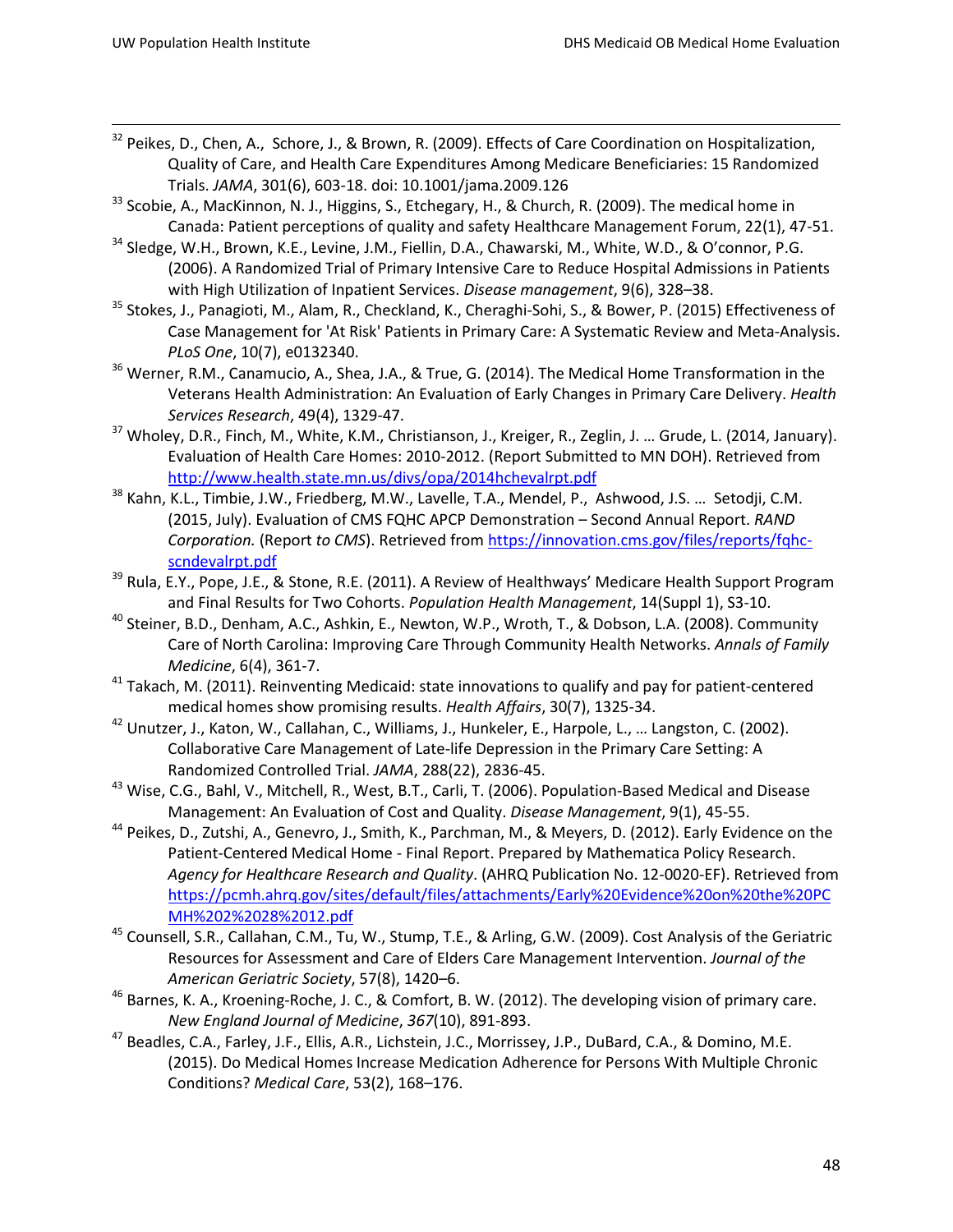- <span id="page-49-1"></span><sup>48</sup> Beal, A.C., Doty, M.M., Hernandez, S.E., Shea, K.K., & Davis, K. (2007, June). Closing the Divide: How Medical Homes Promote Equity in Health Care—Results from the Commonwealth Fund 2006 Health Care Quality Survey. *The Commonwealth Fund*. Retrieved from [http://www.commonwealthfund.org/publications/fund-reports/2007/jun/closing-the-divide-](http://www.commonwealthfund.org/publications/fund-reports/2007/jun/closing-the-divide--how-medical-homes-promote-equity-in-health-care--results-from-the-commonwealth-f) [how-medical-homes-promote-equity-in-health-care--results-from-the-commonwealth-f.](http://www.commonwealthfund.org/publications/fund-reports/2007/jun/closing-the-divide--how-medical-homes-promote-equity-in-health-care--results-from-the-commonwealth-f)
- <span id="page-49-2"></span><sup>49</sup> Berenson, J., Doty, M.M., Abrams, M.K., & Shih, A. (2012, May). Achieving Better Quality of Care for Low-Income Populations: The Roles of Health Insurance and the Medical Home in Reducing Health Inequities. *The Commonwealth Fund*, pub. 1600, Vol. 11.
- <sup>50</sup> Crabtree, B.F., Nutting, P.A., Miller, W.L., Stange, K.C., Stewart, E.E., & Roberto, J.C. (2010). Summary of the National Demonstration Project and Recommendations for the Patient-Centered Medical
- Home. *Annals of Family Medicine*, 8(Suppl 1), s80-s90.<br><sup>51</sup> Farmer, J.E., Clark, M.J., Drewel, E.H., Swenson, T.M., Ge, B. (2011). Consultative Care Coordination Through the Medical Home for CSHCN: A Randomized Controlled Trial. *Maternal and Child Health Journal*, 15(7), 1110-18.
- <sup>52</sup> Hogg, W., Lemelin, J., Dahrouge, S., Liddy, C., Armstrong, C.D., Legault, F., ... Zhang, W. (2009). Randomized controlled trial of Anticipatory and Preventive multidisciplinary Team Care. *Médecin de famille canadien*. 55(12), e76–85.
- <sup>53</sup> Hunkeler, E.M., Katon, W., Tang, L., Williams Jr, J., Kroenke, K., Lin, E.H.B., … Unützer, J. (2006). Long term outcomes from the IMPACT randomised trial for depressed elderly patients in primary care. *BMJ,*332(7536), 259-63.
- <sup>54</sup> Jaén, C.R., Ferrer, R.L., Miller, W.L., Palmer, R.F., Wood, R., Davila, M., … Stange, K.C. (2010). Patient outcomes at 26 months in the patient-centered medical home National Demonstration Project. *The Annals of Family Medicine*, 8(S1), S57-S67.
- <sup>55</sup> Jones, A.L., Cochran, S.D., Leibowitz, A., Wells, K.B., Kominski, G., & Mays, V.M. (2015). Usual Primary Care Provider Characteristics of a Patient-Centered Medical Home and Mental Health Service Use. *Journal of General Internal Medicine,* 30(12), 1828–36.
- <sup>56</sup> Kern, L.M., Edwards, A., & Kaushal, R. (2014). The Patient-Centered Medical Home, Electronic Health Records, and Quality of Care. *Annals of Internal Medicine,* 160(11), 741-9. 57 Markovitz, A.R., Alexander, J.A., Lantz, P.M., & Paustian, M.L. (2014). Patient-Centered Medical Home
- Implementation and Use of Preventive Services: The Role of Practice Socioeconomic Context *JAMA Intern Medicine,* 175(4), 598-606*.*
- <sup>58</sup> Marsteller, J.A., Hsu, Y.J., Reider, L., Frey, K., Wolff, J., Boyd, ... Boult, C. (2010). Physician Satisfaction with Chronic Care Processes: A Cluster-Randomized Trial of Guided Care. *Annals of Family Medicine,*8(4), 308-15.
- <sup>59</sup> Wolff, J.L., Rand-Giovanetti, E., & Boyd, C.M. (2010). Effects of Guided Care on Family Caregivers. *The Gerontologist*, 50(4), 459-70.
- $60$  Richmond, N.E., Tran, T., Berry, S. (2012). Can the Medical Home Eliminate Racial and Ethnic Disparities for Transition Services Among Youth with Special Health Care Needs? *Maternal and*
- *Child Health Journal*, 16(4), 824–833.<br><sup>61</sup> Shi, L., Lock, D., Lee, D., Lebrun-Harris, L., Chin, M., Chidambaran, P., ... Sripipatana, A. (2015). A Patient-centered Medical Home Capability and Clinical Performance in HRSA-supported Health
- <span id="page-49-0"></span>Centers. *Medical Care*, 53(5), 389-395.<br><sup>62</sup> Solorio, R., Bansal, A., Comstock, B., Ulatowski, K., & Barker, S. (2015). Impact of a Chronic Care Coordinator Intervention on Diabetes Quality of Care in a Community Health Center. *Health Services Research*, 50(3), 730-49.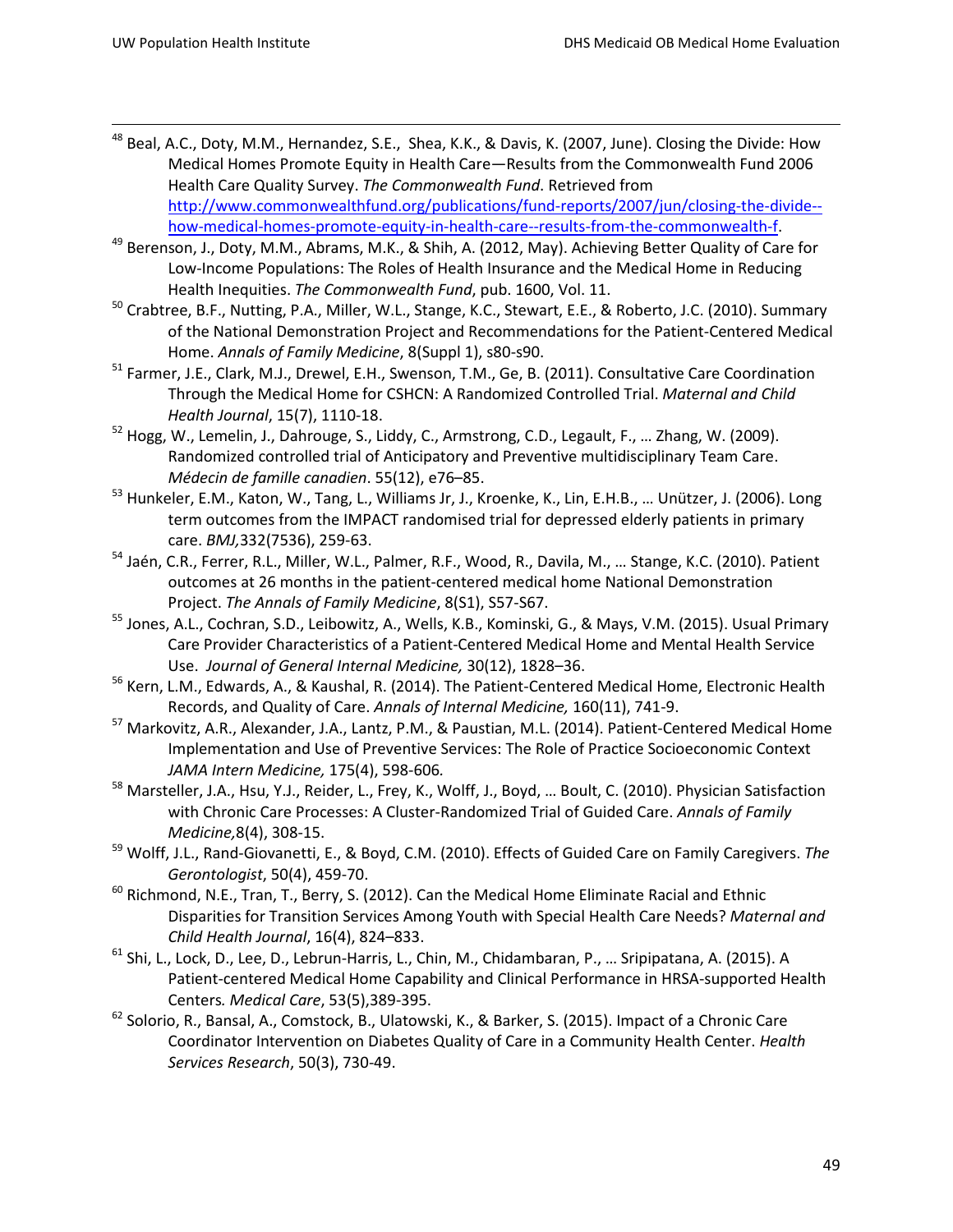- <sup>63</sup>Bitton, A., Schwartz, G.R., Stewart, E.E., Henderson, D.E., Keohane, C.A., Bates, D.W., & Schiff, G.D. (2012). Off the Hamster Wheel? Qualitative Evaluation of a Payment-Linked Patient-Centered Medical Home (PCMH) Pilot. *The Milbank Quarterly*, 90(3), 484–515.
- <sup>64</sup> Boyd, C.M., Reider, L., Frey, K., Scharfstein, D., Leff, B., Wolff, ... Boult, C. (2009). The Effects of Guided Care on the Perceived Quality of Health Care for Multi-morbid Older Persons: 18-Month Outcomes from a Cluster-Randomized Controlled Trial. *Journal of General Internal Medicine*,
- 25(3), 235–42.<br><sup>65</sup> Aysola, J., Werner, R.M., Keddem, S., SoRelle, R., & Shea, J.A. (2015). Asking the Patient About Patient-Centered Medical Homes: A Qualitative Analysis. *Journal of General Internal Medicine*, 30(10), 1461–7.
- <sup>66</sup> Nutting, P.A., Crabtree, B.F., Stewart, E.E., Miller, W.L., Palmer, R.F., Stange, K.C., & Jaén, C.R. (2010). Effect of Facilitation on Practice Outcomes in the National Demonstration Project Model of the Patient-Centered Medical Home. *Annals of Family Meicine,*8(Suppl l), S33-44,S92.
- <sup>67</sup> Tandon, S.D., Cluxton-Keller, F., Colon, L., Vega, P., & Alonso, A. (2013). Improved Adequacy of Prenatal Care and Healthcare Utilization Among Low-Income Latinas Receiving Group Prenatal Care. *Journal of Women's Health,*22(12), 1056-61.
- <sup>68</sup> Van Dijk, J.W., Anderko, L., & Stetzer, F. (2011). The Impact of Prenatal Care Coordination on Birth Outcomes. *Journal of Obstetric, Gynecologic, and Neonatal Nursing*, 40(1),98-108.
- <sup>69</sup> Cramer, M.E., Chen, L., Roberts, S., & Clute, D. (2007). Evaluating the social and economic impact of community-based prenatal care. *Public Health Nursing*, 24(4), 329-336.
- $^{70}$  Baldwin, L., Larson, E.H., Connell, F.A., Nordlund, D., Cain, K.C., & Cawthorn, M.L. (1998). The effect of expanding Medicaid prenatal services on birth outcomes. *American Journal of Public Health*, 88(11), 1623-1629.
- $71$  Garry, M.F., Brown, H.L., Abernathy, M.P., & Brown, B.W. (1998). The impact of prenatal care
- coordination on birth outcome. *Primary Care Update for Ob/Gyns*, 5(4),208-208. 72 Korenbrot, C.C., Gill, A., Clayson, Z., & Patterson, E. (1995). Evaluation of California's Statewide Implementation of Enhanced Perinatal Services as Medicaid Benefits. *Public Health Reports,* 110(2), 125-133.
- <sup>73</sup> Piper, J.M., Mitchel, E.F., & Ray, W.A. (1996). Evaluation of a program for prenatal care case management. *Family Planning Perspectives*, 28(2), 65-68.
- <sup>74</sup> Skovholt, C., Lia-Hoagberg, B., Mullett, S., Siiteri, R.K., Vanman, R., Josten, L., ... Oberg, C.N. (1994). The Minnesota Prenatal Care Coordination Project: Successes and Obstacles. *Public Health Reports,* 109(6), 774-781.
- <sup>75</sup> Sangalang, B.B., Barth, R.P., & Painter, J.S. (2006). First-birth outcomes and timing of second births: A statewide case management program for adolescent mothers. *Health and Social Work*, 31(1), 54-63.
- <sup>76</sup> Schulman, E.D., Sheri, D.J., & Momany, E.T. (1997). Primary care case management and birth outcomes in the Iowa Medicaid program. *American Journal of Public Health*, 87(1), 80-84.
- <sup>77</sup> Alexander, J. & Mackey, M. (1999). Cost effectiveness of a high-risk pregnancy program. *Care Management Journals*, 1(3), 170-174.
- <sup>78</sup> Ross, M.G., Sandhu, M., Bemis, R., Nessim, S., Bragonier, J.R., & Hobel, C. (1994). The West Los Angeles Preterm Birth Prevention Project: II. Cost-effectiveness analysis of high-risk pregnancy interventions. *Obstetrics and Gynecology*, 83(4), 506-511.
- $79$  Joyce, T. (1997). Impact of augmented prenatal care on birth outcomes of Medicaid recipients in New York City*. Journal of Health Economics*, 18(1), 31-67.
- <sup>80</sup> Reichman, N.E. & Florio, M.J. (1996). The effects of enriched prenatal care services on Medicaid birth outcomes in New Jersey. Journal of Health Economics, 15(4), 455-476.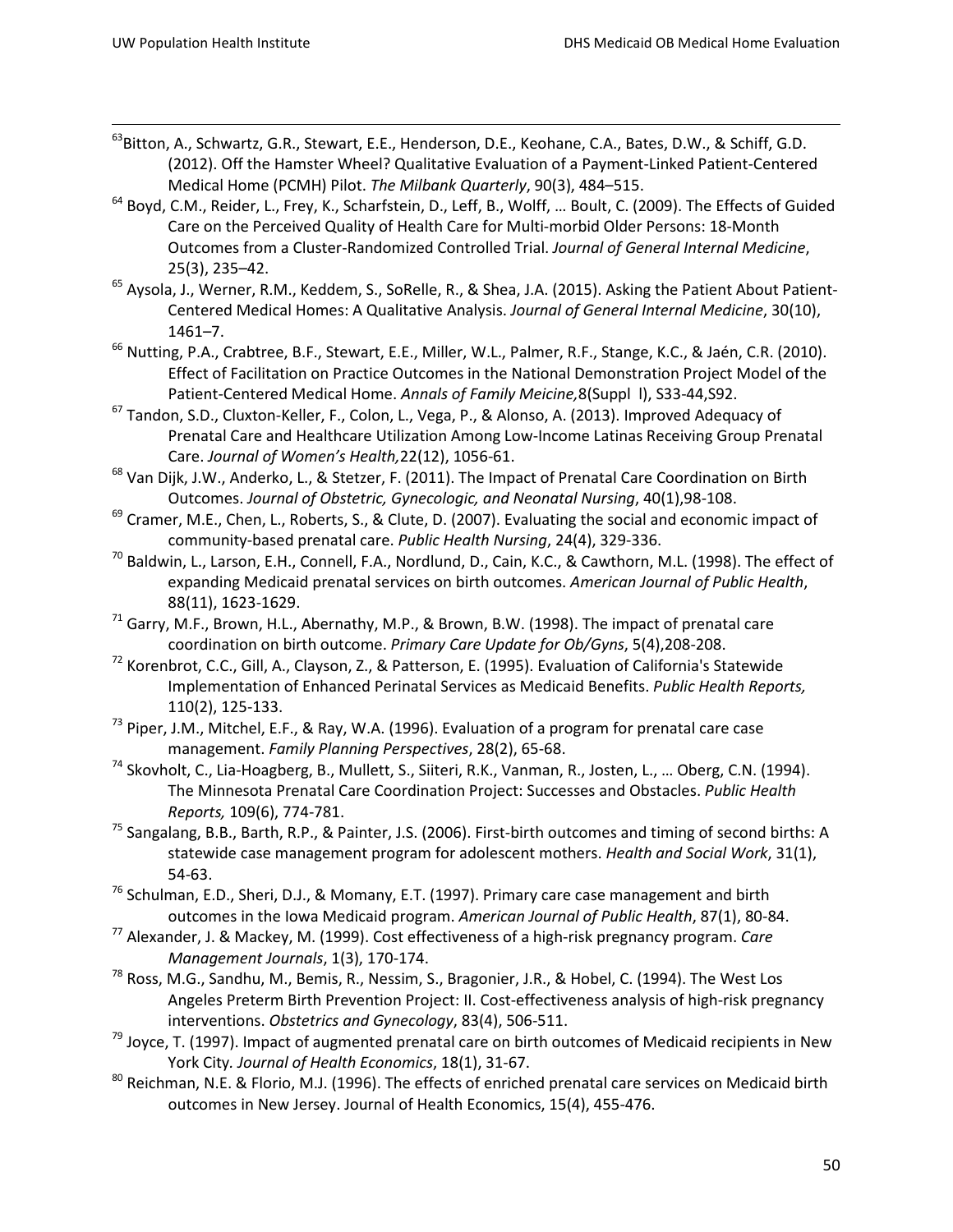- 81 Clarke, L.L., Miller, M.K., Voge, W.B., Davis, K.E., & Mahan, C.S. (1993). The Effectiveness of Florida's "Improved Pregnancy Outcome" Program. *Journal of Health Care for the Poor and Underserved*, 4(2), 117-132.
- <sup>82</sup> Klerman, L.V., Ramey, S.L., Goldenberg, R.L., Marbury, S., Hou, J., & Cliver, S.P. (2001). A randomized trial of augmented prenatal care for multiple- risk, Medicaid-eligible African American women. *American Journal of Public Health*, 91(1), 105-111.
- 83 Kendrick, D., Elkan, R., Hewitt, M., Dewey, M., Blair, M., Robinson, J., ... Brummell, K. (2000). Does home visiting improve parenting and the quality of the home environment? A systematic review
- and meta analysis. *Archives of Disease in Childhood*, 82(6), 443–451.<br><sup>84</sup> Meghea, C.I., You, Z., Raffo, J., Leach, R.E., & Roman, L.A. (2015). Statewide Medicaid Enhanced Prenatal Care Programs and Infant Mortality. *Pediatrics*, 136(2), 334-342.
- 85 Olds, D.L., Henderson, C.,Tatelbaum, R., & Chamberlin, R. (1986). Improving the delivery of prenatal care and outcomes of pregnancy: A randomized trial of nurse home visitation. *Pediatrics*, 77(1), 16-28.
- <sup>86</sup> Olds, D.L., Kitzman, H., Cole, R., Robinson, J., Sidora, K., Luckey, D.W., … Holmberg, J. (2007). Effects of Nurse Home Visiting on Maternal Life Course and Child Development: Age 6 Follow-up Results of a Randomized Trial. *Pediatrics*, 114(6), 1550-1559.
- <sup>87</sup> Ricketts, S.A., Murray, E.K., & Schwalberg, R. (2005). Reducing Low Birth Weight by Resolving Risks: Results from Colorado's Prenatal Plus program. *American Journal of Public Health*, 95(11), 1952- 1957.
- 88 Silva, R., Thomas, M., Caetano, R., & Aragaki, C. (2006). Preventing Low Birth Weight in Illinois: Outcomes of the Family Case Management Program. *Maternal and Child Health Journal*, 10(6), 481-488.
- 89 Wilkinson, D.S., Korenbrot, C.C., & Greene, J. (1998). A performance indicator of psychosocial services in enhanced prenatal care of Medicaid-eligible women. *Maternal and Child Health Journal*, 2(3), 131-143.
- 90 Bryce, R.L., Stanley, F.J., & Garner, J.B. (1991). Randomized controlled trail of antenatal social support to prevent preterm birth. *British Journal of Obstetrics and Gynaecology*, 98(10), 1001-8.
- <sup>91</sup> Duggan, A., Windham, A., McFarlane, E., Fuddy, L., Rohde, C., Buchbinder, S., & Sia, C. (2000). Hawaii's Healthy Start Program of Home Visiting for At-Risk Families: Evaluation of Family Identification, Family Engagement, and Service Delivery. *Pediatrics*, 105(Suppl 2),250-259.
- 92 Reichman, N., & Teitler, J. (2003). Effects of psychosocial risk factors and prenatal interventions on birth weight: Evidence from New Jersey's Health Start program. *Perspectives on Sexual and Reproductive Health*, 35(3), 130-137.
- 93 Spencer, B., Thomas, H., & Morris, J. (1989). A randomized controlled trial of the provision of a social support service during pregnancy: The South Manchester Family Worker Project. *British Journal of Obstetrics and Gynaecology*, 96(3), 281-8.
- <sup>94</sup> Issel, L.M. (2000). Women's perceptions of outcomes of prenatal case management. *Birth*, 27(2), 120- 126.
- <sup>95</sup> Chouinard, M., Hudon, C., Dubois, M.F., Roberge, P., Loignon, C., Tchouaket, É., ... Sasseville, M. (2013). Case management and self-management support for frequent users with chronic disease in primary care: a pragmatic randomized controlled trial. *BMC Health Services Research,* 13:49.
- 96 Hamilton, A. (2013, December 11). Spotlight on Women's Health Qualitative Methods in Rapid turn-Around Health Services Research. U.S. Department of Veterans Affairs. [Seminar]. Available at [http://www.hsrd.research.va.gov/for\\_researchers/cyber\\_seminars/archives/video\\_archive.cfm?](http://www.hsrd.research.va.gov/for_researchers/cyber_seminars/archives/video_archive.cfm?SessionID=780) [SessionID=780](http://www.hsrd.research.va.gov/for_researchers/cyber_seminars/archives/video_archive.cfm?SessionID=780)